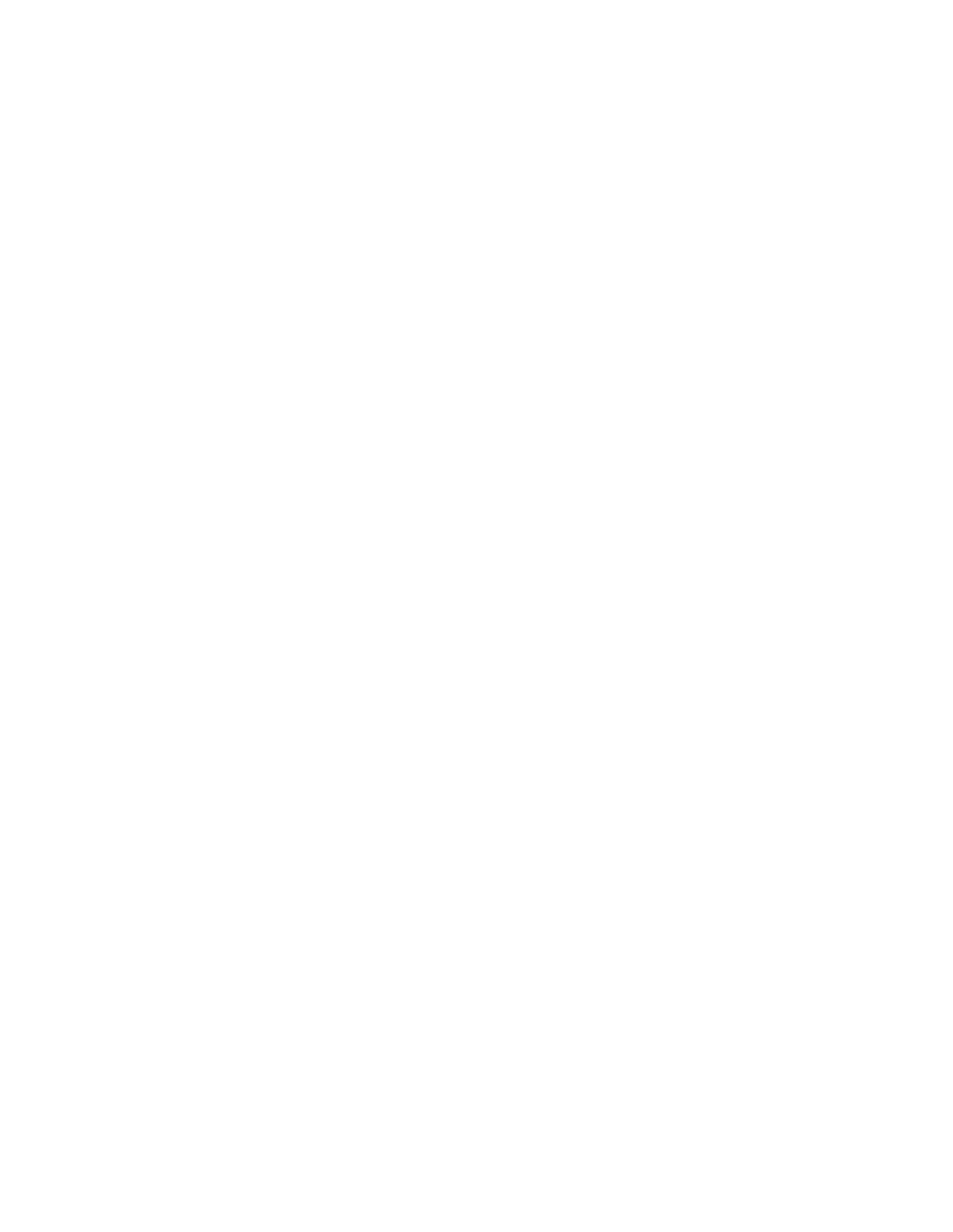

# 2800 Leveling System<br>for 2188, 2377, 2388, 2577 & 2588

**CASE-IH Combines** 

## **TABLE OF CONTENTS**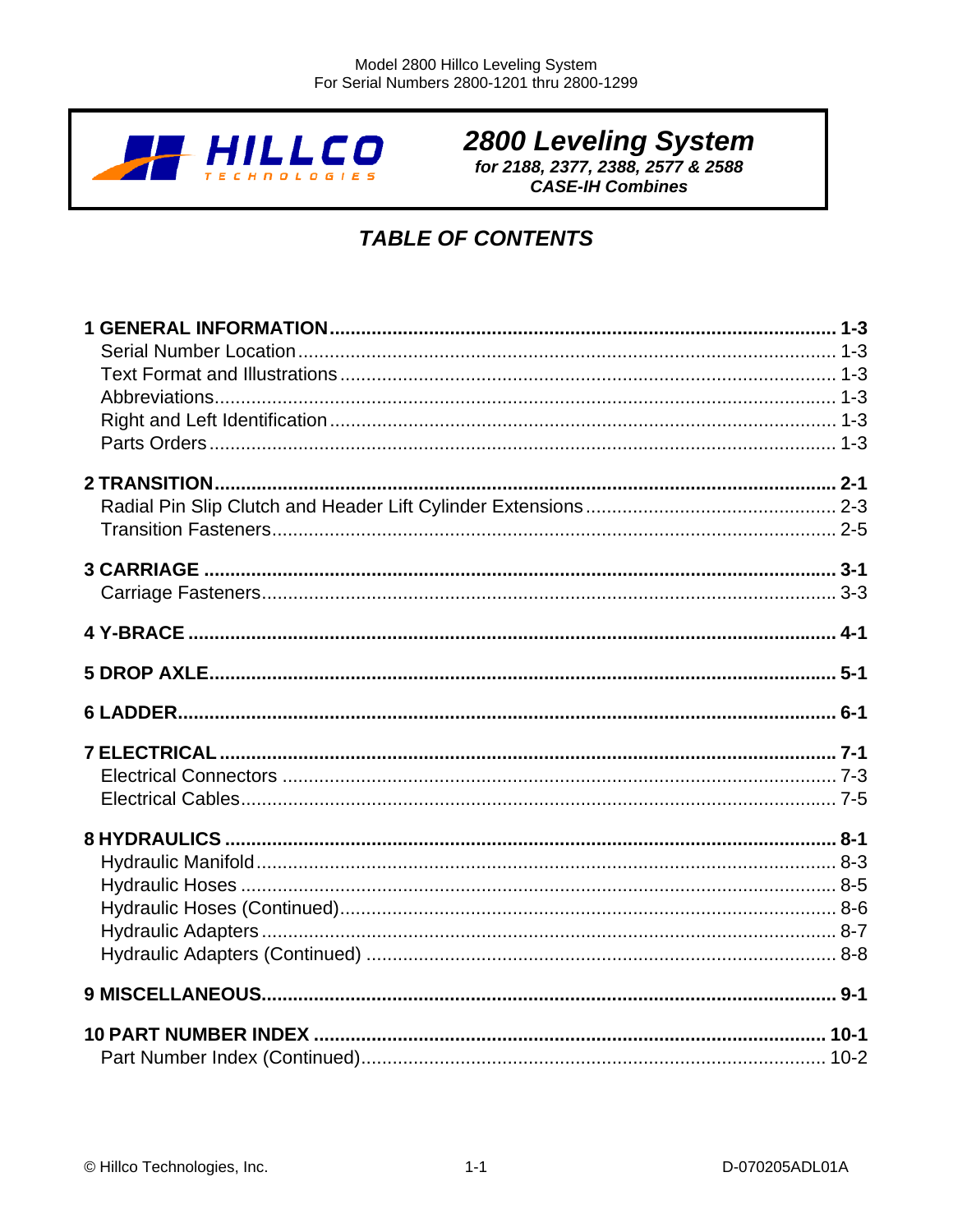Hillco Technologies, Inc. 107 1<sup>st</sup> Avenue Nezperce Id. 83543

Fax 208.937.2280 Phone 208.937.2461<br>Toll Free 800.937.2461 Toll Free 800.937.2461

www.hillcotechnologies.com

© Hillco Technologies, Inc. 1-2 1-2 D-070205ADL01A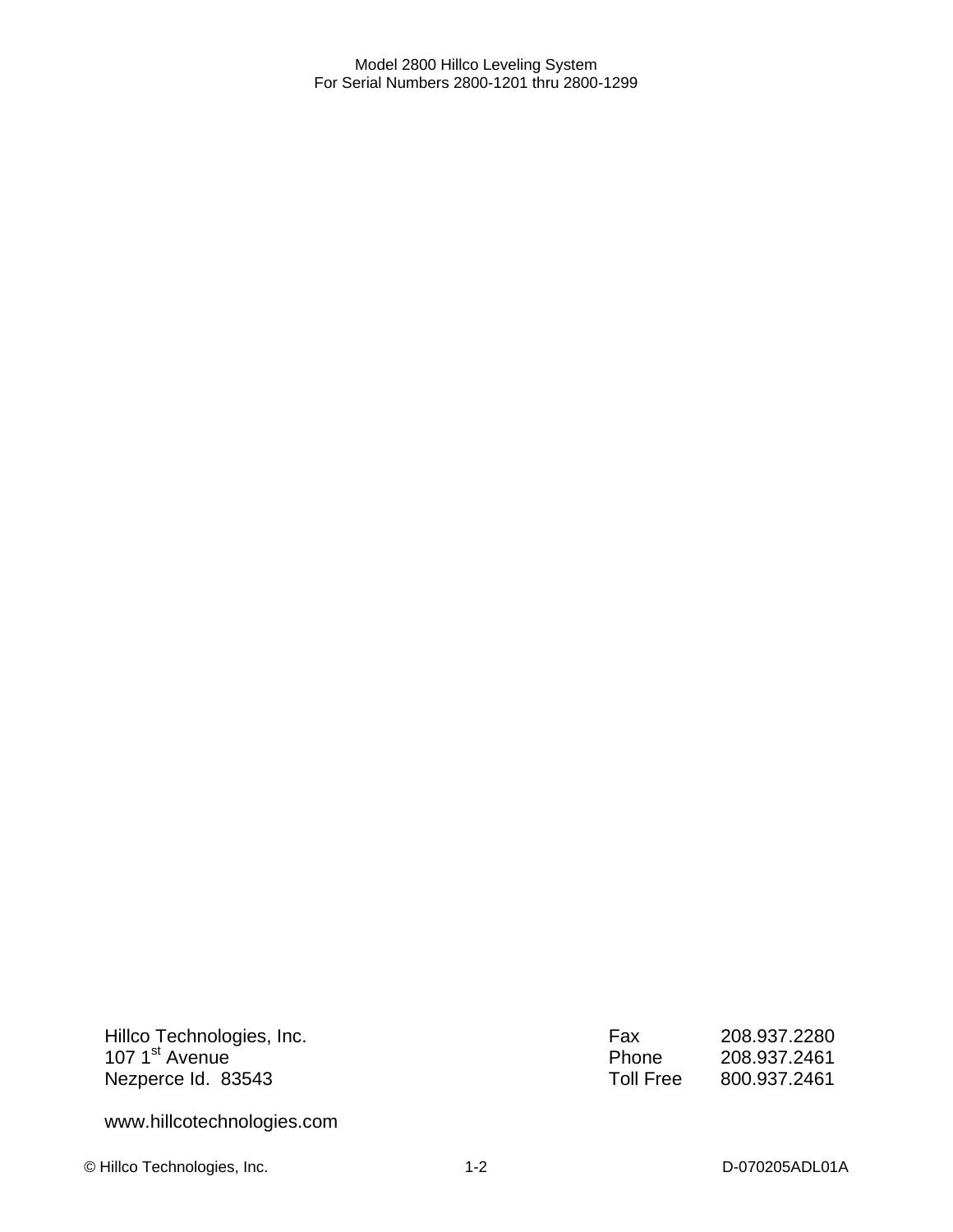#### Model 2800 Hillco Leveling System For Serial Numbers 2800-1201 thru 2800-1299 **1** *GENERAL INFORMATION*

## *SERIAL NUMBER LOCATION*



## *TEXT FORMAT AND ILLUSTRATIONS*

The arrangement of this parts catalog is for easy identification of parts. All parts are illustrated in exploded views in proper relation to each other. Some diagrams refer to other pages for further information. Reference numbers used in the illustrations refer to line numbers in the part lists. The part lists appear to the right of all diagrams and correspond with those diagrams. Included in the part lists, along with the reference numbers are part numbers, part descriptions and the quantity of the part required per leveling system.

## *ABBREVIATIONS*

**SN** "Serial Number" refers to the serial number given to each leveling system (by Hillco Technologies), as well as the serial number given to the combine (by the specific combine manufacturer) the leveling system is installed upon. This abbreviation is used interchangeably in both instances. Each model 2800 Leveling System uses the following serial number format: 2800-XXXX (sequential numbers).

**ASM** "Assembly" refers to a whole grouping of parts (usually shown in the diagram corresponding with the page where "ASM" is shown unless otherwise noted). Some assemblies have parts that are sold separately, however some must be purchased as a single unit. Hillco Product Specialists will be able to assist you with any questions.<br>NS "N

"Not Shown" refers to a part that is not depicted in the illustration.

## *RIGHT AND LEFT IDENTIFICATION*

The reference to right-hand and left-hand in this catalog is identified by the operator sitting in the operator's seat, looking toward the front of the machine (in normal forward travel).

## *PARTS ORDERS*

Orders must specify product model, serial number, correct part number, complete description, quantity required, method of shipment, shipping address, and billing address.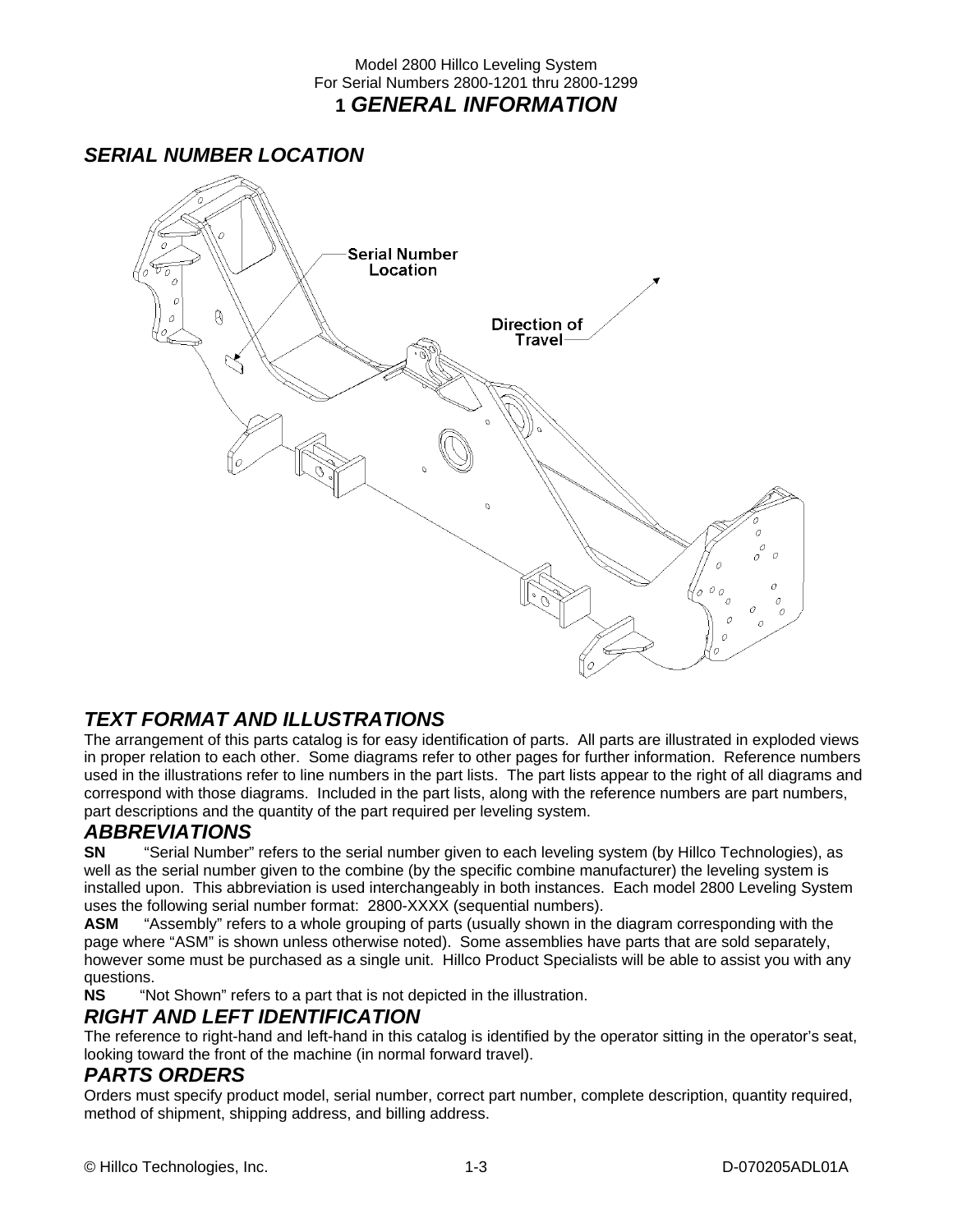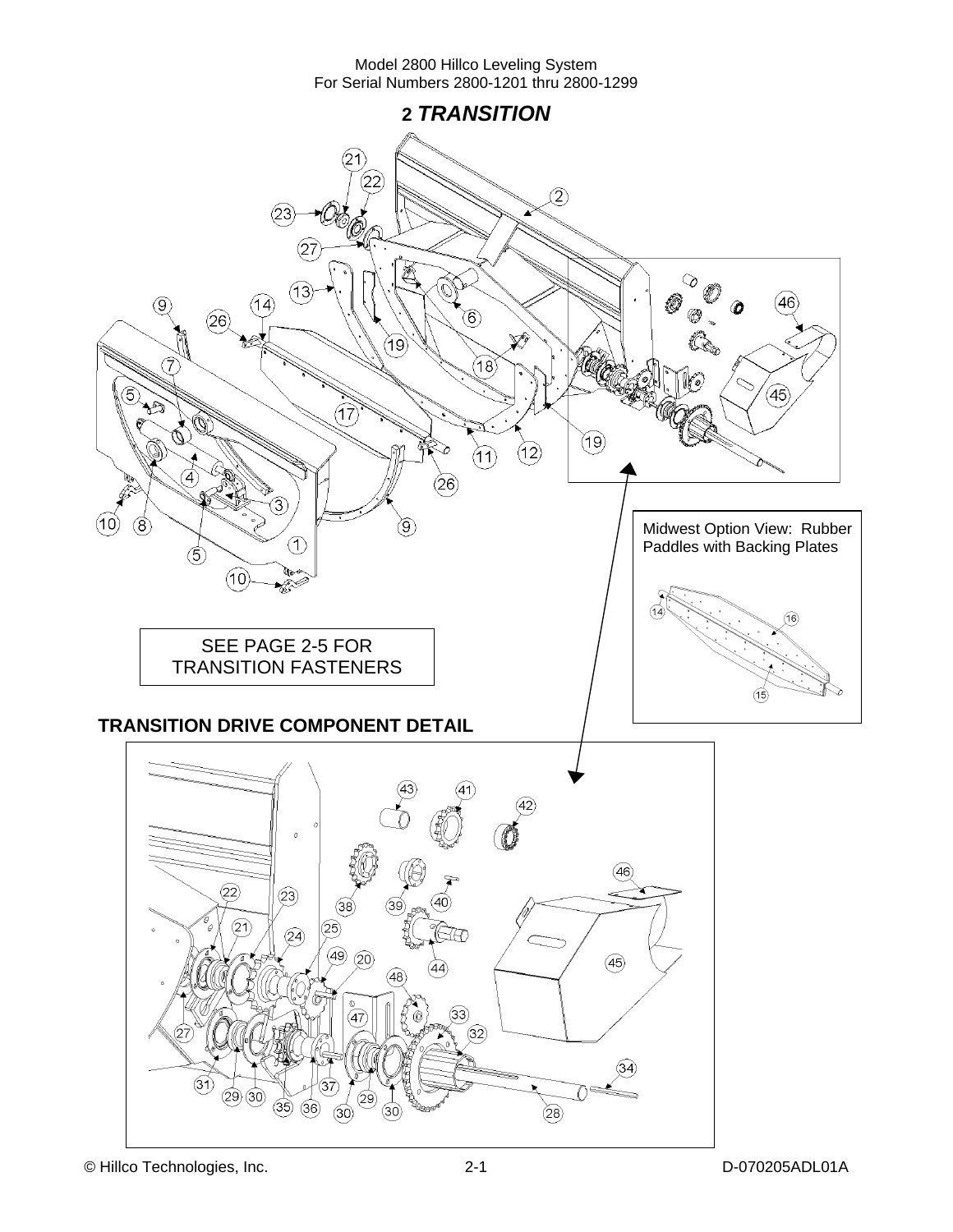|                | <b>TRANSITION</b>       |                   |                                                                    |                                                       |  |  |
|----------------|-------------------------|-------------------|--------------------------------------------------------------------|-------------------------------------------------------|--|--|
| REF.I          | <b>PART NO.</b>         | QTY.              | <b>PART NAME</b>                                                   | <b>NOTES</b>                                          |  |  |
| 1              | LA-227101               | 1                 | TA ADAPTER ASM                                                     |                                                       |  |  |
| 2              | LA-226852               | $\mathbf{1}$      | TT THROAT ASM                                                      |                                                       |  |  |
| 3              | LA-225411               | 1                 | TM MOUNT ASM, ROD                                                  |                                                       |  |  |
| $\overline{4}$ | HC-100706               | 1                 | CYLINDER, SLAVE                                                    | SEE HYDRAULIC PAGE 8-2                                |  |  |
| <b>NS</b>      | HC-134191               | 1                 | SEAL KIT, SLAVE CYLINDER                                           |                                                       |  |  |
| 5              | LA-229071               | 2                 | TM PIN ASM, TRIM CYLINDER                                          |                                                       |  |  |
| 6              | LP-218371               | 1                 | TM RING, WEAR                                                      |                                                       |  |  |
| 7              | LM-226831               | 1                 | TM BUSHING, PIVOT                                                  |                                                       |  |  |
| 8              | LM-226841               | 1                 | TM COLLAR, PIVOT                                                   |                                                       |  |  |
| 9              | LA-243711               | 2                 | ANGLE, BACKING ASM 26-2800                                         |                                                       |  |  |
|                | LM-225311               | 1                 | TM, ANGLE BACKING                                                  | NOT SOLD SEPARATELY                                   |  |  |
|                | LS-225321               | 1                 | TM PAD, BACKING ANGLE WEAR                                         | NOT SOLD SEPARATELY                                   |  |  |
| $\cdot$        | F-FHS-05F20             | 8                 | FHSC 5/16-24 X 1-1/4                                               | NOT SOLD SEPARATELY                                   |  |  |
|                | F-HNS-05F               | 8                 | <b>HN 5/16-24 STOVER</b>                                           | NOT SOLD SEPARATELY                                   |  |  |
| 10             | LM-213291               | 2                 | TM ARM, HEADER LOCK                                                |                                                       |  |  |
| 11             | LM-225522               | 1                 | TM PLATE, WEAR BOTTOM                                              |                                                       |  |  |
| 12             | LM-225531               | 1                 | TM PLATE, WEAR LH                                                  |                                                       |  |  |
| 13             | LM-225541               | 1                 | TM PLATE, WEAR RH                                                  |                                                       |  |  |
|                |                         |                   | <b>BEATER SHAFT</b>                                                |                                                       |  |  |
| 14             | LM-221603               | 1                 | <b>TB SHAFT</b>                                                    |                                                       |  |  |
| 15<br>16       | LM-213202               | 2<br>2            | TB PLATE, PADDLE BACKING                                           | MIDWEST COMBINES ONLY<br><b>MIDWEST COMBINES ONLY</b> |  |  |
|                | LP-104791               | 2                 | TB PADDLE, RUBBER                                                  | NORTHWEST COMBINES ONLY                               |  |  |
| 17             | LM-238091               |                   | TB PADDLE, METAL                                                   | <b>NORTHWEST COMBINES ONLY -</b>                      |  |  |
| 18             | LA-259781               | $\overline{2}$    | TM ASM, ANTI-WRAP                                                  | <b>OPTIONAL</b>                                       |  |  |
|                |                         |                   |                                                                    | NORTHWEST COMBINES ONLY -                             |  |  |
| 19             | LM-254521               | 2                 | TM PLT, NARROWING                                                  | <b>OPTIONAL</b>                                       |  |  |
| 20             | LS-212701               | 1                 | TM KEY, BEATER DRIVE                                               |                                                       |  |  |
| 21             | MC-100548               | 2                 | INSERT, BEARING, 1-7/16                                            |                                                       |  |  |
| 22             | LA-243691               | 2                 | TM ASM, INNER FLANGETTE                                            |                                                       |  |  |
| 23             | MC-101339               | 1                 | FLANGETTES, RND BEARING (PAIR)                                     |                                                       |  |  |
| 24             | MC-135501               | $\mathbf{1}$      | SPROCKET, 80P, 16T TAPER BORE                                      |                                                       |  |  |
| 25             | MC-135511               | 1                 | HUB, SPLIT TAPER 1-7/16                                            |                                                       |  |  |
| 26             | LM-262811               | 2                 | TM STRIPPER, BEATER SHAFT                                          |                                                       |  |  |
| 27             | LP-263111               | 2                 | TM SPACER, BEATER BEARING                                          |                                                       |  |  |
| <b>NS</b>      | LP-213242               | 1                 | TM CHAIN, 30 PIN 80P                                               |                                                       |  |  |
| <b>NS</b>      | MC-139341               | $\mathbf{1}$      | LINK, CONNECTING, 80P                                              |                                                       |  |  |
| <b>NS</b>      | MC-139351               | $\mathbf{1}$      | LINK, OFFSET, 80P                                                  |                                                       |  |  |
|                |                         |                   | <b>TRANSITION THROAT JACK SHAFT</b>                                |                                                       |  |  |
| 28             | LM-234152               | 1                 | TT SHAFT, JACK                                                     |                                                       |  |  |
| 29             | MC-100548               | 2                 | INSERT, BEARING, 1-7/16                                            |                                                       |  |  |
| 30             | MC-101339               | 1.5               | FLANGETTES, RND BEARING (PAIR)                                     |                                                       |  |  |
| 31             | LA-245191               | 1                 | TM ASM, JS INNER FLANGETTE                                         |                                                       |  |  |
| 32<br>33       | MC-136921<br>I M-226532 | 1<br>$\mathbf{1}$ | RADIAL PIN SLIP CLUTCH<br>TM SPROCKET, RADIAL SLIP CLUTCH          | <b>SEE PAGE 2-3 FOR DETAIL</b>                        |  |  |
| 34             | LS-244471               | 1                 | TM KEY, RADIAL SLIP CLUTCH                                         |                                                       |  |  |
| 35             | MC-135491               | 1                 | SPROCKET, 80P, 11T TAPER BORE                                      |                                                       |  |  |
| 36             | MC-135511               | 1                 | HUB, SPLIT TAPER 1-7/16                                            |                                                       |  |  |
| 37             | LS-212701               | 1                 | TM KEY, BEATER DRIVE                                               |                                                       |  |  |
| <b>NS</b>      | LP-213252               | 1                 | TM CHAIN, 62 PIN 60P                                               |                                                       |  |  |
| ΝS             | MC-139361               | 1                 | LINK, CONNECTING, 60P                                              |                                                       |  |  |
| <b>NS</b>      | MC-139371               | $\mathbf{1}$      | LINK, OFFSET, 60P                                                  |                                                       |  |  |
|                |                         |                   | <b>FEEDER HOUSE BEATER DRIVE</b>                                   |                                                       |  |  |
| 38             | MC-100760               | 1                 | SPROCKET, QD, 60P, 15T                                             | BEFORE SN JJCO193725                                  |  |  |
| 39             | MC-100762               | 1                 | HUB, QD, 1-1/2B                                                    | BEFORE SN JJCO193725                                  |  |  |
| 40             | LS-234221               | $\mathbf 1$       | TM KEY, FEEDER SHAFT                                               | BEFORE SN JJCO193725                                  |  |  |
| 41             | MC-101839               | 1                 | SPROCKET, POWER LOCK, 60P, 15T                                     | SN JJCO193725 THRU JJCO268799                         |  |  |
| 42             | MC-101838               | 1                 | HUB, POWER LOCK, 1-3/8B                                            | SN JJCO193725 THRU JJCO268799                         |  |  |
| 43             | LS-207011               | 1                 | TM SPACER, DRIVE SPROCKET                                          | BEFORE SN JJC0268800                                  |  |  |
| 44             | LA-234251               | 1                 | TM DRIVE ASM, TRANSITION                                           | SN JJCO268800 AND AFTER                               |  |  |
| 45             | LM-243821               | 1                 | TM SHIELD, BEATER DRIVE                                            | SN JJCO117059 AND AFTER                               |  |  |
| <b>NS</b>      | LM-243841               | 1                 | TM SKIRT, BEATER DRIVE SHIELD                                      | BEFORE SN JJC0268800                                  |  |  |
| 46             | LM-243831               | 1                 | TM SKIRT, BEATER DRIVE SHIELD                                      | SN JJCO268800 AND AFTER                               |  |  |
| <b>NS</b>      | LM-243801               | 1                 | TM BRACKET, 60P IDLER                                              | BEFORE SN JJC0268800                                  |  |  |
| 47             | LM-243792               | 1                 | TM BRACKET, 60P IDLER<br><b>TENSIONER</b>                          | SN JJCO268800 AND AFTER                               |  |  |
|                |                         |                   |                                                                    | SN JJCO193725 THRU CURRENT                            |  |  |
| 48<br>49       | MC-100237<br>MC-137441  | 1<br>$\mathbf{1}$ | SPROCKET, IDLER, 60P, 15T, 5/8B<br>SPROCKET, IDLER, 80P, 12T, 3/4B |                                                       |  |  |
|                |                         |                   |                                                                    |                                                       |  |  |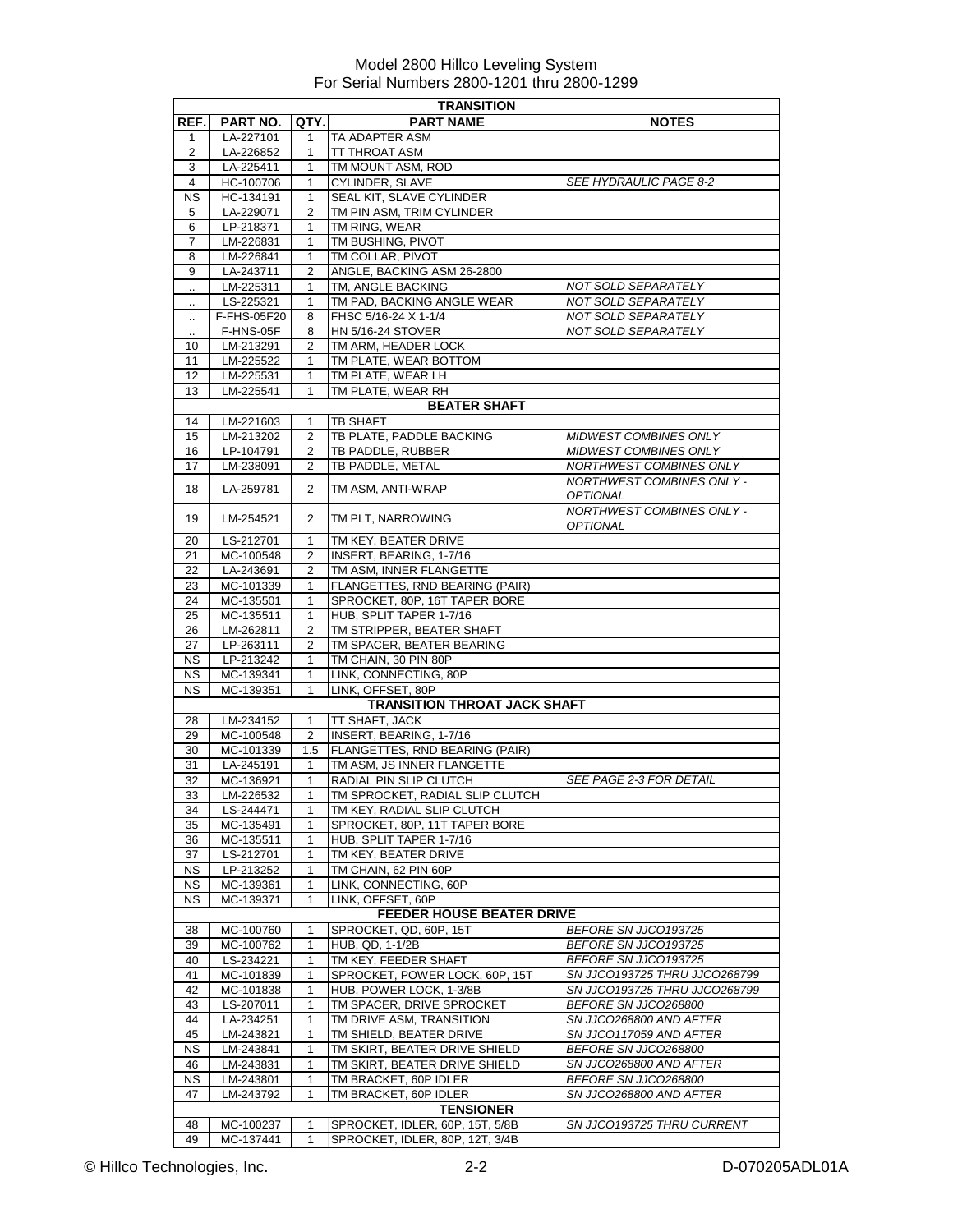#### Model 2800 Hillco Leveling System For Serial Numbers 2800-1201 thru 2800-1299 *RADIAL PIN SLIP CLUTCH AND HEADER LIFT CYLINDER EXTENSIONS*



## **HEADER LIFT CYLINDER EXTENSION DETAIL**

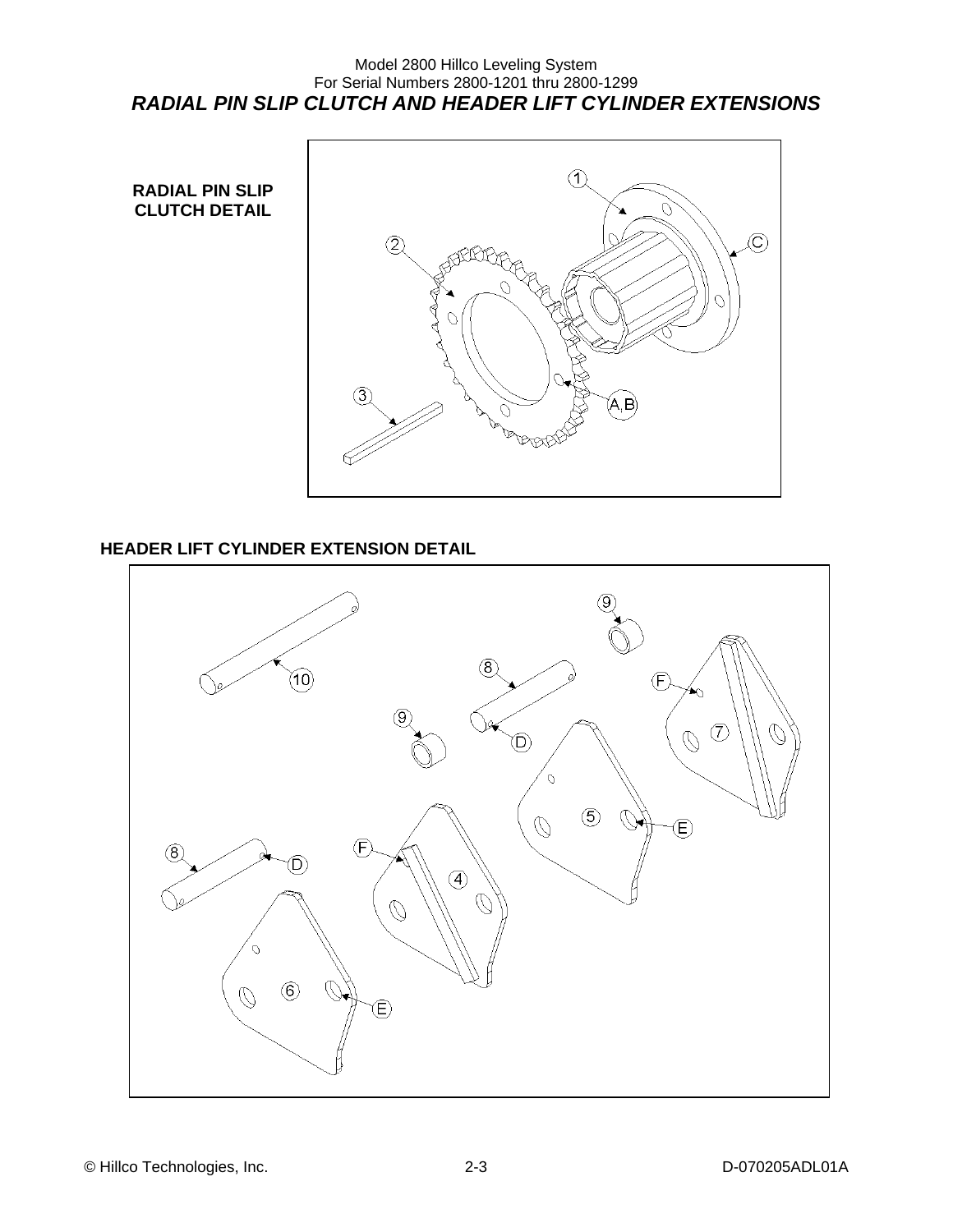|                        | <b>RADIAL PIN SLIP CLUTCH</b> |                |                                                                                                    |                         |  |  |  |  |
|------------------------|-------------------------------|----------------|----------------------------------------------------------------------------------------------------|-------------------------|--|--|--|--|
| REF.                   | PART NO.                      | QTY.           | <b>PART NAME</b>                                                                                   | <b>NOTES</b>            |  |  |  |  |
| 1                      | MC-136921                     | 1              | RADIAL PIN SLIP CLUTCH                                                                             |                         |  |  |  |  |
| 2                      | LM-226532                     | 1              | TM SPROCKET, RADIAL SLIP CLUTCH                                                                    |                         |  |  |  |  |
| 3                      | LS-244471                     | 1              | TM KEY, RADIAL PIN SLIP CLUTCH                                                                     |                         |  |  |  |  |
|                        |                               |                |                                                                                                    |                         |  |  |  |  |
|                        |                               |                | RADIAL PIN SLIP CLUTCH FASTENERS                                                                   |                         |  |  |  |  |
| REF.                   | PART NO.                      | QTY.           | <b>PART NAME</b>                                                                                   | <b>WHERE USED</b>       |  |  |  |  |
| A                      | F-HC8-08F20                   | 4              | HC8 1/2-20 X 1-1/4                                                                                 |                         |  |  |  |  |
| В                      | F-LWH-08                      | $\overline{4}$ | LW 1/2 HD                                                                                          |                         |  |  |  |  |
| C                      | F-SSS-06C08                   | 2              | SCREW, SOCKET SET 3/8-16 X 1/2                                                                     |                         |  |  |  |  |
|                        |                               |                |                                                                                                    |                         |  |  |  |  |
|                        |                               |                | <b>HEADER LIFT CYLINDER EXTENSIONS</b>                                                             |                         |  |  |  |  |
|                        |                               |                | 60 IN. FEEDER HOUSE (NEVER HAS ROCK TRAP)                                                          |                         |  |  |  |  |
| 4                      | LA-220631                     |                | LM EXTENSION ASM, LIFT CYLINDER INNER LH                                                           |                         |  |  |  |  |
| $\overline{4}$         |                               | 1              | WITH 2 HEADER LIFT CYLINDERS                                                                       |                         |  |  |  |  |
| <b>NS</b>              |                               | $\overline{2}$ | WITH 3 HEADER LIFT CYLINDERS                                                                       |                         |  |  |  |  |
| 5                      | LA-220661                     |                | LM EXTENSION ASM, LIFT CYLINDER INNER RH                                                           |                         |  |  |  |  |
| 6                      | LA-220641                     | 1              | LM EXTENSION ASM, LIFT CYLINDER OUTER LH                                                           |                         |  |  |  |  |
| $\overline{7}$         | LA-220651                     | 1              | LM EXTENSION ASM, LIFT CYLINDER OUTER RH                                                           |                         |  |  |  |  |
| 8                      | LM-218501                     | 2              | LM PIN, HEADER LIFT CYLINDER ROD MOUNT                                                             |                         |  |  |  |  |
| 9                      | LS-226961                     |                | LM SPACER, HEADER LIFT CYLINDER                                                                    |                         |  |  |  |  |
| 9                      |                               | 2              | WITH 2 HEADER LIFT CYLINDERS                                                                       |                         |  |  |  |  |
| $\overline{\text{NS}}$ |                               | 4              | WITH 3 HEADER LIFT CYLINDERS                                                                       |                         |  |  |  |  |
|                        |                               |                | <b>54 IN. FEEDER HOUSE WITHOUT ROCK TRAP</b>                                                       |                         |  |  |  |  |
| <b>NS</b>              | LA-240111                     | 2              | LM ASM, LEFT LIFT CYL EXT                                                                          |                         |  |  |  |  |
| <b>NS</b>              | LA-240121                     |                | LM ASM, RIGHT LIFT CYL EXT                                                                         |                         |  |  |  |  |
| <b>NS</b>              |                               | 2              | WITH 2 HEADER LIFT CYLINDERS                                                                       |                         |  |  |  |  |
| <b>NS</b>              |                               | 3              | WITH 3 HEADER LIFT CYLINDERS                                                                       |                         |  |  |  |  |
| 8<br>9                 | LM-218501                     | $\overline{2}$ | LM PIN, HEADER LIFT CYLINDER ROD MOUNT                                                             |                         |  |  |  |  |
|                        | LS-226961                     |                | LM SPACER, HEADER LIFT CYLINDER                                                                    |                         |  |  |  |  |
| 9<br><b>NS</b>         |                               | 2<br>4         | WITH 2 HEADER LIFT CYLINDERS                                                                       |                         |  |  |  |  |
|                        |                               |                | WITH 3 HEADER LIFT CYLINDERS<br>54 IN. FEEDER HOUSE WITHOUT ROCK TRAP AND 3RD HEADER LIFT CYLINDER |                         |  |  |  |  |
| 10                     |                               | 1              | LM PIN, 3RD HEADER LIFT CYL ROD MNT                                                                |                         |  |  |  |  |
|                        | LM-235481                     |                | 54.5 IN. & 60 IN. FEEDER SPOUTS WITHOUT ROCK TRAP FASTENERS                                        |                         |  |  |  |  |
| D                      | F-PCT-05X48                   | 4              | COTTER PIN 5/16 X 3                                                                                |                         |  |  |  |  |
| E                      | F-HC8-20C40                   |                | HC8 1-1/4-7 X 2-1/2 ZINC                                                                           |                         |  |  |  |  |
| E                      |                               | 4              | WITH 2 HEADER LIFT CYLINDERS                                                                       |                         |  |  |  |  |
| NS                     |                               | $\overline{5}$ | WITH 3 HEADER LIFT CYLINDERS                                                                       |                         |  |  |  |  |
| Е                      | F-HNS-20C                     |                | HN8 1-1/4-7 STV                                                                                    |                         |  |  |  |  |
| Е                      |                               | 4              | WITH 2 HEADER LIFT CYLINDERS                                                                       |                         |  |  |  |  |
| <b>NS</b>              |                               | 5              | WITH 3 HEADER LIFT CYLINDERS                                                                       |                         |  |  |  |  |
| F                      | F-HC5-08C104                  |                | HC5 1/2-13 X 6-1/2                                                                                 |                         |  |  |  |  |
| F                      |                               | 2              | WITH 2 HEADER LIFT CYLINDERS                                                                       |                         |  |  |  |  |
| <b>NS</b>              |                               | 1              | WITH 3 HEADER LIFT CYLINDERS                                                                       |                         |  |  |  |  |
| F                      | F-HNS-08C                     | $\overline{2}$ | HN 1/2-13, STV                                                                                     |                         |  |  |  |  |
| <b>NS</b>              | F-HC5-08C176                  |                | HC5 1/2-13 X 11                                                                                    |                         |  |  |  |  |
| <b>NS</b>              |                               | 1              | WITH 3 HEADER LIFT CYLINDERS                                                                       |                         |  |  |  |  |
|                        |                               |                | <b>COMBINES WITH ROCK TRAP</b>                                                                     |                         |  |  |  |  |
| NS                     | LS-257951                     | 2              | LM SPACER, HEADER LIFT CYLINDER                                                                    | SN JJCO117059 AND AFTER |  |  |  |  |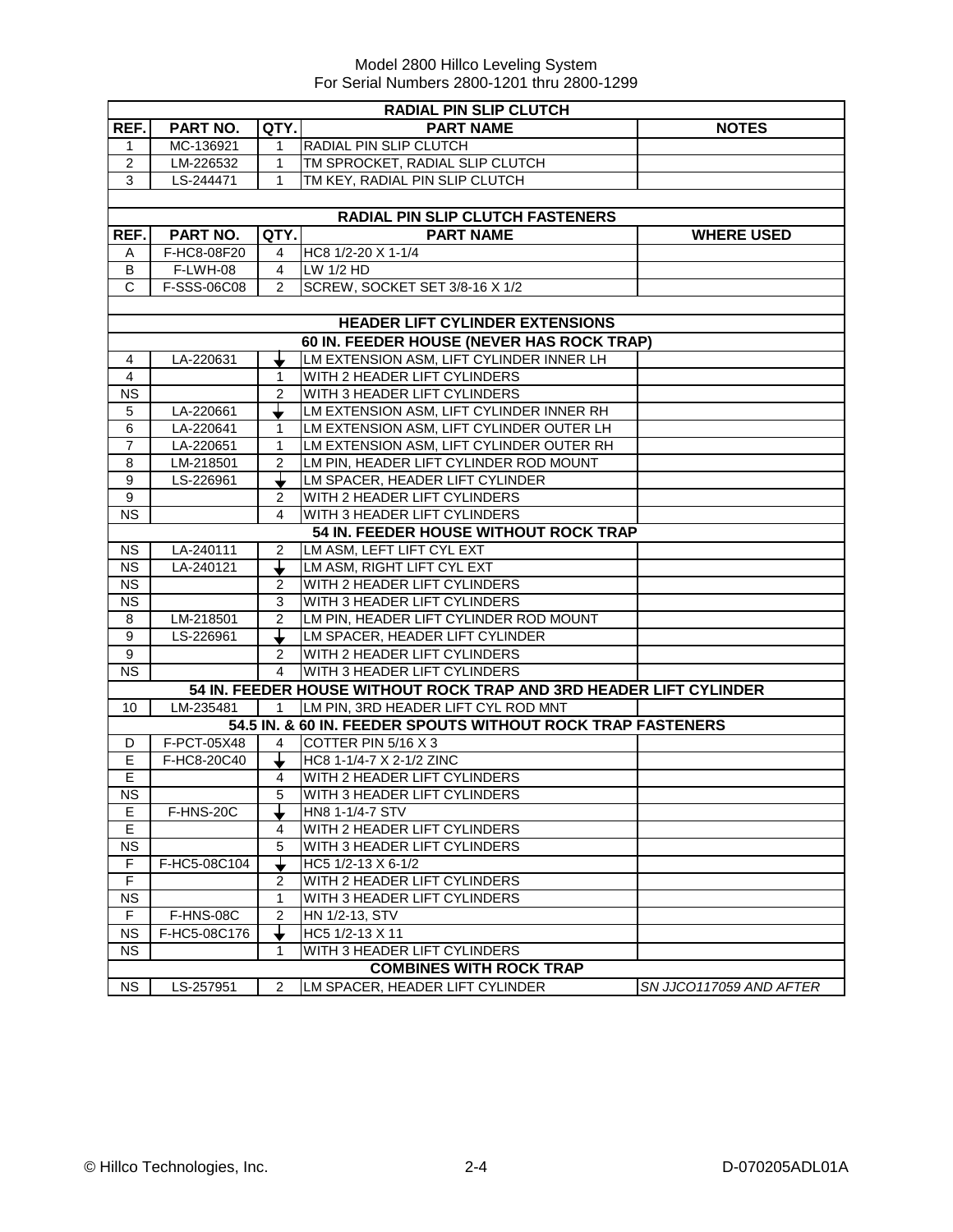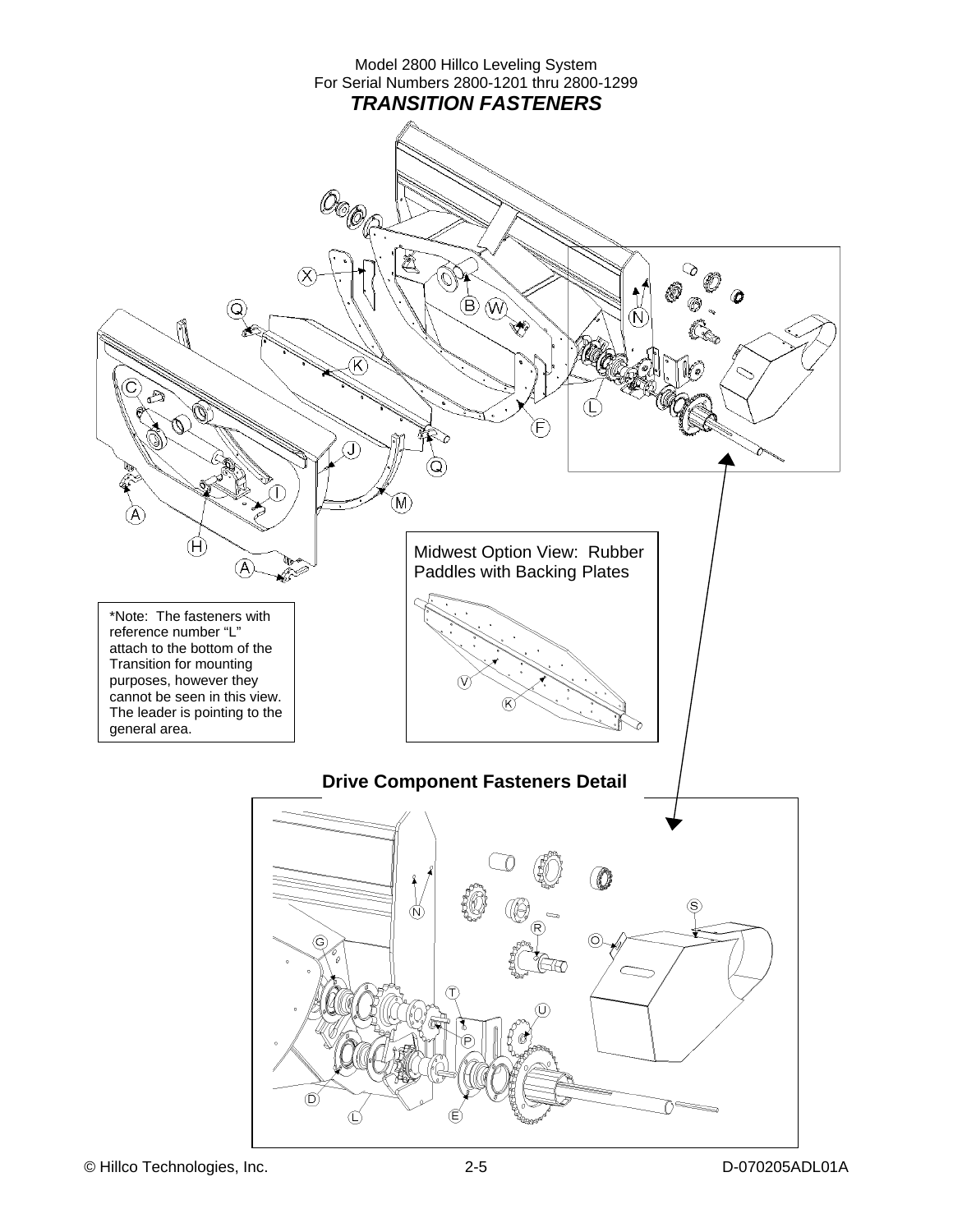|                | <b>TRANSITION FASTENERS</b>   |                |                                                                               |                                       |  |  |
|----------------|-------------------------------|----------------|-------------------------------------------------------------------------------|---------------------------------------|--|--|
| REF.           | PART NO.                      | QTY.           | <b>PART NAME</b>                                                              | <b>WHERE USED</b>                     |  |  |
| Α              | F-PCL-10X24                   | 2              | PIN, CLEVIS, 5/8 X 1-1/2                                                      | <b>HEADER LOCK ARM</b>                |  |  |
| Α              | F-PCT-02X16                   | 2              | PIN, COTTER, 1/8 X 1                                                          | <b>HEADER LOCK ARM</b>                |  |  |
| В              | F-MB-14NR40                   | 3              | BUSHING, MACH 14 GA, NR, 2-1/2 ID                                             | TT PIVOT PIN                          |  |  |
| $\overline{c}$ | F-HC8-10C80                   | $\mathbf{1}$   | HC8 5/8-11 X 5                                                                | <b>TT PIVOT PIN COLLAR</b>            |  |  |
| C              | F-HNS-10C                     | 1              | HN8 5/8-11, STV                                                               | TT PIVOT PIN COLLAR                   |  |  |
| D              | F-CB-06C20                    | 3              | BOLT, CARRIAGE, 3/8-16 X 1-1/4                                                | <b>INNER JACKSHAFT BEARING</b>        |  |  |
| D              | F-HN5-06C                     | 3              | HN5 3/8-16                                                                    | <b>INNER JACKSHAFT BEARING</b>        |  |  |
| D              | F-LW-06                       | 3              | LW 3/8                                                                        | INNER JACKSHAFT BEARING               |  |  |
| $\overline{E}$ | F-CB-06C20                    | 3              | BOLT, CARRIAGE, 3/8-16 X 1-1/4                                                | OUTER JACKSHAFT BEARING               |  |  |
| Ε              | F-HN5-06C                     | 3              | HN5 3/8-16                                                                    | OUTER JACKSHAFT BEARING               |  |  |
| Ε              | F-LW-06                       | 3              | LW 3/8                                                                        | OUTER JACKSHAFT BEARING               |  |  |
| F              | F-FHS-05F10                   | 18             | FHSC 5/16-24 X 5/8                                                            | UHMW WEAR PADS TO FACE PLATE          |  |  |
| G              | $\overline{F}$ -LW-06         | 6              | LW 3/8                                                                        | <b>TT BEATER BRNG</b>                 |  |  |
| G              | F-CB-06C20                    | 6              | BOLT, CARRIAGE, 3/8-16 X 1-1/4                                                | TT BEATER BRNG                        |  |  |
| G              | F-HN5-06C                     | 6              | HN5 3/8-16                                                                    | <b>TT BEATER BRNG</b>                 |  |  |
| H              | F-HC5-06C12                   | 2              | HC5 3/8-16 X 3/4                                                              | SLAVE CYL MNT PIN                     |  |  |
| Н              | F-LW-06                       | $\overline{2}$ | $LW$ 3/8                                                                      | <b>SLAVE CYL MNT PIN</b>              |  |  |
| $\mathbf{I}$   | F-HC8-10C32                   | 3              | <b>HC8 5/8-11 X 2</b>                                                         | ROD MNT                               |  |  |
| $\mathbf{I}$   | F-HNS-10C                     | 3              | <b>HN8 5/8-11, STOVER</b>                                                     | <b>ROD MNT</b>                        |  |  |
| J              | F-HC5-06C20                   | 8              | HC5 3/8-16 X 1-1/4                                                            | <b>BACKING ANGLE</b>                  |  |  |
| J              | F-HNS-06C                     | 8              | HN5 3/8-16, STOVER                                                            | <b>BACKING ANGLE</b>                  |  |  |
| J              | F-FWH-06                      | 8              | <b>FW 3/8 HD</b>                                                              | <b>BACKING ANGLE</b>                  |  |  |
| Κ              | F-HC8-08C44                   | 9              | HC8 1/2 -13 X 2-3/4                                                           | BEATER BACKING PLT MNT OR STEEL       |  |  |
|                |                               |                |                                                                               | <b>PADDLES</b>                        |  |  |
| Κ              | F-HNSF-08C                    | 9              | HN8 1/2-13, STOVER                                                            | BEATER BACKING PLT MNT OR STEEL       |  |  |
|                |                               |                |                                                                               | <b>PADDLES</b>                        |  |  |
| L              | F-HC5-08C32                   | 2              | HC5 1/2-13 X 2                                                                | <b>TRANSITION MNT</b>                 |  |  |
| L              | F-HN5-08C                     | 2              | $HM5 1/2-13$                                                                  | <b>TRANSITION MNT</b>                 |  |  |
| L              | <b>F-LW-08</b>                | $\overline{2}$ | LW 1/2                                                                        | <b>TRANSITION MNT</b>                 |  |  |
| М              | F-FHS-05F20                   | 16             | FHSC 5/16-24 X 1-1/4                                                          | UHMW BACKING WEAR PAD                 |  |  |
| м              | F-HNS-05F                     | 16             | <b>HN 5/16-24, STOVER</b>                                                     | UHMW BACKING WEAR PAD                 |  |  |
| N              | F-THM-06C16                   | 2              | THMS 3/8-16 X 1                                                               | HEADER HYDRAULIC COUPLER MOUNT        |  |  |
| N              | F-HNF-06C                     | 2              | HN 3/8-16, SERR                                                               | <b>HEADER HYDRAULIC COUPLER MOUNT</b> |  |  |
| O              | F-THMS-05C16                  | 2              | THMS 5/16-18 X 1, SLT SERR                                                    | <b>BEATER DRIVE SHIELD</b>            |  |  |
| O              | F-HNF-05C                     | $\overline{2}$ | HN 5/16-18, SERR                                                              | <b>BEATER DRIVE SHIELD</b>            |  |  |
| P              | F-HNN-12C                     | 1              | HN 3/4-10 NYLOCK                                                              | 80P IDLER SPROCKET                    |  |  |
| $\overline{P}$ | $F-FWH-12$                    | 5              | FW 3/4 HD                                                                     | 80P IDLER SPROCKET                    |  |  |
| P              | F-MB-12WR18                   | $\overline{2}$ | BUSHING, MACH 18 GA, WR, 3/4 ID                                               | 80P IDLER SPROCKET                    |  |  |
| Q              | F-HCF-12M020E                 | $\overline{4}$ | FLHC-10.9 M12 X 1.75 X 20                                                     | <b>BEATER SHAFT STRIPPERS</b>         |  |  |
|                |                               |                | SN JJCO268800 & AFTER (THESE ARE ALL COMBINES WITH HYDRAULIC HEADER REVERSER) |                                       |  |  |
| R              | F-SSS-06C08                   | $\overline{2}$ | SET SCREW, SOCKET 3/8-16 X 1/2,<br>GRADE 8                                    | USE #242 LOCTITE                      |  |  |
|                | SN JJCO117059 & AFTER         |                |                                                                               |                                       |  |  |
| S              | F-THMS-04C08                  | 4              | THMS 1/4-20 X 1/2, SLT SERR                                                   | <b>BEATER DRIVE SHIELD</b>            |  |  |
| S              | F-HNF-04C                     | 4              | HN 1/4-20, SERR                                                               | <b>BEATER DRIVE SHIELD</b>            |  |  |
| т              | F-HC5-08C20                   | 2              | HC5 1/2-13 X 1-1/4                                                            | 60P IDLER SPROCKET BRACKET            |  |  |
| т              | <b>F-LW-08</b>                | 2              | LW 1/2                                                                        | 60P IDLER SPROCKET BRACKET            |  |  |
| T              | F-HN5-08C                     | 2              | HN5 1/2-13                                                                    | 60P IDLER SPROCKET BRACKET            |  |  |
| U              | F-CB-10C40                    | 1              | BOLT, CARRIAGE GR 5 5/8-11 X 2-1/2                                            | 60P IDLER SPROCKET                    |  |  |
| U              | F-HNN-10C                     | 1              | <b>HN 5/8-11, NYLOCK</b>                                                      | 60P IDLER SPROCKET                    |  |  |
| U              | F-FWH-10                      | 10             | <b>FW 5/8 HD</b>                                                              | 60P IDLER SPROCKET                    |  |  |
| U              | F-FWH-12                      | 1              | <b>FW 3/4 HD</b>                                                              | 60P IDLER SPROCKET                    |  |  |
|                | <b>FOR MIDWEST COMBINES</b>   |                |                                                                               |                                       |  |  |
| V              | F-EB-04C20                    | 38             | BOLT, ELEVATOR, 1/4-20 X 1-1/4                                                | <b>BEATER PADDLES</b>                 |  |  |
| V              | F-HNF-04C                     | 38             | FLHN 1/4-20, SERR                                                             | <b>BEATER PADDLES</b>                 |  |  |
|                | <b>FOR NORTHWEST COMBINES</b> |                |                                                                               |                                       |  |  |
| W              | F-HC8-06C16                   | 4              | HC8 3/8-16 X 1                                                                | <b>ANTI-WRAP ASSEMBLIES</b>           |  |  |
| W              | $F-HNF-06C$                   | 4              | <b>FLHN 3/8-16, SERR</b>                                                      | ANTI-WRAP ASSEMBLIES                  |  |  |
| Χ              | F-HC5-04C20                   | 6              | HC5 1/4-20 X 1-1/4                                                            | THROAT NARROWING PLATES               |  |  |
| X              | F-HN5-04C                     | 6              | HN5 1/4-20                                                                    | THROAT NARROWING PLATES               |  |  |
| X              | <b>F-LW-04</b>                | 6              | LW 1/4                                                                        | THROAT NARROWING PLATES               |  |  |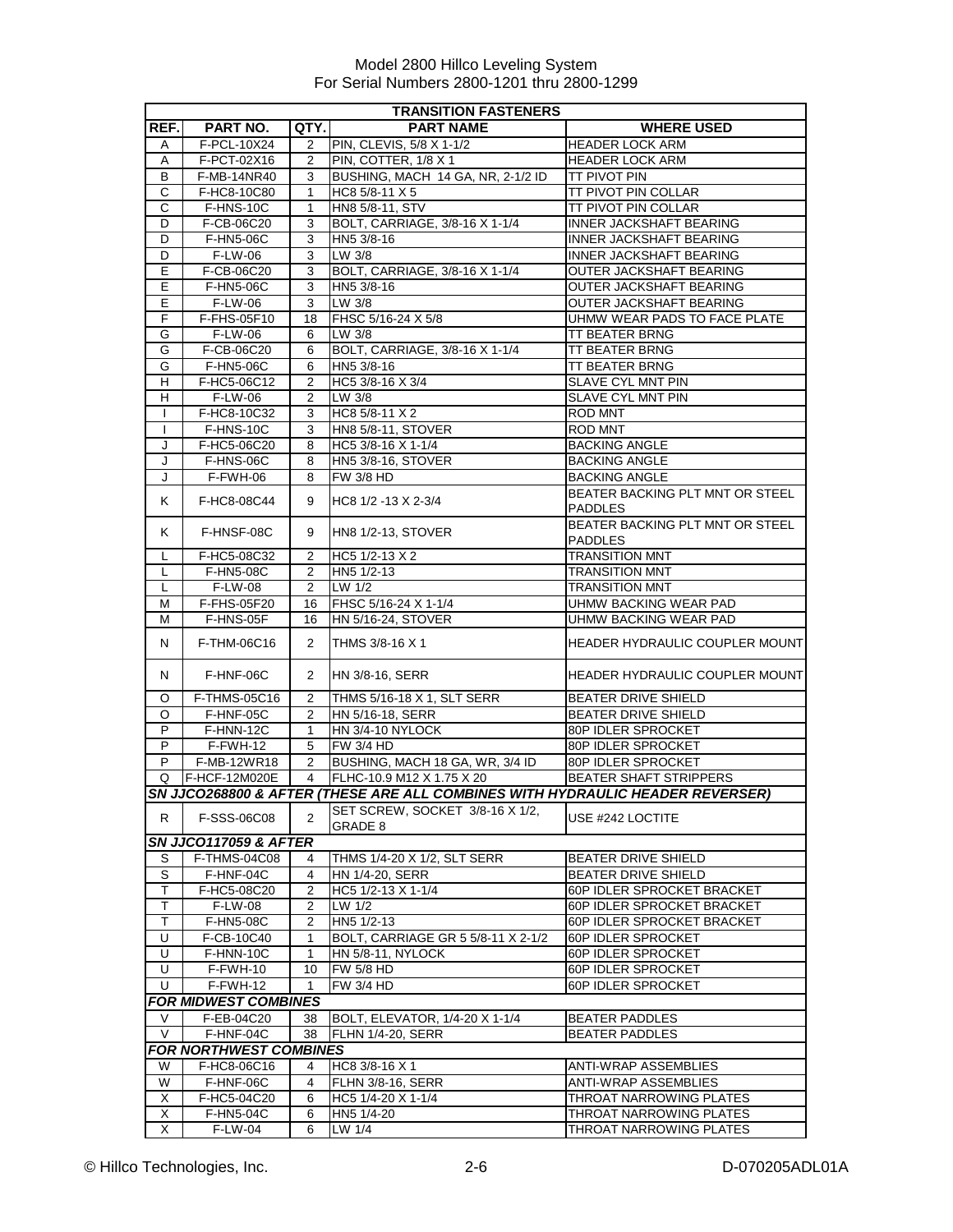**3** *CARRIAGE* 

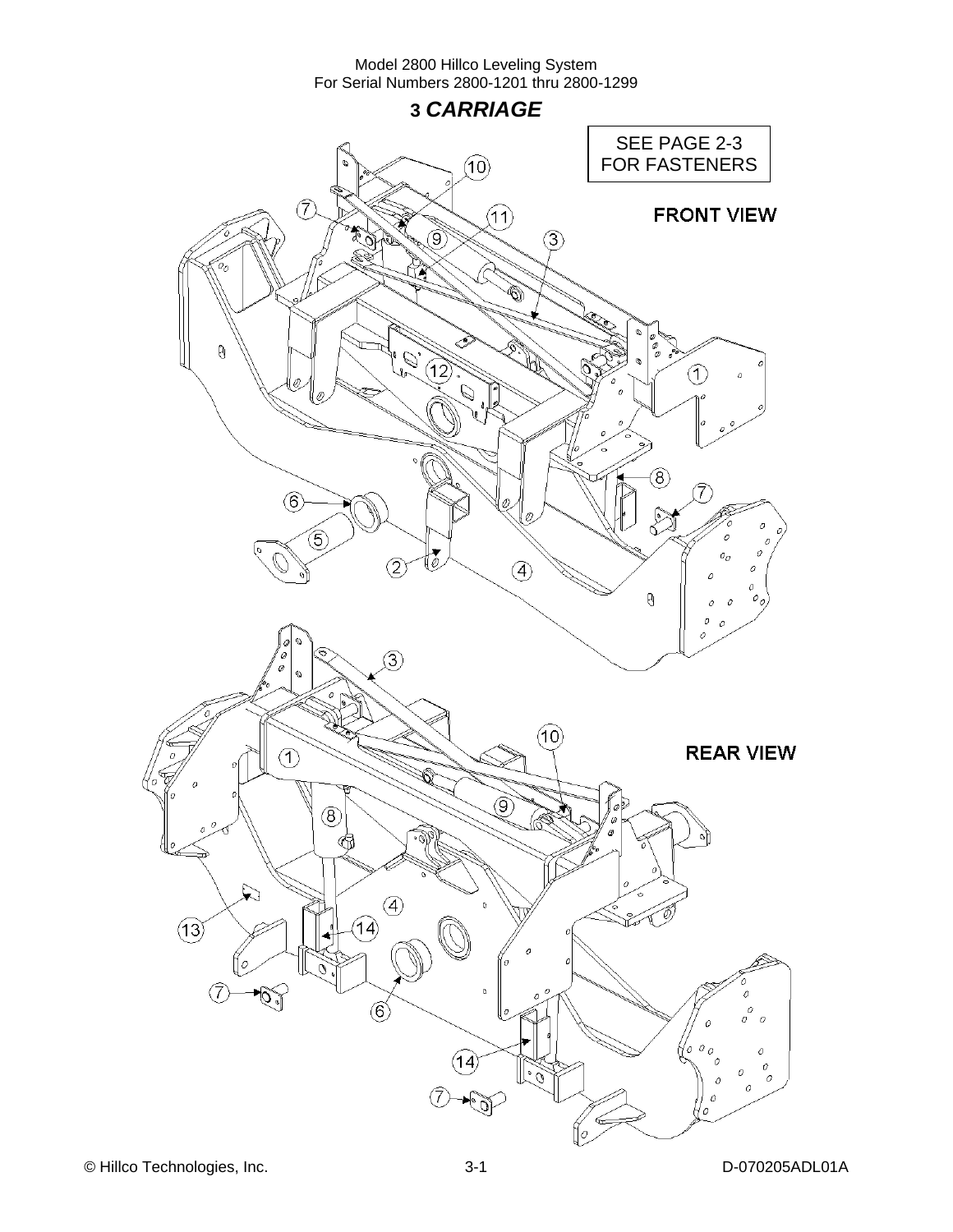|                           | <b>CARRIAGE</b> |                |                                                     |                                                        |  |  |
|---------------------------|-----------------|----------------|-----------------------------------------------------|--------------------------------------------------------|--|--|
| REF.                      | PART NO.        | QTY.           | <b>PART NAME</b>                                    | <b>NOTES</b>                                           |  |  |
| 1                         | LA-227243       | 1              | CO ASM, TWO CYLINDER                                |                                                        |  |  |
| <b>NS</b>                 | LA-227253       | 1              | CO ASM, THREE CYLINDER                              |                                                        |  |  |
| $\overline{2}$            | LA-241131       | 1              | CO ASM, 3RD HEADER LIFT                             | FOR COMBINES ADDING 3RD                                |  |  |
|                           |                 |                |                                                     | HEADER LIFT CYLINDER                                   |  |  |
| $\ensuremath{\mathsf{3}}$ | LM-226631       | 2              | CO STRAP, X BRACE                                   |                                                        |  |  |
| $\overline{4}$            | LA-227263       | 1              | <b>CU UNDERCARRIAGE ASM</b>                         |                                                        |  |  |
| $\overline{5}$            | LA-217692       | 1              | CM PIN ASM, MAIN PIVOT                              |                                                        |  |  |
| $\,6$                     | LP-103871       | 2              | CO BUSHING, PIVOT                                   |                                                        |  |  |
| $\overline{7}$            | LA-230551       | 4              | CM PIN ASM, MAIN CYLINDER                           |                                                        |  |  |
| 8                         | HC-103227       | $\overline{2}$ | CYLINDER, MAIN                                      | <b>SEE HYDRAULIC PAGE 8-2</b>                          |  |  |
| $\overline{\text{NS}}$    | HC-134251       | $\overline{2}$ | SEAL KIT, MAIN CYLINDER                             |                                                        |  |  |
| 9                         | HC-101842       | 1              | <b>CYLINDER, MASTER</b>                             | SEE HYDRAULIC PAGE 8-2                                 |  |  |
| <b>NS</b>                 | HC-134201       | 1              | SEAL KIT, MASTER CYLINDER                           |                                                        |  |  |
| 10                        | LA-229071       | $\overline{2}$ | TM PIN ASM, TRIM CYLINDER                           |                                                        |  |  |
| 11                        | HC-138901       | $\overline{2}$ | VALVE, 3-PORT COUNTERBALANCE SEE HYDRAULIC PAGE 8-2 |                                                        |  |  |
| 12                        | LP-249182       | 1              | EM PLATE, ELECTRICAL MOUNT                          |                                                        |  |  |
| 13                        | LA-255941       | 1              | <b>TAG, SERIAL NUMBER</b>                           |                                                        |  |  |
| 14                        | LP-249321       | $\overline{2}$ | CM SPACER, SHIPPING                                 |                                                        |  |  |
|                           |                 |                | <b>OPTIONAL -- CARRIAGE COMPONENTS</b>              |                                                        |  |  |
| NS.                       | MC-137251       | $\overline{2}$ | COLLAR, 2-PIECE CLAMPING                            | SAFETY STOP -- QTY. AS NEEDED                          |  |  |
| $\overline{\text{NS}}$    | MC-137501       | ?              | <b>WASHER, QUICK REPAIR 2"</b>                      | SAFETY STOP -- QTY. AS NEEDED                          |  |  |
|                           |                 |                | <b>MISCELLANEOUS CARRIAGE COMPONENTS</b>            |                                                        |  |  |
| <b>NS</b>                 | HC-139481       | 1              | <b>BEHRINGER TWIN CLAMP .620</b><br><b>DIAMETER</b> | <b>HOSES TO TRIM VALVE</b>                             |  |  |
| <b>NS</b>                 | HC-139501       | $\mathbf{1}$   | BEHRINGER TWIN COVER PLT (FOR<br>.620)              | HOSES TO TRIM VALVE                                    |  |  |
| <b>NS</b>                 | HC-139511       | 1              | BEHRINGER TWIN BOLT (FOR .620)                      | <b>HOSES TO TRIM VALVE</b>                             |  |  |
| NS.                       | HC-139431       | 3              | <b>BEHRINGER TWIN CLAMP .750</b><br><b>DIAMETER</b> | HOSES BETWEEN CYLINDERS AND<br>HOSES TO LEVELING VALVE |  |  |
| <b>NS</b>                 | HC-139451       | $\overline{2}$ | BEHRINGER TWIN COVER PLATE<br>(FOR .750)            | HOSES BETWEEN CYLINDERS AND<br>HOSES TO LEVELING VALVE |  |  |
| NS.                       | HC-139461       | $\overline{2}$ | BEHRINGER TWIN BOLT (FOR .750)                      | HOSES BETWEEN CYLINDERS AND<br>HOSES TO LEVELING VALVE |  |  |
| NS.                       | HC-139471       | $\mathbf{1}$   | <b>BEHRINGER STACK BOLT (FOR</b><br>.750)           | HOSES BETWEEN CYLINDERS AND<br>HOSES TO LEVELING VALVE |  |  |
| <b>NS</b>                 | HC-133112       | 1              | ABRASION SLEEVE, NYLON -- 2.19"<br>ID X 44"         | <b>MANIFOLD TO MASTER AND</b><br>LEVELING CYLINDERS    |  |  |
| NS.                       | HC-133541       | $\overline{4}$ | ABRASION SLEEVE, NYLON -- 2.19"<br>ID X 32"         | 3- HYDRO HOSES 1- REAR<br><b>STEERING</b>              |  |  |
| NS.                       | HC-142151       | 1              | ABRASION SLEEVE, NYLON -- 1.66"<br>ID X 12"         | CASE DRAIN HOSE BY CODE 62<br>COUPLER BY HYDRO PUMP    |  |  |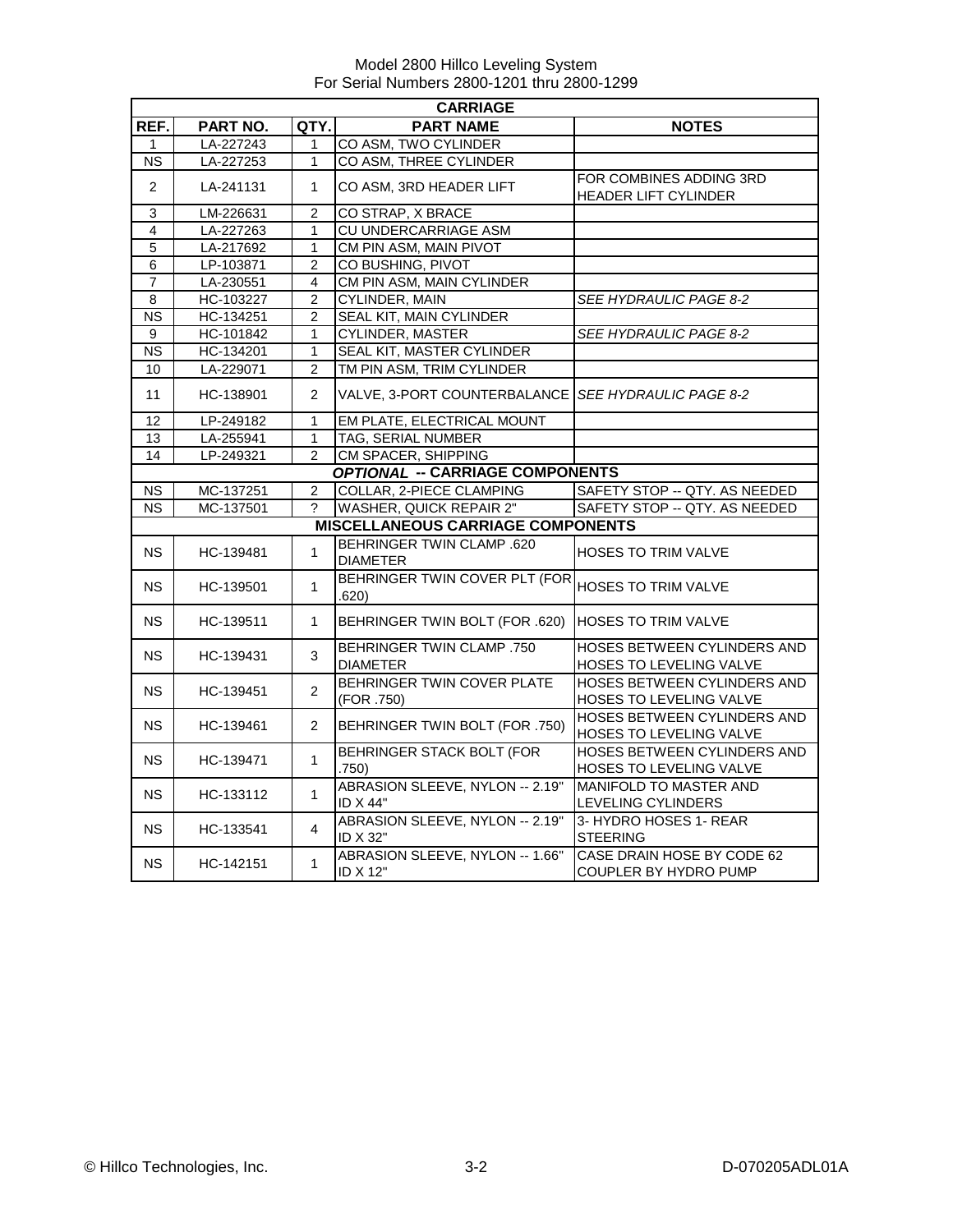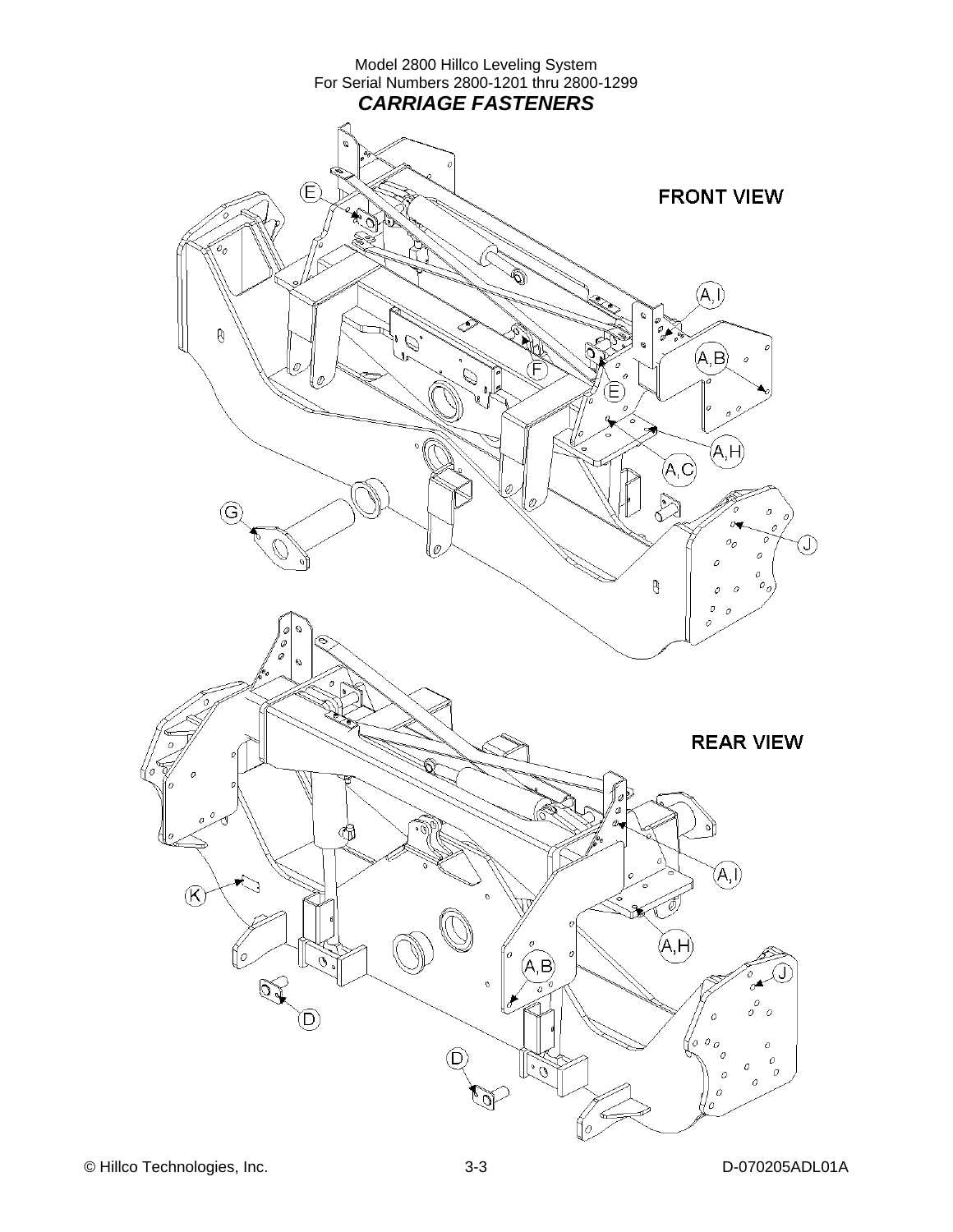Model 2800 Hillco Leveling System For Serial Numbers 2800-1201 thru 2800-1299

|         | <b>CARRIAGE FASTENERS</b> |                |                           |                                             |  |  |
|---------|---------------------------|----------------|---------------------------|---------------------------------------------|--|--|
| REF.    | <b>PART NO.</b>           | QTY.           | <b>PART NAME</b>          | <b>WHERE USED</b>                           |  |  |
| A       | F-HNS-10C                 | 34             | <b>HN8 5/8-11, STOVER</b> | OVERCARRIAGE                                |  |  |
| A       | $F-FWH-10$                | 44             | FW 5/8, HD                | <b>OVERCARRIAGE</b>                         |  |  |
| B       | F-HC8-10C24               | 14             | HC8 5/8-11 X 1-1/2        | OVERCARRIAGE REAR SIDE PLT                  |  |  |
| C       | F-HC8-10C32               | 12             | HC8 5/8-11 X 2            | OVERCARRIAGE FRONT SIDE PLT                 |  |  |
| D       | F-HC5-08C16               | $\mathcal{P}$  | HC5 1/2-13 X 1            | LOWER MAIN CYL MNT PIN                      |  |  |
| D       | <b>F-LW-08</b>            | $\mathcal{P}$  | LW $1/2$                  | LOWER MAIN CYL MNT PIN                      |  |  |
| E       | F-HC5-08C16               | $\overline{2}$ | HC5 1/2-13 X 1            | TOP MAIN CYL MNT PIN                        |  |  |
| E       | <b>F-LW-08</b>            | $\mathcal{P}$  | $LW$ 1/2                  | TOP MAIN CYL MNT PIN                        |  |  |
| F       | F-HC5-06C14               | $\overline{2}$ | HC5 3/8-16 X 7/8          | <b>MASTER CYL MNT PIN</b>                   |  |  |
| F       | F-LW-06                   | $\overline{2}$ | LW 3/8                    | <b>MASTER CYL MNT PIN</b>                   |  |  |
| G       | F-HNS-10C                 | $\overline{2}$ | HN8 5/8-11, STOVER        | <b>MAIN PVT PIN</b>                         |  |  |
| H       | F-HC8-10C36               | 8              | HC8 5/8-11 X 2-1/4        | OVERCARRIAGE BASE PLT                       |  |  |
|         | F-HC8-10C32               | 10             | HC8 5/8-11 X 2            | OVERCARRIAGE UPPER FRAME<br><b>SUPPORTS</b> |  |  |
| $\cdot$ | <b>F-SHC-20M065E</b>      | 6              | SHCS 10.9-20 X 2.5 X 65   | <b>FINAL DRIVE MOUNTING</b>                 |  |  |
| J       | F-HC-20M065E              | 22             | HC 10.9-20 X 2.5 X 65     | <b>FINAL DRIVE MOUNTING</b>                 |  |  |
| J       | F-LWH-20M                 | 28             | LW 20, HD                 | <b>FINAL DRIVE MOUNTING</b>                 |  |  |
| K       | F-UDS-#7X06               | $\mathcal{P}$  | SCREW, U-DRIVE #7 X 3/8   | SERIAL NUMBER PLT                           |  |  |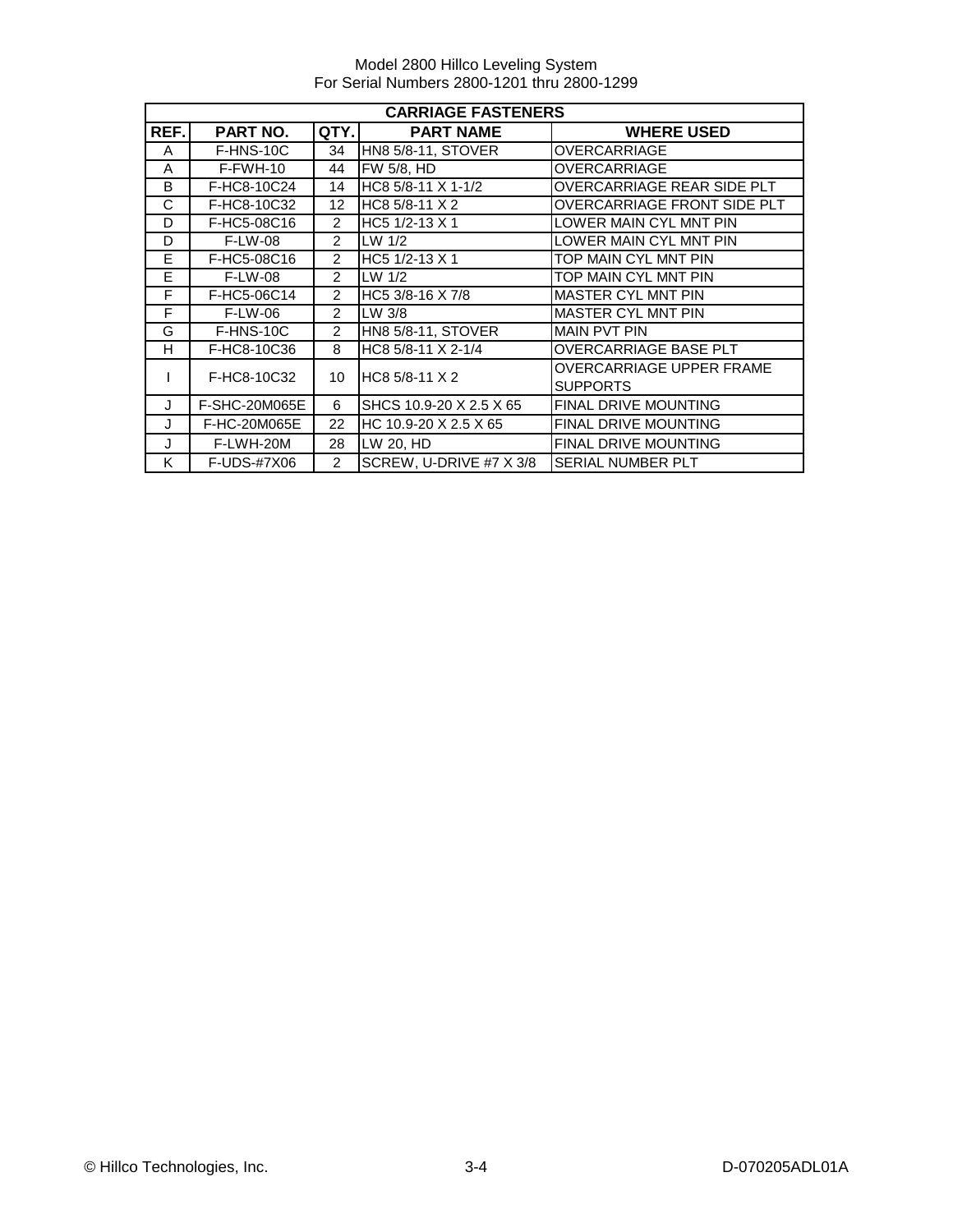## **4** *Y-BRACE*

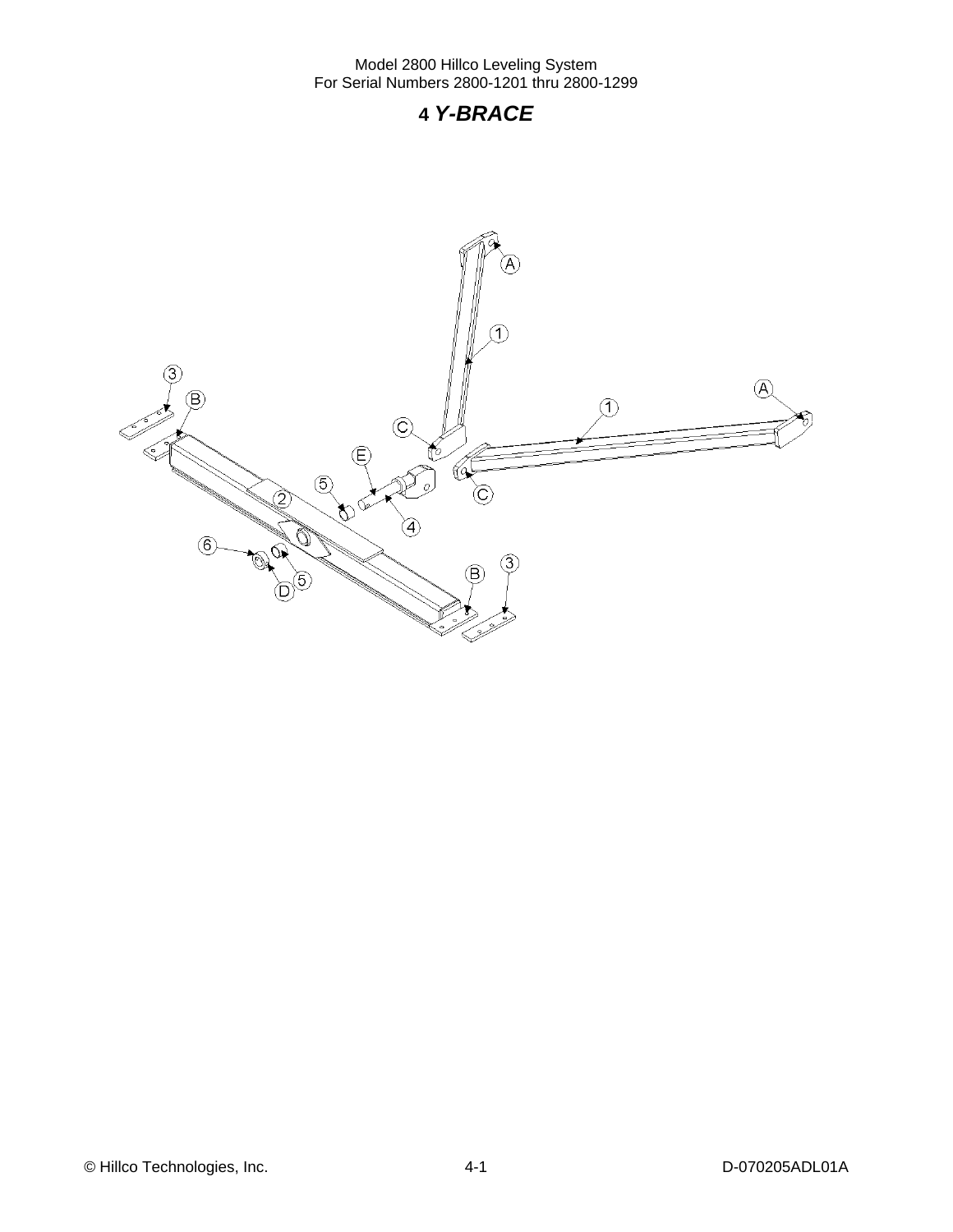|       | <b>Y-BRACE</b>  |                |                                                |                                              |  |  |
|-------|-----------------|----------------|------------------------------------------------|----------------------------------------------|--|--|
| REF.  | PART NO.        | QTY.           | <b>PART NAME</b>                               | <b>NOTES</b>                                 |  |  |
| 1     | LA-226991       | $\overline{2}$ | <b>YB ARM ASM</b>                              |                                              |  |  |
| 2     | LA-226101       | 1              | YB CROSS SUPPORT ASM                           |                                              |  |  |
| 3     | LM-226061       | $\overline{2}$ | YB CLAMP, CROSS SUPPORT                        |                                              |  |  |
| 4     | LA-228761       | 1              | YB PIN ASM, PIVOT                              |                                              |  |  |
| 5     | LM-245431       | $\overline{2}$ | <b>BUSHING, PLANE</b>                          |                                              |  |  |
| 6     | LM-234101       | 1              | YB COLLAR, PIVOT PIN                           |                                              |  |  |
|       |                 |                |                                                |                                              |  |  |
|       |                 |                | <b>Y-BRACE FASTENERS</b>                       |                                              |  |  |
| REF.I | <b>PART NO.</b> | QTY.           | <b>PART NAME</b>                               | <b>WHERE USED</b>                            |  |  |
| A     | F-HC8-16C44     | $\mathcal{P}$  | HC8 1-8 X 2-3/4                                | <b>Y-BRACE FRONT MOUNT</b>                   |  |  |
| A     | F-HNS-16C       | $\overline{2}$ | HN8 1-8, STOVER                                | <b>Y-BRACE FRONT MOUNT</b>                   |  |  |
| B     | F-HC8-08C36     | 6              | HC8 1/2-13 X 2-1/4                             | Y-BRACE CROSS SUPPORT                        |  |  |
|       |                 |                |                                                | <b>MOUNT</b>                                 |  |  |
| B     | F-HNS-08C       | 6              | <b>HN8 1/2-13, STOVER</b>                      | <b>Y-BRACE CROSS SUPPORT</b><br><b>MOUNT</b> |  |  |
| C     | F-HC8-16C72     | $\mathbf{1}$   | HC8 1-8 $X$ 4-1/2                              | <b>Y-BRACE REAR MOUNT</b>                    |  |  |
| C     | F-HNS-16C       | 1              | HN8 1-8, STOVER                                | <b>Y-BRACE REAR MOUNT</b>                    |  |  |
| D     | F-HC8-08C48     | $\mathbf{1}$   | HC8 1/2-13 X 3                                 | Y-BRACE PIVOT PIN                            |  |  |
| D     | F-HNS-08C       | $\mathbf{1}$   | <b>HN8 1/2-13, STOVER</b><br>Y-BRACE PIVOT PIN |                                              |  |  |
| E     | F-MB-18NR24     | 20             | BUSHING, MACH 18 GA NR<br>$1 - 1/2"$ ID        | <b>Y-BRACE PIVOT PIN</b>                     |  |  |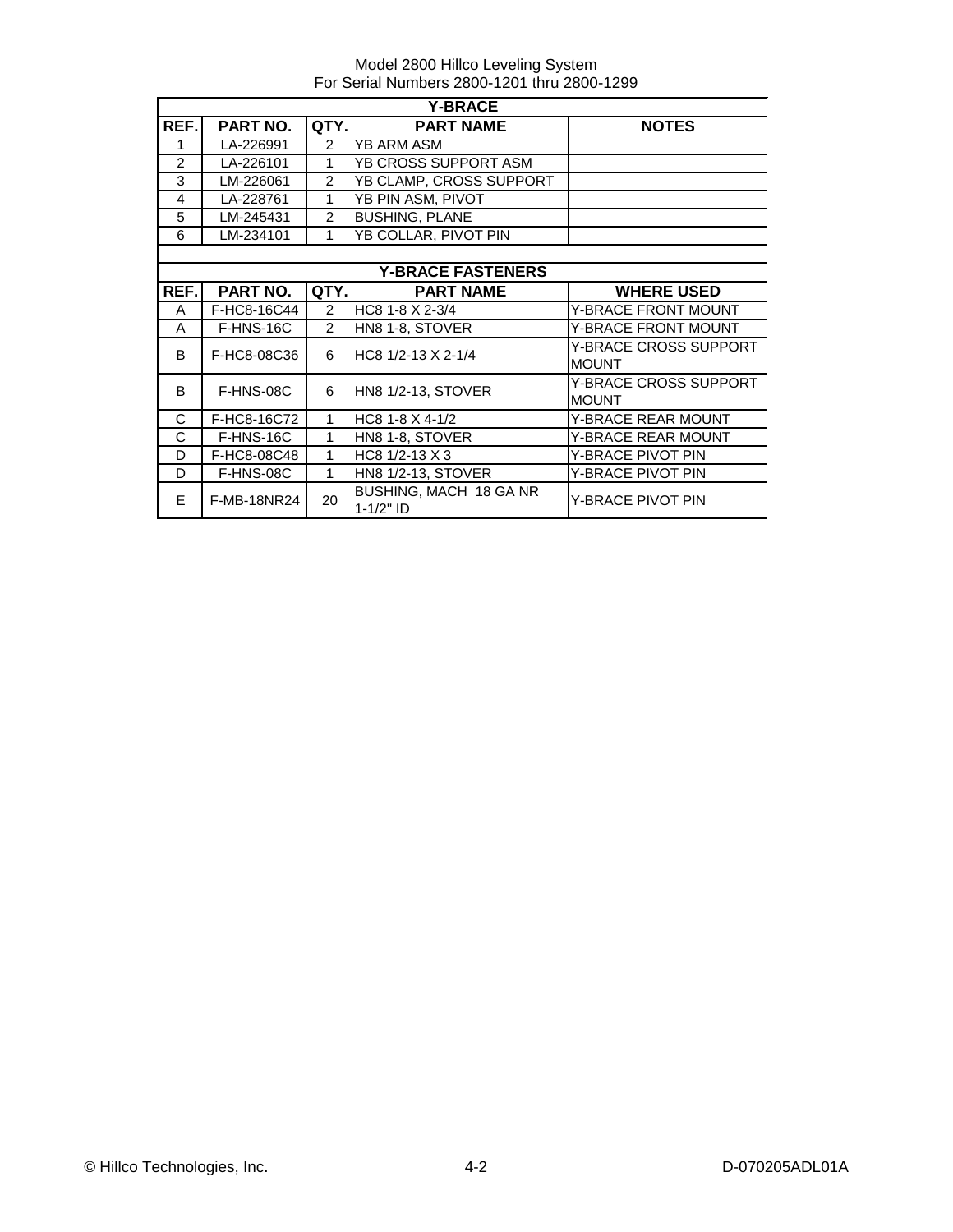## **5** *DROP AXLE*

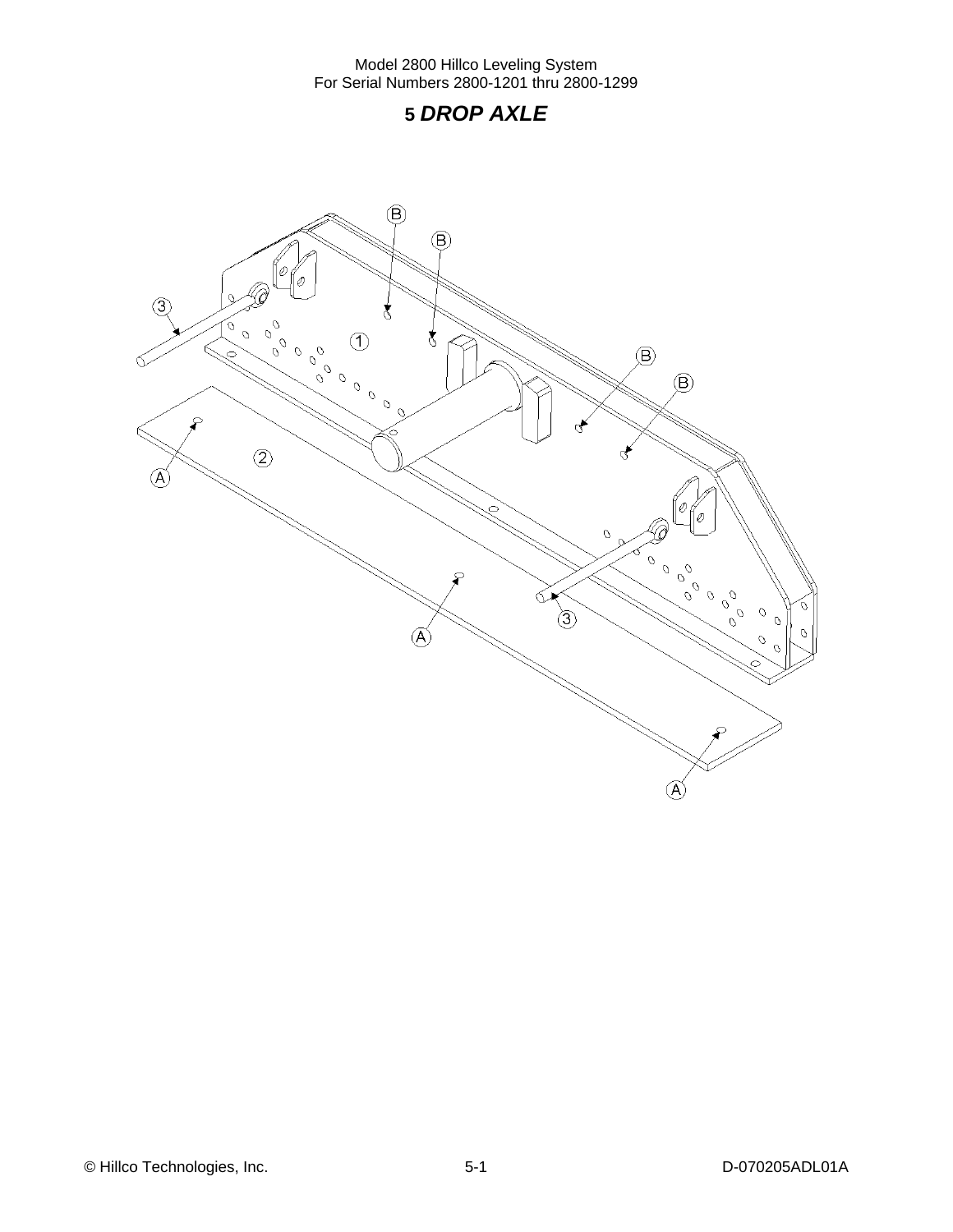|           | <b>DROP AXLE</b>         |                |                            |                               |  |  |
|-----------|--------------------------|----------------|----------------------------|-------------------------------|--|--|
| REF.      | PART NO.                 | QTY.           | <b>PART NAME</b>           | <b>NOTES</b>                  |  |  |
| 1         | LA-226901                | $\mathbf{1}$   | DA ASM                     |                               |  |  |
| 2         | LM-212561                | $1 - 10$       | DA WEIGHT, 160 LB          | <b>1600 LBS MAX</b>           |  |  |
| 3         | MC-133711                | 2              | LINK, BALL JOINT DRAG      |                               |  |  |
|           |                          |                |                            |                               |  |  |
|           |                          |                | <b>DROP AXLE FASTENERS</b> |                               |  |  |
| REF.      | PART NO.                 | QTY.           | <b>PART NAME</b>           | <b>WHERE USED</b>             |  |  |
| <b>NS</b> | F-HC8-12C96              | 4              | HC8 3/4-10 X 6             | <b>STEERING CYL MNT</b>       |  |  |
| A         | F-HC8-12C56              | 3              | HC8 3/4-10 X 3-1/2         | <b>1 WEIGHT BOLT PACKAGE</b>  |  |  |
| A         | F-HC8-12C56              | 3              | HC8 3/4-10 X 3-1/2         | 2 WEIGHT BOLT PACKAGE         |  |  |
| A         | F-HC8-12C72              | 3              | HC8 3/4-10 X 4-1/2         | <b>3 WEIGHT BOLT PACKAGE</b>  |  |  |
| A         | F-HC8-12C88              | 3              | HC8 3/4-10 X 5-1/2         | <b>4 WEIGHT BOLT PACKAGE</b>  |  |  |
| A         | F-HC8-12C96              | 3              | HC8 3/4-10 X 6             | 5 WEIGHT BOLT PACKAGE         |  |  |
| A         | F-HC8-12C112             | 3              | HC8 3/4-10 X 7             | <b>6 WEIGHT BOLT PACKAGE</b>  |  |  |
| A         | F-HC8-12C120             | 3              | HC8 3/4-10 X 7-1/2         | 7 WEIGHT BOLT PACKAGE         |  |  |
| A         | F-HC8-12C136             | 3              | HC8 3/4-10 X 8-1/2         | 8 WEIGHT BOLT PACKAGE         |  |  |
| A         | F-HC8-12C144             | 3              | HC8 3/4-10 X 9             | 9 WEIGHT BOLT PACKAGE         |  |  |
| A         | F-HC8-12C160             | 3              | HC8 3/4-10 X 10            | <b>10 WEIGHT BOLT PACKAGE</b> |  |  |
| A         | <b>F-HN8-12C</b>         | 3              | HN8 3/4-10                 | ALL WEIGHT BOLT PACKAGE       |  |  |
| A         | <b>F-LW-12A</b>          | $\overline{3}$ | LW 3/4 HD                  | ALL WEIGHT BOLT PACKAGE       |  |  |
| A         | F-FWH-12                 | 3              | <b>FW 3/4 HD</b>           | ALL WEIGHT BOLT PACKAGE       |  |  |
|           | <b>COMBINES WITH 4WD</b> |                |                            |                               |  |  |
| B         | F-HC5-12C88              | 4              | HC5 3/4-10 X 5-1/2         | <b>4WD ASM MNT</b>            |  |  |
| B         | $F-FW-12$                | $\overline{4}$ | FW 3/4                     | <b>4WD ASM MNT</b>            |  |  |
| B         | F-HNF-12C                | 4              | HN 3/4-10, SERR            | 4WD ASM MNT                   |  |  |
| <b>NS</b> | F-HC8-12C96              | 6              | HC8 3/4-10 X 6             | STEERING CYLINDER MOUNTS      |  |  |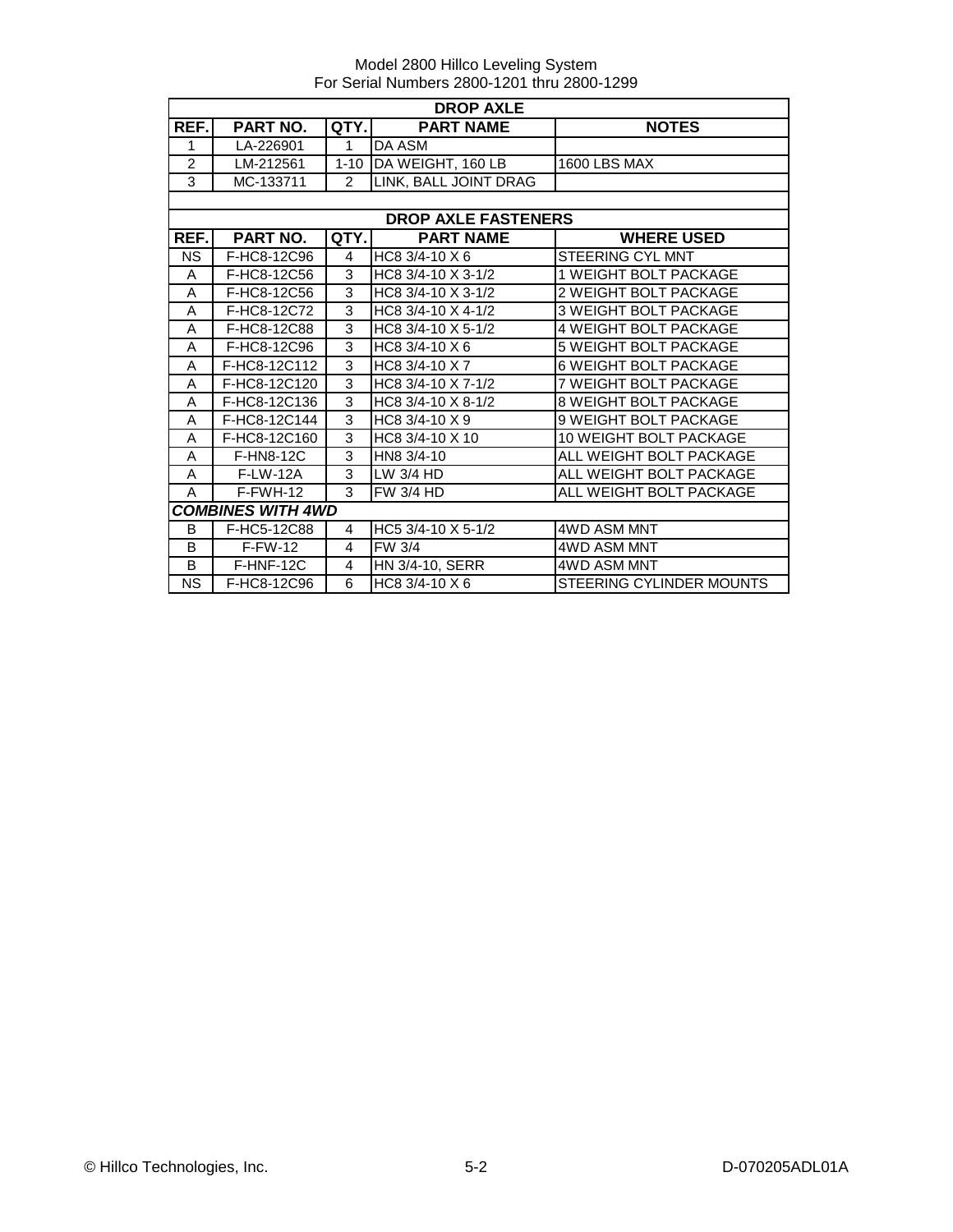## **6** *LADDER*

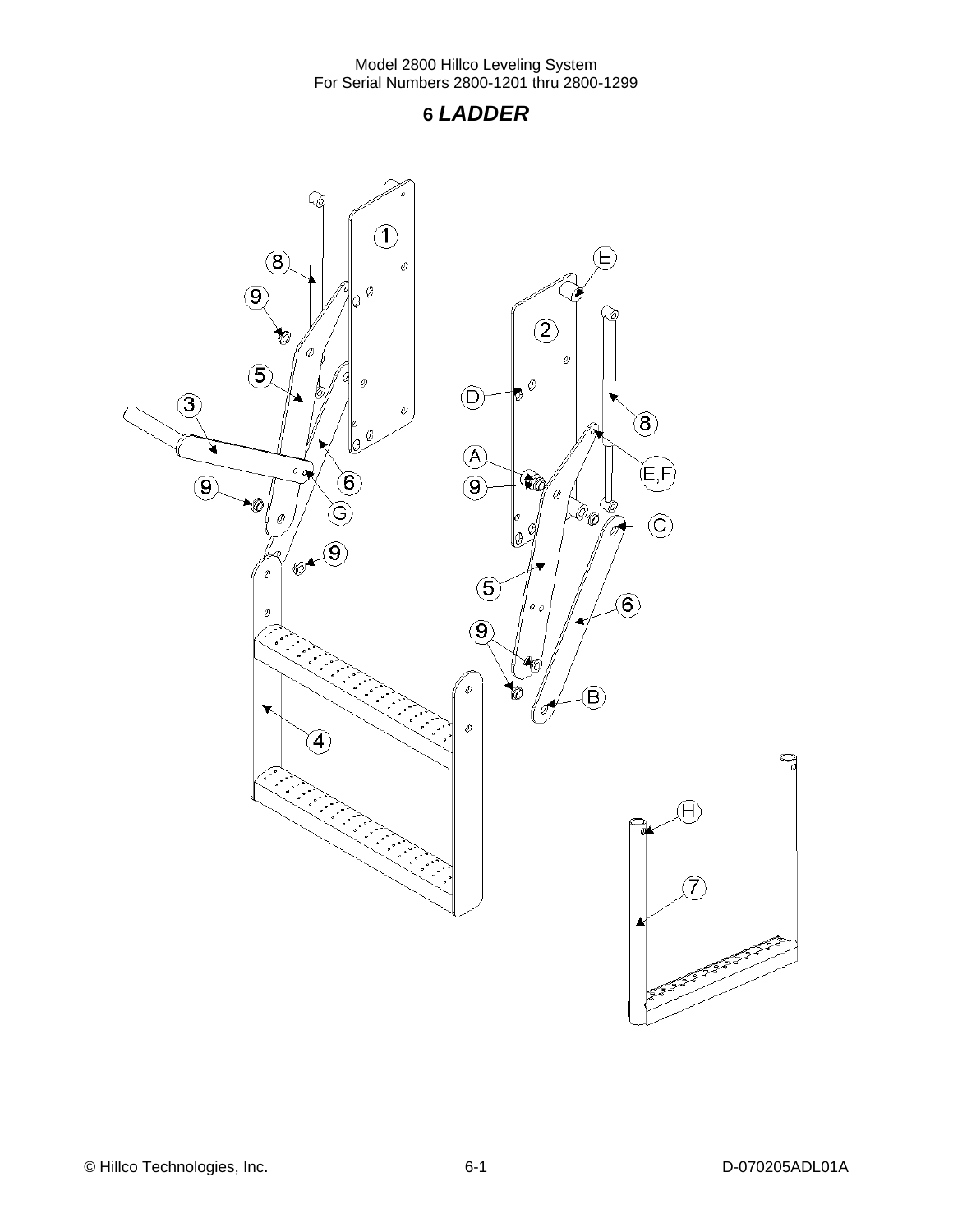|                | <b>LADDER</b> |                |                                                       |                                              |  |
|----------------|---------------|----------------|-------------------------------------------------------|----------------------------------------------|--|
| REF.           | PART NO.      | QTY.           | <b>PART NAME</b>                                      | <b>NOTES</b>                                 |  |
| $\mathbf{1}$   | LA-248871     | $\mathbf{1}$   | LM ASM, LEFT LADDER MNT                               |                                              |  |
| $\overline{2}$ | LA-248881     | 1              | LM ASM, RIGHT LADDER MNT                              |                                              |  |
| 3              | LA-259751     | 1              | LM ASM, LADDER HANDLE                                 |                                              |  |
| $\overline{4}$ | LA-248851     | $\mathbf{1}$   | LM STEP ASM, FOLDING LDR                              |                                              |  |
| $\overline{5}$ | LM-248821     | $\overline{2}$ | LM PLATE, UPPER ARM                                   |                                              |  |
| 6              | LM-248831     | $\overline{2}$ | LM PLATE, FOLDING LADDER<br><b>LINK</b>               |                                              |  |
| $\overline{7}$ | LA-238131     | $\mathbf{1}$   | LM STEP ASM, REAR SERVICE<br>LDR.                     |                                              |  |
| 8              | MC-139251     | $\overline{2}$ | <b>GAS CHARGED LIFT SUPPORT</b>                       |                                              |  |
| <b>NS</b>      | MC-134931     | 2              | <b>LIFT SUPPORT BRACKETS</b><br>(PAIR)                |                                              |  |
| 9              | MC-134941     | 8              | FLANGED BUSHING, OILITE,<br>1/2" ID X 5/8" OD X 5/16" |                                              |  |
|                |               |                |                                                       |                                              |  |
|                |               |                | <b>LADDER FASTENERS</b>                               |                                              |  |
| REF.           | PART NO.      | QTY.           | <b>PART NAME</b>                                      | <b>WHERE USED</b>                            |  |
| A              | F-HC5-08C32   | $\overline{c}$ | HC5 1/2-13 X 2                                        | TOP SIDE PLATE PIVOT                         |  |
| A              | F-HNS-08C     | $\overline{2}$ | <b>HN 1/2-13, STOVER</b>                              | TOP SIDE PLATE PIVOT                         |  |
| B              | F-HC5-08C20   | 4              | HC5 1/2-13 X 1-1/4                                    | <b>MIDDLE PIVOTS</b>                         |  |
| B              | F-HNS-08C     | $\overline{4}$ | <b>HN 1/2-13, STOVER</b>                              | <b>MIDDLE PIVOTS</b>                         |  |
| $\mathsf C$    | F-HC5-08C48   | 2              | HC5 1/2-13 X 3                                        | BOTTOM SIDE PLT PIVOTS                       |  |
| $\mathsf C$    | F-HNS-08C     | $\overline{2}$ | <b>HN 1/2-13, STOVER</b>                              | BOTTOM SIDE PLT PIVOTS                       |  |
| D              | F-HC5-06C20   | 6              | HC5 3/8-16 X 1-1/4                                    | SIDE PLATE MOUNTS                            |  |
| D              | F-HNF-06C     | $\overline{6}$ | <b>FLHN 3/8-16, SERR</b>                              | <b>SIDE PLATE MOUNTS</b>                     |  |
| Ē              | F-LW-05       | $\overline{4}$ | LW 5/16                                               | <b>BALL STUD</b>                             |  |
| F              | F-HNJ-05C     | $\overline{2}$ | HN 5/16-18, JAM                                       | <b>BALL STUD</b>                             |  |
| G              | F-HC5-05C12   | $\overline{2}$ | HC5 5/16-18 X 3/4                                     | <b>HANDLE</b>                                |  |
| G              | F-HNF-05C     | $\overline{2}$ | FLHN 5/16-18, SERR                                    | <b>HANDLE</b>                                |  |
| H              | F-PHMS-06C32  | 2              | PHMS 3/8-16 X 2, SLT                                  | RIGHT REAR SERVICE LADDER<br><b>EXT STEP</b> |  |
| H              | F-HNF-06C     | $\overline{2}$ | HN 3/8-16, SERR                                       | RIGHT REAR SERVICE LADDER<br><b>EXT STEP</b> |  |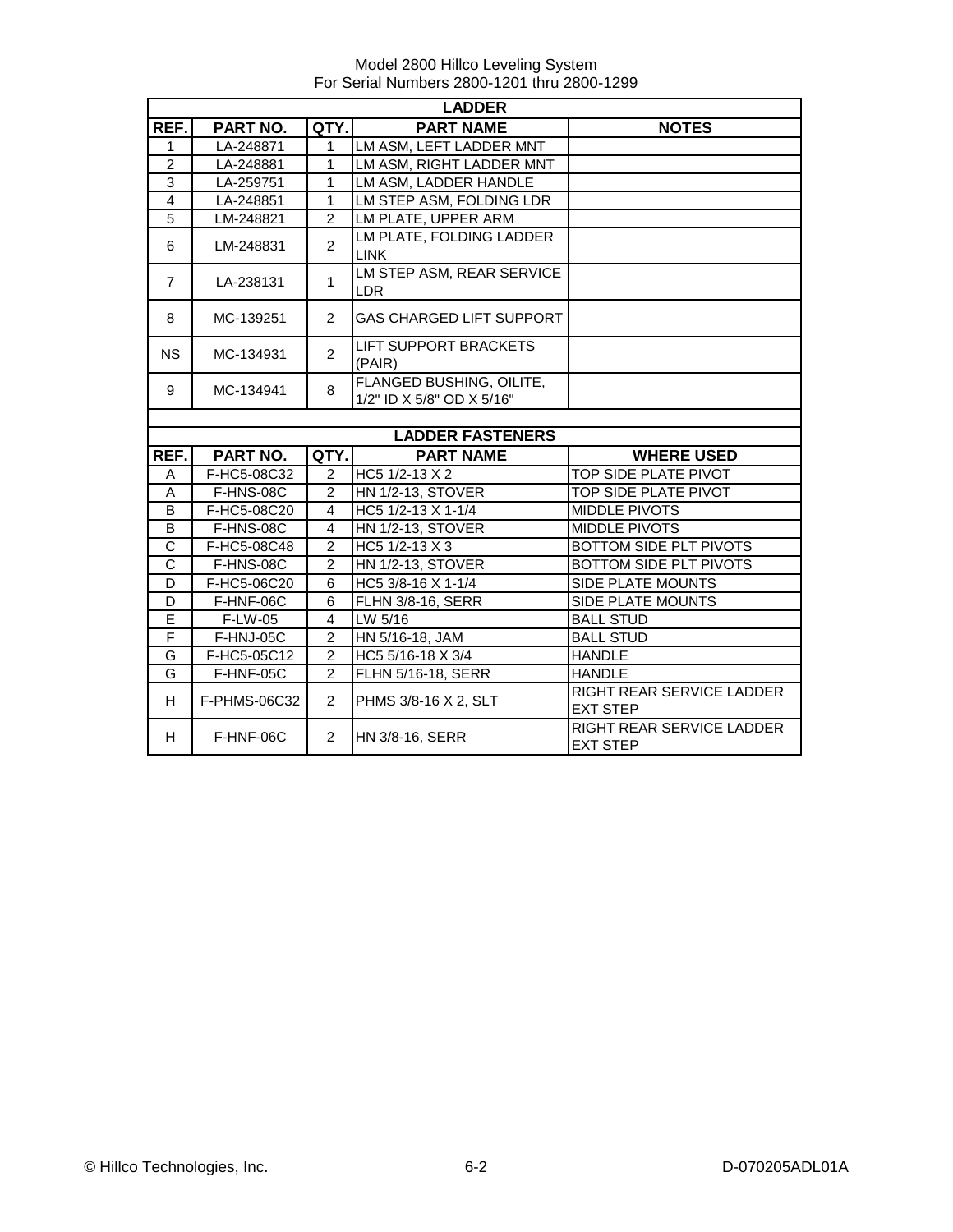## **7** *ELECTRICAL*



© Hillco Technologies, Inc. 7-1 D-070205ADL01A

STRAIN RELIEF ON SIDE OF CAB

F F-HN-#10C 2 HN5 10-24 GROUNDING PLATE GROUND G F-HC5-05C12 4 HC5 5/16-18 X 3/4 EM PLATE ELECTRICAL MNT G | F-HNF-05C | 4 | FLHN 5/16-18 | EM PLATE ELECTRICAL MNT

H | F-LWE-04 | 1 LW 1/4, EXTERNAL STAR | MAIN GROUND WIRE I F-THC-#10C08 4 THC HWH 10-24 X 1/2 STRAIN RELIEF MOUNT

J F-MB-18NR18 2 BUSHING, MACH 18 GA, NR,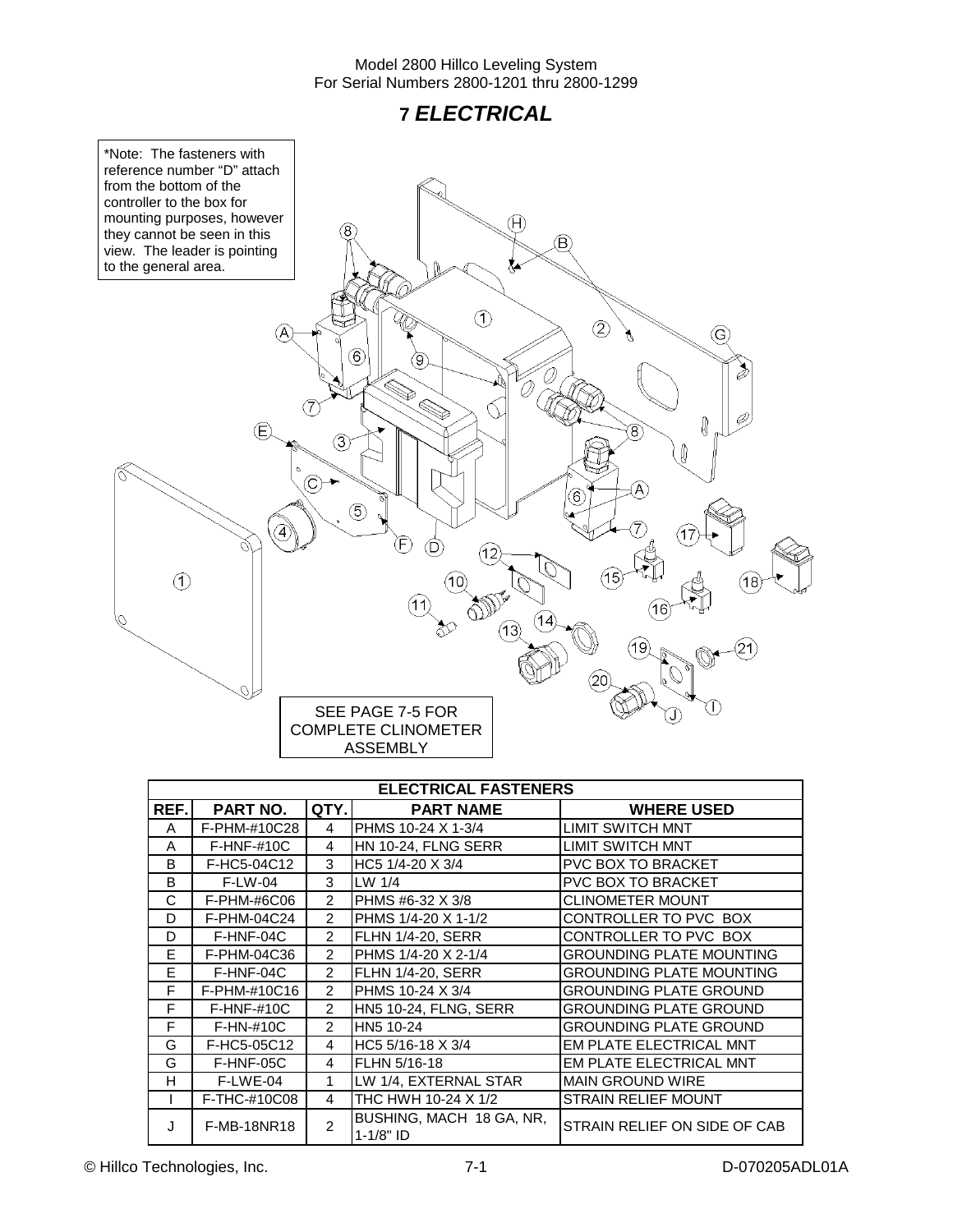|                | <b>ELECTRICAL COMPONENTS</b> |                          |                                                           |                                |  |
|----------------|------------------------------|--------------------------|-----------------------------------------------------------|--------------------------------|--|
| REF.           | <b>PART NO.</b>              | QTY.<br><b>PART NAME</b> |                                                           | <b>NOTES</b>                   |  |
|                | <b>FOR ALL COMBINES</b>      |                          |                                                           |                                |  |
| ASM            | LA-249112                    | 1                        | <b>EM ASM, CONTROLLER</b>                                 |                                |  |
| 1              | LM-255341                    | 1                        | EM BOX, CONTROLLER MOUNT                                  |                                |  |
| 2              | LP-249182                    | 1                        | EM PLATE, ELECTRICAL MOUNT                                |                                |  |
| 3              | EC-141831                    | 1                        | <b>CONTROLLER</b>                                         |                                |  |
| 4              | LA-255821                    | 1                        | EM ASM, CLINOMETER                                        | <b>SEE PAGE 7-5 FOR DETAIL</b> |  |
| 5              | LM-255331                    | 1                        | EM SHT, CLINOMETER MOUNT                                  |                                |  |
| 6              | EC-100557                    | 2                        | <b>BODY, LIMIT SWITCH</b>                                 |                                |  |
| $\overline{7}$ | EC-100692                    | $\overline{2}$           | HEAD, LIMIT SWITCH STRAIGHT<br><b>PLUNGER</b>             |                                |  |
| 8              | EC-138781                    | 6                        | STRAIN RELIEF, NYLON, BLK, 1/2<br><b>NPT</b>              |                                |  |
| 9              | EC-142121                    | 4                        | STRAIN RELIEF NUT, 1/2" NYLON,<br><b>BLK</b>              |                                |  |
| 10             | EC-101876                    | $\mathbf{1}$             | LAMP, INDICATOR                                           | IN CAB CONSOLE                 |  |
| 11             | EC-101877                    | $\mathbf{1}$             | <b>BULB, INDICATOR LAMP</b>                               | IN CAB CONSOLE                 |  |
| 12             | LM-219501                    | $\overline{2}$           | EM MOUNT, OUT OF LEVEL LAMP                               | IN CAB CONSOLE                 |  |
| <b>NS</b>      | LL20-101869                  | $\mathbf{1}$             | PLATE, MAXIMUM LEVEL                                      | IN CAB CONSOLE                 |  |
| 13             | EC-141891                    | $\mathbf{1}$             | STRAIN RELIEF, NYLON, BLK                                 | RIGHT SIDE OF CAB              |  |
| 14             | EC-141901                    | 1                        | STRAIN RELIEF NUT, NYLON, BLK                             | <b>RIGHT SIDE OF CAB</b>       |  |
|                |                              |                          | <b>FOR COMBINES MANUFACTURED PRIOR TO 2006</b>            |                                |  |
| 15             | EC-101874                    | 1                        | SWITCH, TOGGLE, DP ON-OFF-<br>ON, 3-POS.                  | AUTO/OFF/MANUAL SWITCH         |  |
| 16             | EC-138731                    | 1                        | SWITCH, TOGGLE, DP MO-OFF-<br>MO, 3-POS.                  | LEFT/RIGHT LEVELING SWITCH     |  |
| NS.            | LL20-101868                  | $\mathbf{1}$             | PLATE, CONSOLE SWITCH                                     | IN CAB CONSOLE                 |  |
|                |                              |                          | <b>FOR COMBINES MANUFACTURED IN 2006</b>                  |                                |  |
| 17             | EC-143401                    | $\mathbf{1}$             | SWITCH, TOGGLE, DP (ON)-OFF-<br>(ON), 3 POS.              | LEFT/RIGHT LEVELING SWITCH     |  |
| 18             | EC-143411                    | $\mathbf{1}$             | SWITCH, TOGGLE, SP ON-OFF-ON<br>3 POS.                    | AUTO/OFF/MANUAL SWITCH         |  |
| <b>NS</b>      | LA-143381                    | $\mathbf 1$              | LABEL, LEVELING SWITCH                                    |                                |  |
| <b>NS</b>      | LA-143391                    | 1                        | LABEL, AUTO/OFF/MANUAL<br><b>SWITCH</b>                   |                                |  |
|                |                              |                          | <b>FOR COMBINES WITH FIELD TRACKER</b>                    |                                |  |
| <b>NS</b>      | LA-236731                    | $\mathbf{1}$             | AUTO CENTER DISABLE RELAY<br><b>KIT</b>                   |                                |  |
|                |                              |                          | FOR COMBINES WITH FIELD TRACKER ELECTRONICS, BUT NO VALVE |                                |  |
| <b>NS</b>      | EC-138781                    | 1                        | STRAIN RELIEF, NYLON, BLK, 1/2<br><b>NPT</b>              | MOUNTED TO TRIM VALVE          |  |
|                |                              |                          | <b>FOR COMBINES WITHOUT FIELD TRACKER</b>                 |                                |  |
| 19             | LM-207631                    | 1                        | LM MOUNT, CAB STRAIN RELIEF                               |                                |  |
| 20             | EC-138781                    | 1                        | STRAIN RELIEF, NYLON, BLK, 1/2<br><b>NPT</b>              | RIGHT SIDE OF CAB              |  |
| 21             | EC-142121                    | $\mathbf{1}$             | STRAIN RELIEF NUT, 1/2" NYLON,<br><b>BLK</b>              | RIGHT SIDE OF CAB              |  |
| <b>NS</b>      | EC-138781                    | 1                        | STRAIN RELIEF, NYLON, BLK, 1/2<br><b>NPT</b>              | <b>MOUNTED ON TRIM VALVE</b>   |  |
| NS.            | LA-235472                    | 1                        | LATERAL TILT RELAY KIT                                    |                                |  |
| <b>NS</b>      | EC-100009                    | 2                        | BASE, RELAY, AUTOMOTIVE                                   |                                |  |
| <b>NS</b>      | EC-100010                    | 2                        | RELAY, AUTOMOTIVE                                         |                                |  |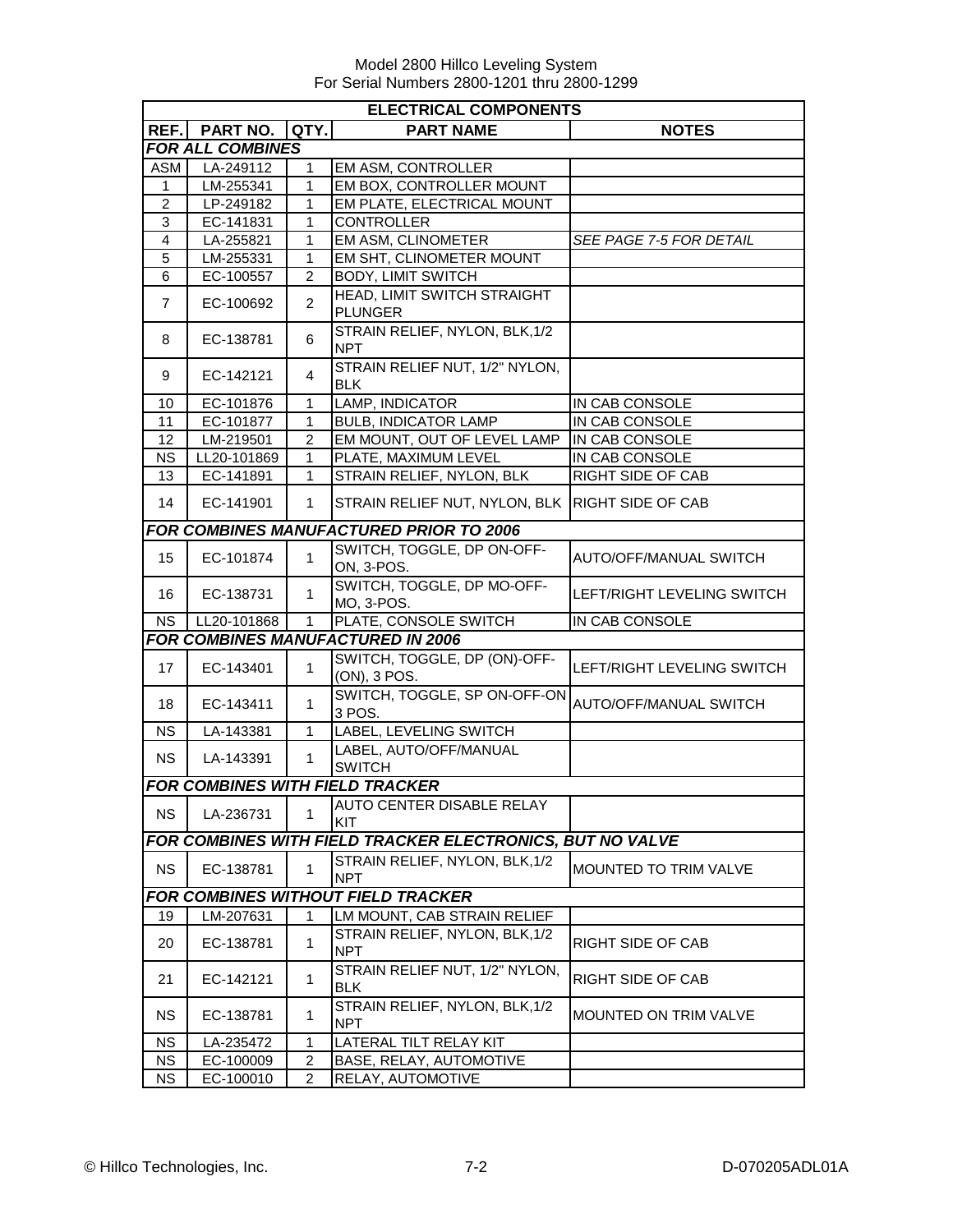Model 2800 Hillco Leveling System For Serial Numbers 2800-1201 thru 2800-1299 *ELECTRICAL CONNECTORS* 

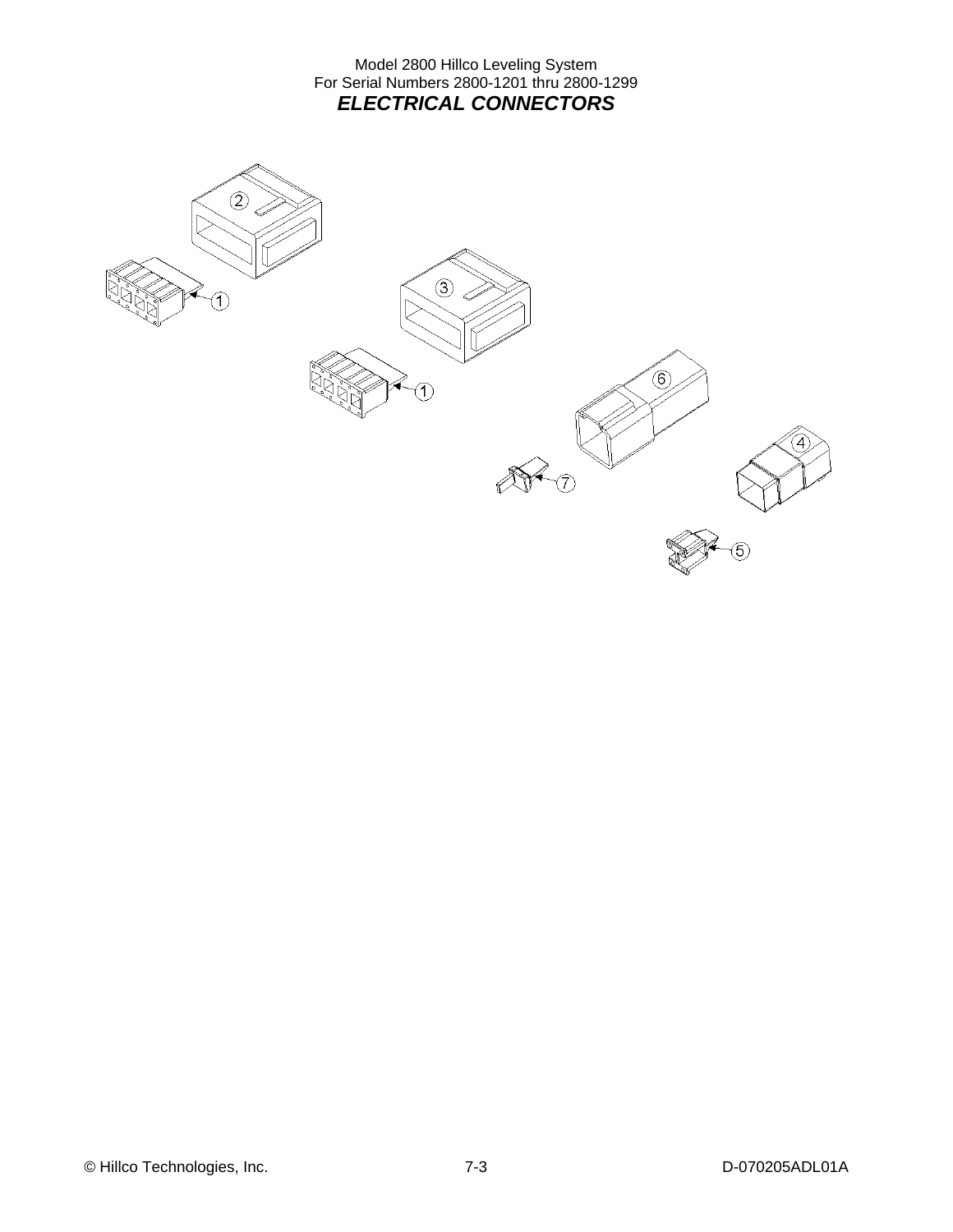|                | <b>ELECTRICAL CONNECTORS</b> |                |                                          |                    |  |
|----------------|------------------------------|----------------|------------------------------------------|--------------------|--|
| REF.           | <b>PART NO.</b>              | QTY.           | <b>PART NAME</b>                         | <b>DESCRIPTION</b> |  |
| <b>NS</b>      | EC-100008                    | 8              | TERMINAL, RELAY, AUTOMOTIVE              |                    |  |
| <b>NS</b>      | EC-100164                    | $\overline{2}$ | PIN, ELECTRICAL                          |                    |  |
| <b>NS</b>      | EC-100165                    | $\overline{2}$ | SOCKET, SIZE 16 DEUTSCH                  |                    |  |
| <b>NS</b>      | EC-100693                    | $\overline{2}$ | NUT, DRESS, 13/32-32                     |                    |  |
| <b>NS</b>      | EC-139301                    | 4              | SPADE, FIFO FEMALE .187                  |                    |  |
| <b>NS</b>      | EC-139311                    | 1              | SPADE, FIFO FEMALE .250                  |                    |  |
| <b>NS</b>      | EC-139321                    | 1              | SPADE, MALE .187, NON-INSUL, 14-16 GA    |                    |  |
| <b>NS</b>      | EC-139331                    | 1              | RELAY, BOSCH                             |                    |  |
| $\mathbf{1}$   | EC-141741                    | $\overline{2}$ | DTM SERIES, 12-SOCKET WEDGE              |                    |  |
| 2              | EC-141751                    | 1              | DTM SERIES, 12-SOCKET PLUG - GRAY        |                    |  |
| 3              | EC-141761                    | 1              | DTM SERIES, 12-SOCKET PLUG - BLACK       |                    |  |
| <b>NS</b>      | EC-141771                    | 30             | DTM SERIES, SOCKET CONTACT, STAMPED      |                    |  |
| <b>NS</b>      | EC-141781                    | $\overline{4}$ | DTM SERIES, PIN CONTACT, STAMPED         |                    |  |
| 4              | EC-141791                    | 3              | DTM SERIES, 4-SOCKET PLUG                |                    |  |
| 5              | EC-141801                    | 3              | DTM SERIES, 4-SOCKET WEDGE               |                    |  |
| 6              | EC-141811                    | 1              | DTM SERIES, 4-PIN RECEPTACLE             |                    |  |
| $\overline{7}$ | EC-141821                    | 1              | DTM SERIES, 4-PIN WEDGE                  |                    |  |
| <b>NS</b>      | ET-QC-20                     | 3              | QUICK-CONNECT, BLUE                      |                    |  |
| <b>NS</b>      | $ET-SP-16$                   | $\overline{7}$ | TERMINAL, FEMALE SPADE, NON-INSUL, 16 GA |                    |  |
| <b>NS</b>      | ET-SP-20                     | 4              | TERMINAL, FEMALE SPADE, NON-INSUL, 20 GA |                    |  |
| <b>NS</b>      | ET-ST-20#10                  | 11             | TERMINAL, RING, NON-INSUL, #10, 20 GA    |                    |  |
| <b>NS</b>      | ET-ST-20#6                   | 25             | TERMINAL, RING, NON-INSUL, #6, 20 GA     |                    |  |
| <b>NS</b>      | ET-ST-2004                   | $\overline{2}$ | TERMINAL, RING, NON-INS, 1/4, 20 GA      |                    |  |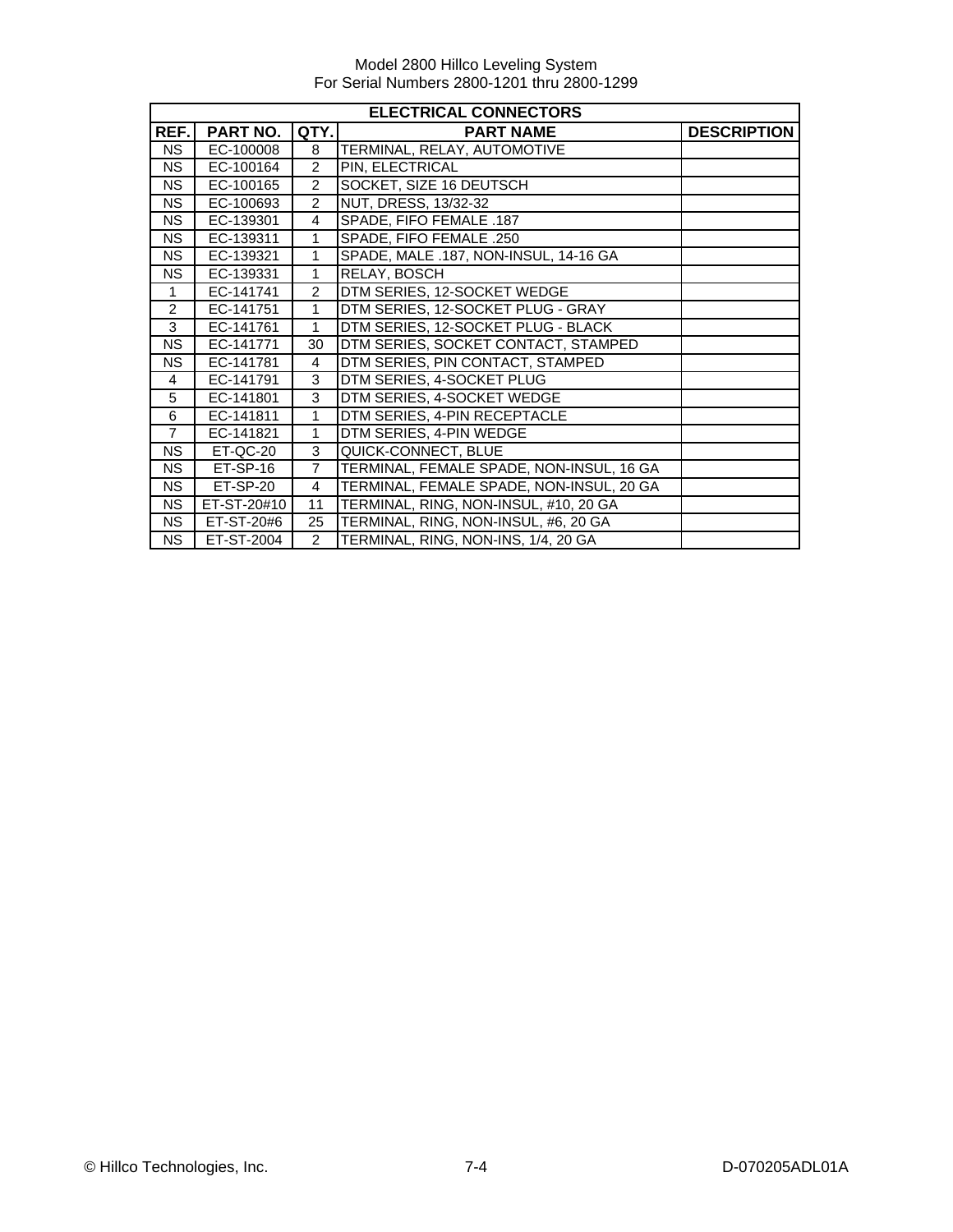Model 2800 Hillco Leveling System For Serial Numbers 2800-1201 thru 2800-1299 *ELECTRICAL CABLES* 



**#1** LA-249062 EM CABLE ASM, LEVELING VALVE



**#2** LA-255631 EM CABLE ASM, LIMIT SWITCH



**#3** LA-249102 EM CABLE ASM, BOX TO VALVE



**#4** LA-255821 EM CABLE ASM, CLINOMETER



**#5** LA-249052 EM CABLE ASM, FT JUMPER



**#6** LA-49072 EM CABLE ASM, SWITCH TO VALVE



**#7** LA-249092 EM ALL CABLE ASM, CAB TO BOX



**#8** LA-261721 EM CABLE ASM, CAB TO BOX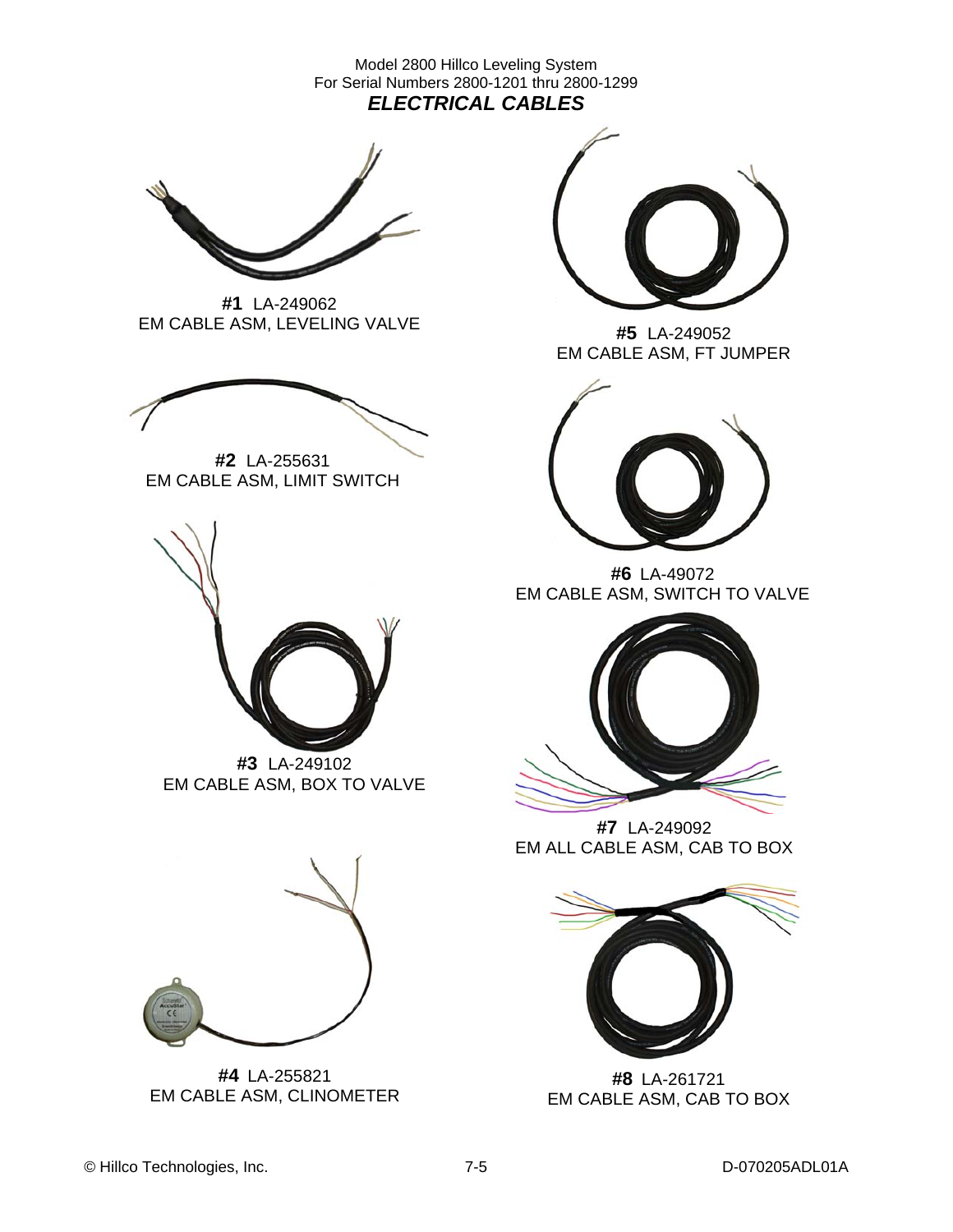|                         | <b>CABLE ASSEMBLIES</b> |               |                                                                 |  |  |
|-------------------------|-------------------------|---------------|-----------------------------------------------------------------|--|--|
| REF.                    | PART NO.                | QTY.          | <b>PART NAME AND DESCRIPTION</b>                                |  |  |
| <b>FOR ALL COMBINES</b> |                         |               |                                                                 |  |  |
| 1                       | LA-249062               | 1             | EM CABLE ASM, LEVELING VALVE                                    |  |  |
| 2                       | LA-255631               | $\mathcal{P}$ | EM CABLE ASM, LIMIT SWITCH                                      |  |  |
| 3                       | LA-249102               | 1             | EM CABLE ASM, BOX TO VALVE                                      |  |  |
| 4                       | LA-255821               | 1             | EM ASM, CLINOMETER                                              |  |  |
|                         |                         |               | <b>FOR COMBINES WITH FIELD TRACKER ELECTRONICS</b>              |  |  |
| NS.                     | LA-236731               |               | RELAY KIT, AUTO CENTER DISABLE                                  |  |  |
|                         |                         |               | <b>FOR COMBINES WITH FIELD TRACKER ELECTRONICS BUT NO VALVE</b> |  |  |
| 5                       | LA-249052               | $\mathbf{1}$  | EM CABLE ASM, FT JUMPER                                         |  |  |
|                         |                         |               | <b>FOR COMBINES WITHOUT FIELD TRACKER ELECTRONICS</b>           |  |  |
| 6                       | LA-249072               | 1             | EM CABLE ASM, SWITCH TO VALVE                                   |  |  |
| <b>NS</b>               | LA-235472               | 1             | RELAY KIT, LATERAL TILT                                         |  |  |
| $\ddotsc$               | F-PHM-#10C08            | 2             | PHMS 10-24 x 1/2                                                |  |  |
|                         | $F-HNF-#10C$            | 2             | HN 10-24, FLNG, SERR                                            |  |  |
|                         |                         |               | <b>FOR COMBINES MANUFACTURED PRIOR TO 2006</b>                  |  |  |
| 7                       | LA-249092               | 1             | EM CABLE ASM, CAB TO BOX                                        |  |  |
|                         |                         |               | <b>FOR COMBINES MANUFACTURED IN 2006</b>                        |  |  |
| 8                       | LA-261721               |               | EM CABLE ASM, CAB TO BOX                                        |  |  |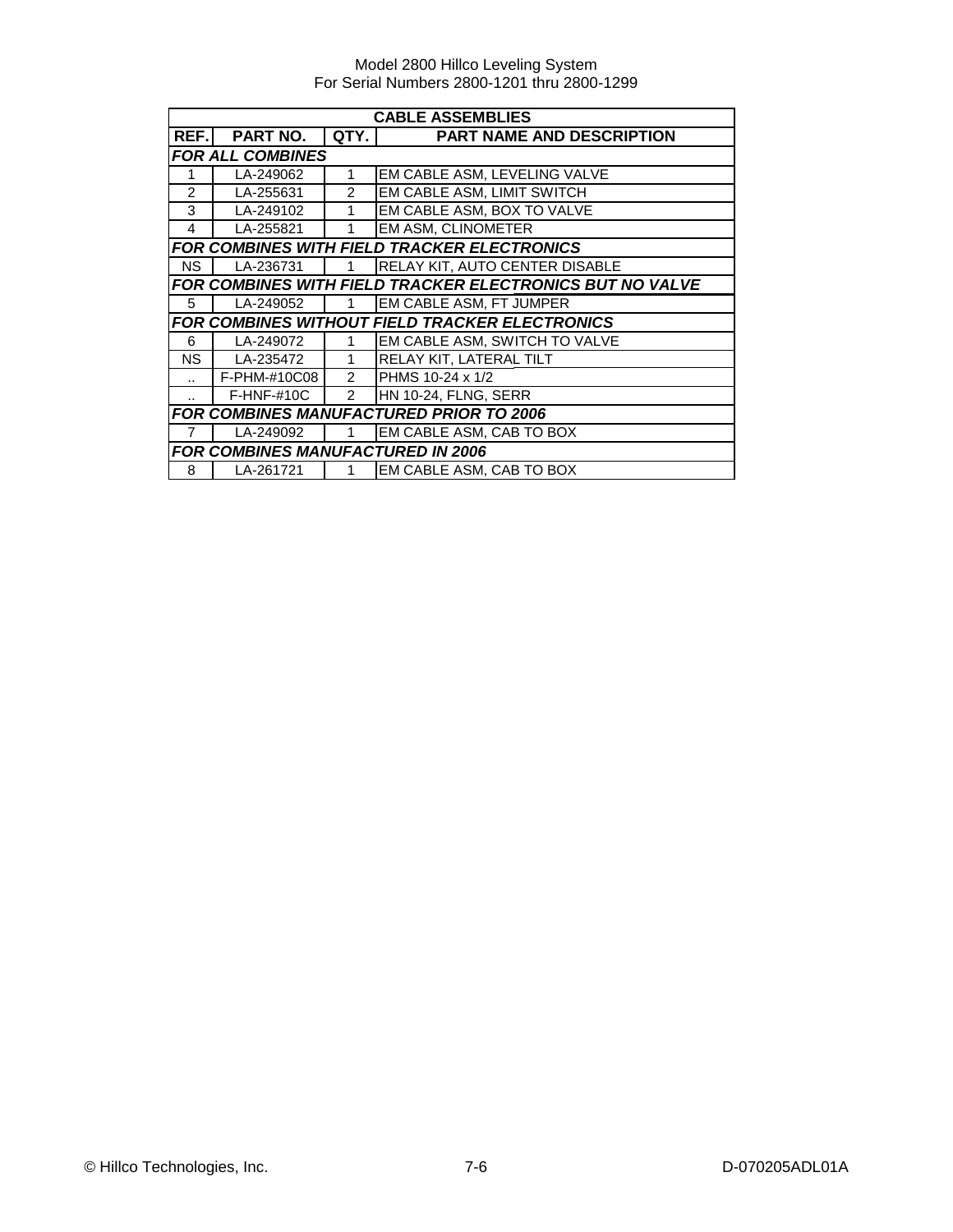## **8** *HYDRAULICS*

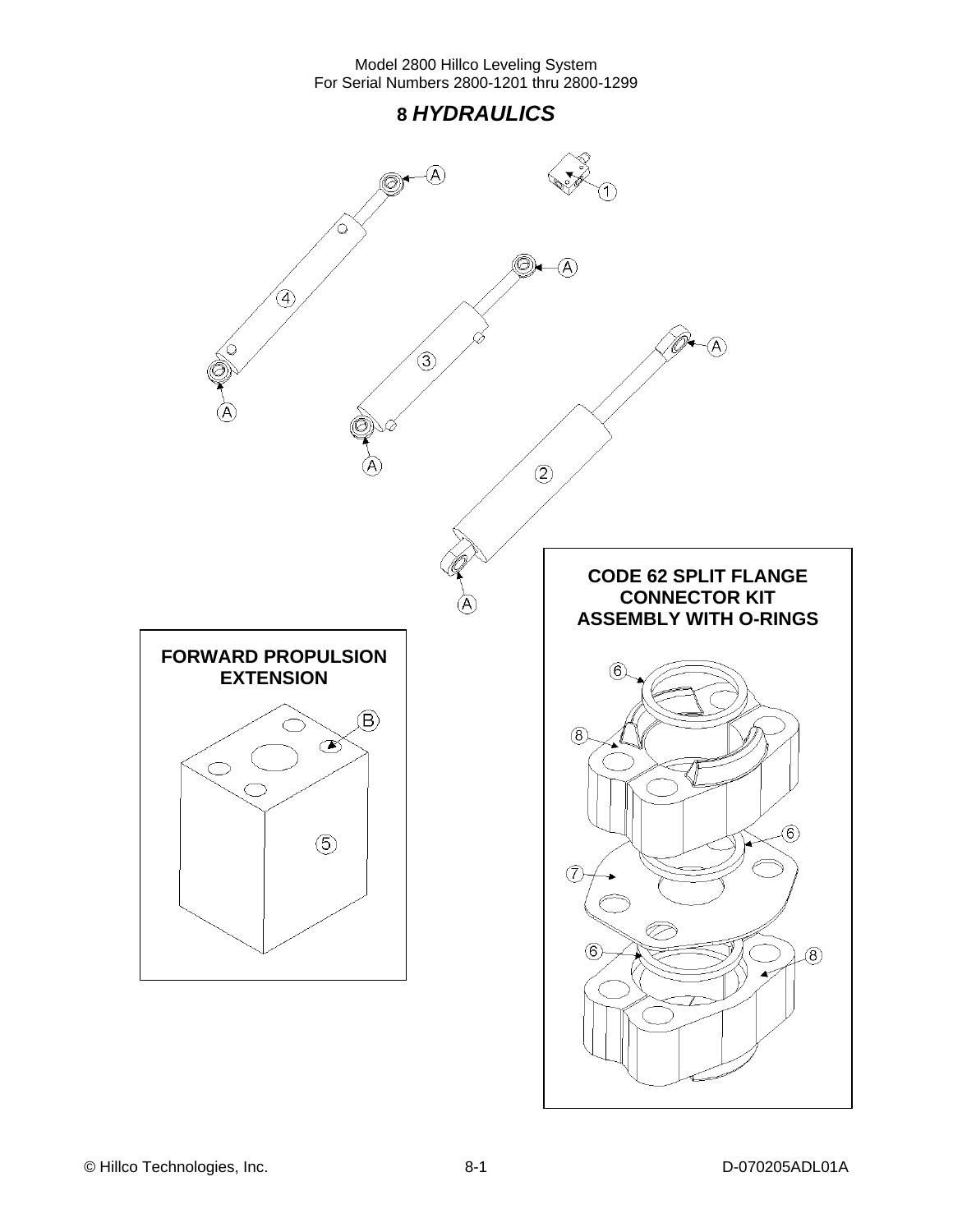|                        | <b>COUNTERBALANCE VALVE AND CYLINDERS</b>   |                |                                                       |                                                 |  |  |  |  |
|------------------------|---------------------------------------------|----------------|-------------------------------------------------------|-------------------------------------------------|--|--|--|--|
| REF.                   | PART NO.                                    | QTY.           | <b>PART NAME</b>                                      | <b>NOTES</b>                                    |  |  |  |  |
| $\mathbf{1}$           | HC-138901                                   | $\overline{2}$ | VALVE, 3-PORT COUNTERBALANCE                          |                                                 |  |  |  |  |
| $\ddot{\phantom{a}}$   | HC-139171                                   | 2              | BODY, COUNTERBALANCE VALVE                            |                                                 |  |  |  |  |
| $\ddot{\phantom{a}}$   | HC-139161                                   | $\overline{2}$ | CARTRIDGE, COUNTERBALANCE<br>VALVE                    |                                                 |  |  |  |  |
| <b>NS</b>              | HC-140361                                   | $\overline{2}$ | SEAL KIT, COUNTERBALANCE<br><b>VALVE</b>              |                                                 |  |  |  |  |
| $\overline{2}$         | HC-103227                                   | $\mathcal{P}$  | <b>CYLINDER, MAIN</b>                                 |                                                 |  |  |  |  |
| <b>NS</b>              | HC-134251                                   | $\overline{2}$ | SEAL KIT, MAIN CYLINDER                               |                                                 |  |  |  |  |
| 3                      | HC-101842                                   | 1              | <b>CYLINDER, MASTER</b>                               |                                                 |  |  |  |  |
| <b>NS</b>              | HC-134201                                   | 1              | SEAL KIT, MASTER CYLINDER                             |                                                 |  |  |  |  |
| $\overline{4}$         | HC-100706                                   | 1              | CYLINDER, SLAVE                                       |                                                 |  |  |  |  |
| <b>NS</b>              | HC-134191                                   | 1              | SEAL KIT, SLAVE CYLINDER                              |                                                 |  |  |  |  |
| 5                      | HC-140011                                   | 1              | HM EXTENSION, FORWARD<br><b>PROPULSION</b>            |                                                 |  |  |  |  |
|                        | CODE 62 SPLIT FLANGE CONNECTOR KIT ASSEMBLY |                |                                                       |                                                 |  |  |  |  |
| <b>ASM</b>             | HC-101843                                   | $\overline{2}$ | CODE 62 SLT FLNG CONNECTOR<br><b>KIT WITH O-RINGS</b> | <b>FWD AND REVERSE</b><br>PROPULSION HOSE       |  |  |  |  |
| 6                      | HC-134911                                   | 6              | O-RING, CODE 62 CONNECTOR                             |                                                 |  |  |  |  |
| $\overline{7}$         | HC-137891                                   | $\overline{2}$ | PLATE, CODE 62                                        |                                                 |  |  |  |  |
| 8                      | HC-137901                                   | 4              | CODE 62, #16 SPLIT FLANGE KIT                         |                                                 |  |  |  |  |
| <b>NS</b>              | F-HC8-07C44                                 | 8              | HC8 7/16 X 2-3/4                                      |                                                 |  |  |  |  |
| <b>NS</b>              | F-HN8-07C                                   | 8              | HN8 7/16-14                                           |                                                 |  |  |  |  |
| $\overline{\text{NS}}$ | F-LW-07                                     | 4              | LW 7/16                                               |                                                 |  |  |  |  |
|                        |                                             |                |                                                       |                                                 |  |  |  |  |
|                        |                                             |                | <b>HYDRAULIC FASTENERS</b>                            |                                                 |  |  |  |  |
| REF.                   | PART NO.                                    | QTY.           | <b>PART NAME</b>                                      | <b>WHERE USED</b>                               |  |  |  |  |
| A                      | F-SSS-04F04                                 | 8              | SET SCREW, SOCKET 1/4-28 X 1/4,<br><b>GRADE 8</b>     | <b>ALL CYLINDERS</b>                            |  |  |  |  |
| B                      | F-HC8-07C88                                 | $\overline{4}$ | HC8 7/16-14 X 5-1/2                                   | <b>HYDRO FWD PROPULSION</b><br><b>EXTENSION</b> |  |  |  |  |
| B                      | F-LWH-07                                    | 4              | LW 7/16 HD                                            | <b>HYDRO FWD PROPULSION</b><br><b>EXTENSION</b> |  |  |  |  |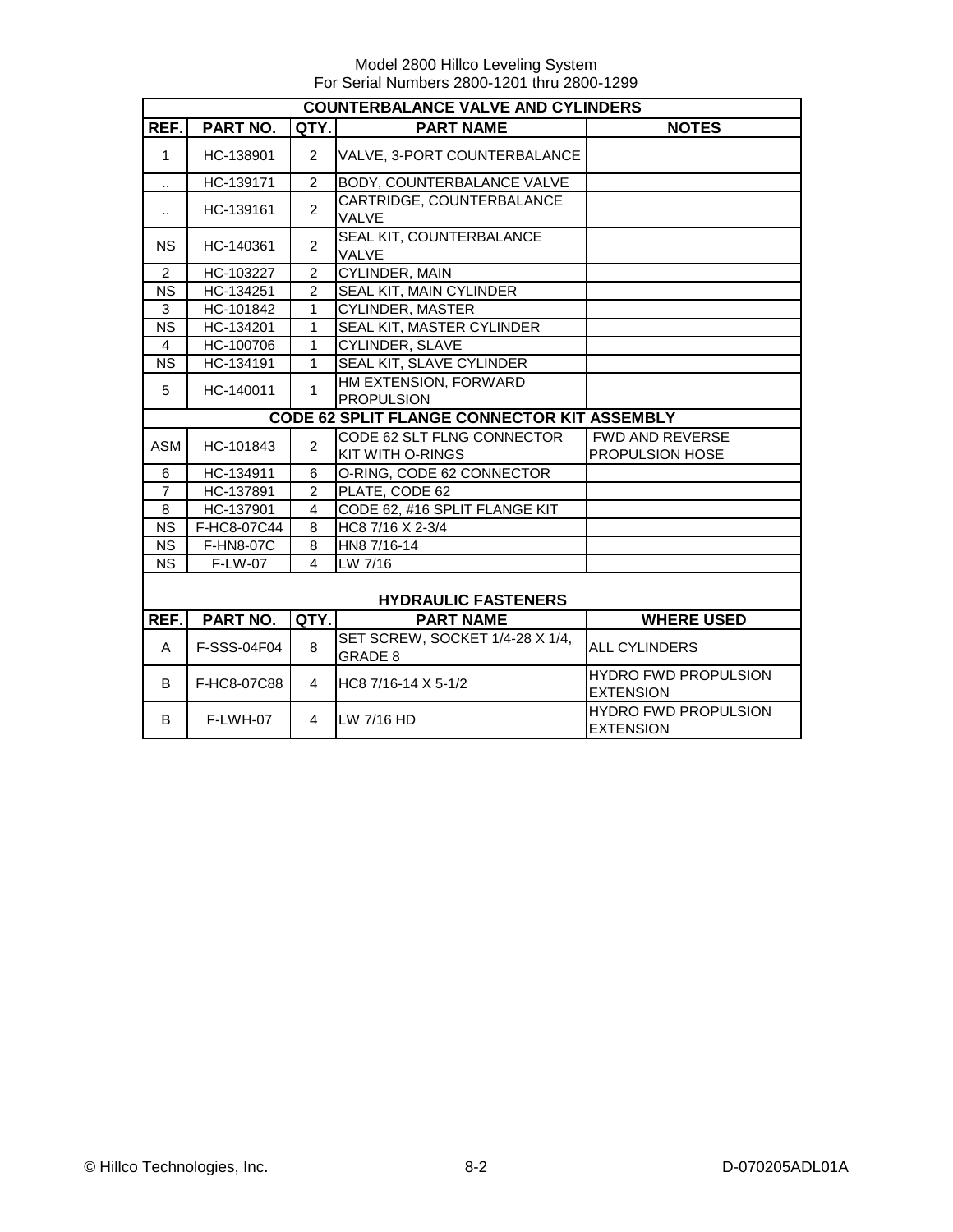#### Model 2800 Hillco Leveling System For Serial Numbers 2800-1201 thru 2800-1299 *HYDRAULIC MANIFOLD*





\*\*Note: Be sure to look under the correct headings in both the drawings and the lists below and to the right, as the components for the two manifold assemblies are different.

|                                                                   | <b>MANIFOLD FASTENERS</b> |   |                                                 |                                               |  |  |  |  |
|-------------------------------------------------------------------|---------------------------|---|-------------------------------------------------|-----------------------------------------------|--|--|--|--|
| REF.<br>PART NO.<br>QTY.<br><b>PART NAME</b><br><b>WHERE USED</b> |                           |   |                                                 |                                               |  |  |  |  |
|                                                                   | <b>FOR ALL COMBINES</b>   |   |                                                 |                                               |  |  |  |  |
| A                                                                 | F-HNF-05C                 | 4 | FLHN 5/16-18 SERR                               | <b>SECURES MANIFOLD TO</b><br><b>IMNT PLT</b> |  |  |  |  |
| B                                                                 | F-SHC-#10C52              | 4 | SHCS 10-24 X 3-1/4                              | LEVELING SECTION OF<br><b>MANIFOLD</b>        |  |  |  |  |
| B                                                                 | $F-LW-#10$                | 4 | $I$ LW #10                                      | LEVELING SECTION OF<br><b>MANIFOLD</b>        |  |  |  |  |
|                                                                   |                           |   | <b>FOR COMBINES WITHOUT FIELD TRACKER VALVE</b> |                                               |  |  |  |  |
| C                                                                 | LM-249701                 | 4 | HM STUD, MANIFOLD TRIM                          | <b>TRIM SECTION OF</b><br><b>MANIFOLD</b>     |  |  |  |  |
| D                                                                 | HC-139871                 | 4 | NUT, STUD, 10-24                                | TRIM SECTION OF<br><b>MANIFOLD</b>            |  |  |  |  |

© Hillco Technologies, Inc. 6-3 8-3 D-070205ADL01A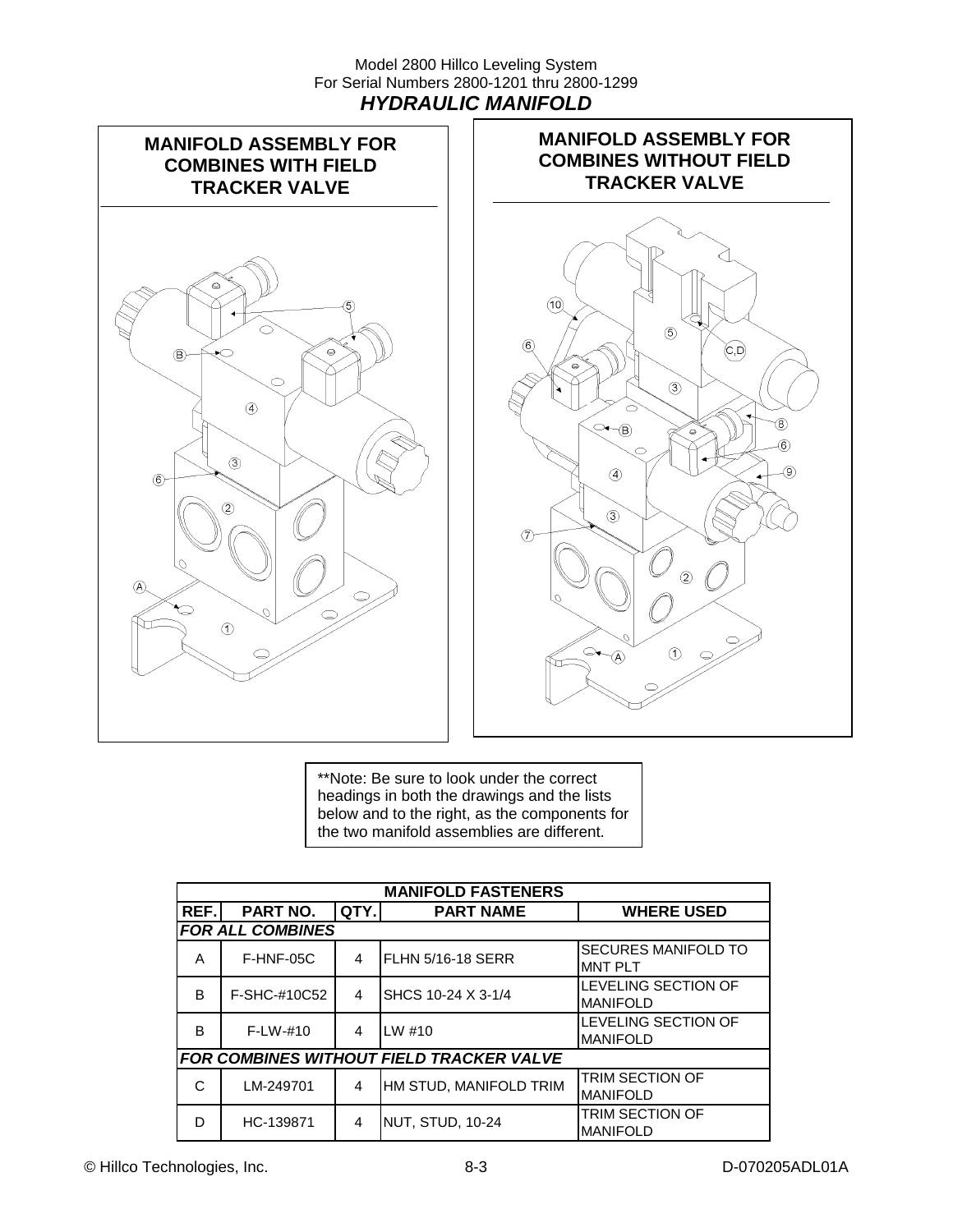|                      | <b>MANIFOLD COMPONENTS</b> |                  |                                                         |              |  |  |  |  |
|----------------------|----------------------------|------------------|---------------------------------------------------------|--------------|--|--|--|--|
| REF.I                | <b>PART NO.</b>            | QTY.             | <b>PART NAME</b>                                        | <b>NOTES</b> |  |  |  |  |
|                      |                            |                  | FOR COMBINES WITH FIELD TRACKER VALVE                   |              |  |  |  |  |
| 1                    | LM-249041                  | $\mathbf{1}$     | HM PLATE, MANIFOLD MOUNT                                |              |  |  |  |  |
| $\overline{2}$       | HC-138861                  | $\mathbf{1}$     | MANIFOLD, SINGLE STATION                                |              |  |  |  |  |
| 3                    | HC-101264                  | $\mathbf{1}$     | SHUTTLE ASM, LOAD SENSE                                 |              |  |  |  |  |
| Ω.                   | HC-101021                  | $\mathbf{1}$     | CARTRIDGE, LOAD SENSE VALVE                             |              |  |  |  |  |
| $\ddotsc$            | HC-101022                  | $\mathbf{1}$     | BODY, LOAD SENSE VALVE                                  |              |  |  |  |  |
| <b>NS</b>            | HC-102082                  | 1                | SEAL KIT, LOAD SENSE SHUTTLE ASM                        |              |  |  |  |  |
| 4                    | HC-140411                  | $\mathbf{1}$     | VALVE, DIRECTIONAL CONTROL,<br>PROPORTIONAL             |              |  |  |  |  |
| <b>NS</b>            | LM-250111                  | $\mathbf{1}$     | ORIFICE, .128, "P" PORT ON<br>DIRECTIONAL CONTROL VALVE |              |  |  |  |  |
| <b>NS</b>            | HC-142731                  | $\mathbf{1}$     | SEAL KIT, DIRECTIONAL CONTROL<br>VALVE                  |              |  |  |  |  |
| 5                    | HC-140291                  | $\overline{2}$   | PLUG, DIN, LIGHTED                                      |              |  |  |  |  |
| 6                    | HC-142761                  | $\mathbf{1}$     | <b>SUBPLATE</b>                                         |              |  |  |  |  |
|                      |                            |                  | FOR COMBINES WITHOUT FIELD TRACKER VALVE                |              |  |  |  |  |
| 1                    | LM-249041                  | 1                | HM PLATE, MANIFOLD MOUNT                                |              |  |  |  |  |
| $\overline{c}$       | HC-138851                  | $\mathbf{1}$     | MANIFOLD, 2 STATION                                     |              |  |  |  |  |
| 3                    | HC-101264                  | $\overline{c}$   | SHUTTLE ASM, LOAD SENSE                                 |              |  |  |  |  |
|                      |                            | $\boldsymbol{2}$ | CARTRIDGE, LOAD SENSE VALVE                             |              |  |  |  |  |
| $\ldots$             | HC-101021<br>HC-101022     | $\overline{2}$   | BODY, LOAD SENSE VALVE                                  |              |  |  |  |  |
| $\ddot{\phantom{a}}$ |                            |                  |                                                         |              |  |  |  |  |
| <b>NS</b>            | HC-102082                  | $\overline{2}$   | SEAL KIT, LOAD SENSE SHUTTLE ASM                        |              |  |  |  |  |
| 4                    | HC-140411                  | $\mathbf{1}$     | VALVE, DIRECTIONAL CONTROL,<br>LEVELING PROPORTIONAL    |              |  |  |  |  |
| <b>NS</b>            | LM-250111                  | $\mathbf{1}$     | ORIFICE, .128, "P" PORT IN<br>DIRECTIONAL CONTROL VALVE |              |  |  |  |  |
| <b>NS</b>            | HC-142731                  | $\mathbf{1}$     | SEAL KIT, DIRECTIONAL CONTROL                           |              |  |  |  |  |
|                      |                            |                  | VALVE                                                   |              |  |  |  |  |
| 5                    | HC-139881                  | $\mathbf{1}$     | VALVE, HEADER TRIM DIRECTIONAL<br><b>CONTROL</b>        |              |  |  |  |  |
| <b>NS</b>            | LM-250121                  | $\mathbf{1}$     | ORIFICE, .55, "P" PORT IN<br>DIRECTIONAL CONTROL VALVE  |              |  |  |  |  |
| <b>NS</b>            | HC-142731                  | $\mathbf{1}$     | SEAL KIT, DIRECTIONAL CONTROL<br>VALVE                  |              |  |  |  |  |
| 6                    | HC-140291                  | 2                | PLUG, DIN, LIGHTED                                      |              |  |  |  |  |
| $\overline{7}$       | HC-142761                  | $\mathbf{1}$     | <b>SUBPLATE</b>                                         |              |  |  |  |  |
| 8                    | HC-138881                  | $\mathbf{1}$     | VALVE, PILOT OPERATED CHECK                             |              |  |  |  |  |
| 9                    | HC-138891                  | $\mathbf{1}$     | RELIEF, DUAL                                            |              |  |  |  |  |
| <b>NS</b>            | HC-143951                  | $\mathbf{1}$     | CARTRIDGE, PILOT OPERATED<br>CHECK VALVE                |              |  |  |  |  |
| <b>NS</b>            | HC-143961                  | $\mathbf{1}$     | SEAL KIT, PILOT OPERATED CHECK<br>VALVE                 |              |  |  |  |  |
| <b>NS</b>            | HC-143971                  | 4                | O-RINGS, PILOT OPERATED CHECK<br>VALVE                  |              |  |  |  |  |
| 10                   | LM-250131                  | 1                | HM TUBE, LOAD SENSE                                     |              |  |  |  |  |
|                      |                            |                  |                                                         |              |  |  |  |  |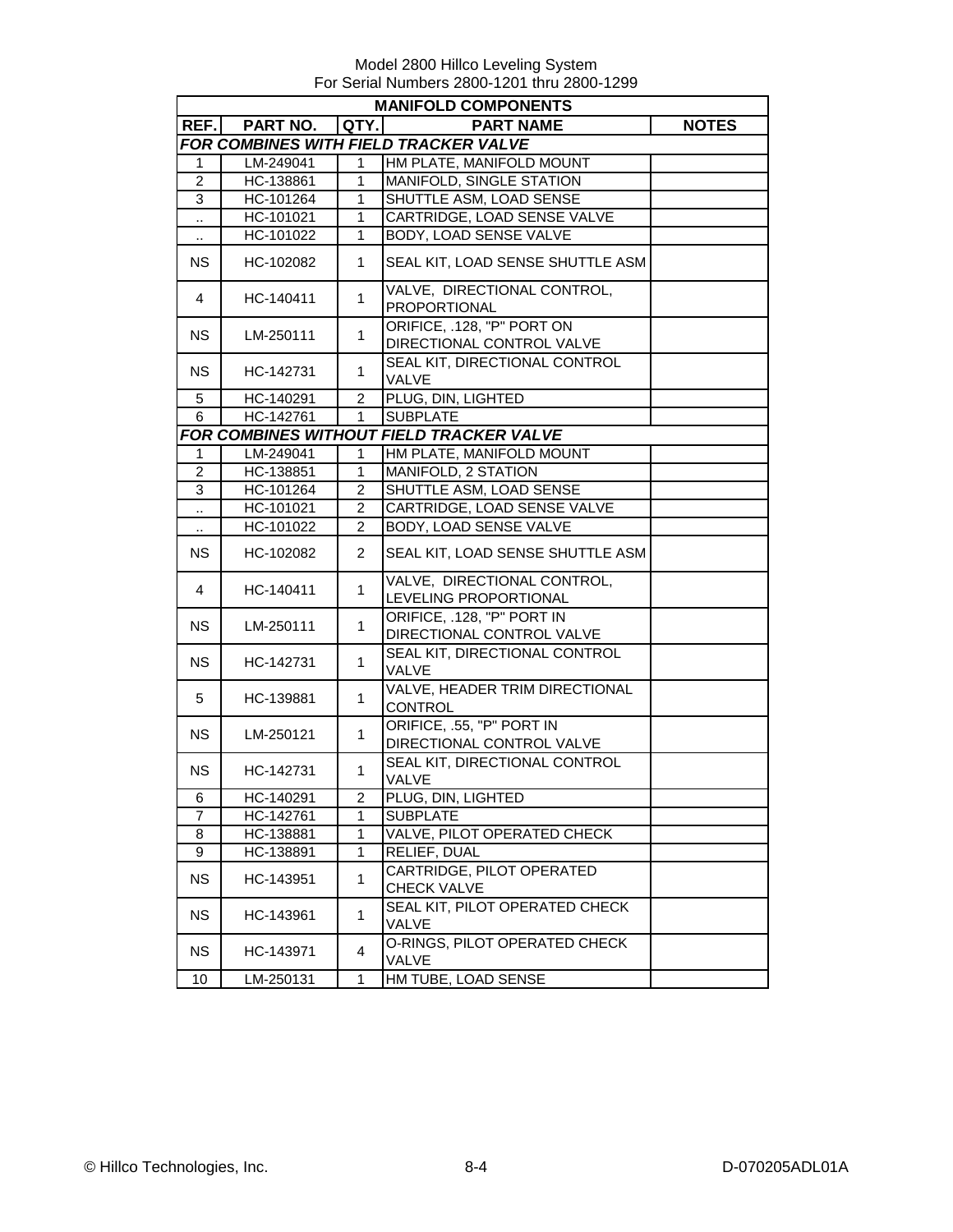#### Model 2800 Hillco Leveling System For Serial Numbers 2800-1201 thru 2800-1299 *HYDRAULIC HOSES*

|           | <b>LEVELING MANIFOLD</b> |                |                                                                            |                                                                                         |  |  |  |
|-----------|--------------------------|----------------|----------------------------------------------------------------------------|-----------------------------------------------------------------------------------------|--|--|--|
|           | <b>REF. PART NO.</b>     | QTY.           | <b>PART NAME</b>                                                           | <b>WHERE USED</b>                                                                       |  |  |  |
|           | <b>FOR ALL COMBINES</b>  |                |                                                                            |                                                                                         |  |  |  |
| <b>NS</b> | LA-139571                | 1              | 5/8" 100R2 HOSE 47" #10 FORS X<br>#10 FORS 90°                             | LEVELING VALVE PRESSURE HOSE                                                            |  |  |  |
| <b>NS</b> | LA-140031                | 1              | 5/8" 100R2 HOSE 47" #10 FORS 90°<br>$X$ #12 FORS                           | LEVELING VALVE PRESSURE HOSE                                                            |  |  |  |
| <b>NS</b> | LA-139581                | 1              | 5/8" 100R1 HOSE 35" #12 FORS X<br>#10 FORS 90°                             | LEVELING VALVE RETURN HOSE                                                              |  |  |  |
| <b>NS</b> | LA-140021                | 1              | 5/8" 100R2 HOSE 36" #12 FORS X<br>#12 FORS 90°                             | PRESSURE HOSE TO CASE MANIFOLD                                                          |  |  |  |
| NS.       | LA-133102                | 1              | 1/4" 100R2 HOSE 54" #6 FORS 90° X<br>#4 FORS                               | <b>LOAD SENSE LINE</b>                                                                  |  |  |  |
|           |                          |                |                                                                            |                                                                                         |  |  |  |
|           |                          |                | <b>LEVELING CIRCUIT</b>                                                    |                                                                                         |  |  |  |
|           | <b>FOR ALL COMBINES</b>  |                |                                                                            |                                                                                         |  |  |  |
| <b>NS</b> | LA-139591                | $\mathbf{1}$   | 3/8" 100R2 HOSE 158-1/2" #6 FORS<br>$90^\circ$ X #6 FORS STR               | LEVELING PORT "A" TO<br>COUNTERBALANCE VALVE PORT #2<br><b>RIGHT</b>                    |  |  |  |
| <b>NS</b> | LA-139591                | $\mathbf{1}$   | 3/8" 100R2 HOSE 158-1/2" #6 FORS<br>90° X #6 FORS STR                      | LEVELING PORT "B" TO<br>COUNTERBALANCE VALVE PORT #3<br><b>RIGHT</b>                    |  |  |  |
| <b>NS</b> | LA-139401                | 1              | 3/8" 100R2 HOSE 36-3/4" #6 FORS X<br>#6 FORS 90°                           | COUNTERBALANCE VALVE PORT #2<br>RIGHT TO COUNTERBALANCE VALVE<br>PORT#3 LEFT            |  |  |  |
| <b>NS</b> | LA-139411                | $\mathbf{1}$   | 3/8" 100R2 HOSE 34-1/2" #6 FORS X<br>#6 FORS 90°                           | COUNTERBALANCE VALVE PORT#3<br>RIGHT TO COUNTERBALANCE VALVE<br>PORT#2 LEFT             |  |  |  |
| <b>NS</b> | LA-139421                | $\overline{2}$ | 3/8" 100R2 HOSE 15-1/4" #6 FORS X MAIN ROD TO COUNTERBALANCE<br>#6 FORS 90 | VALVE PORT #3 (LEFT & RIGHT)                                                            |  |  |  |
| <b>NS</b> | LA-139401                | $\mathbf{1}$   | 3/8" 100R2 HOSE 36-3/4" #6 FORS X<br>#6 FORS 90°                           | COUNTERBALANCE VALVE PORT #2<br>LEFT TO COUNTERBALANCE VALVE<br>PORT #3 RIGHT           |  |  |  |
| <b>NS</b> | LA-139411                | 1              | 3/8" 100R2 HOSE 34-1/2" #6 FORS X<br>#6 FORS 90°                           | COUNTERBALANCE VALVE PORT #3<br>LEFT TO COUNTERBALANCE VALVE<br>PORT #2 RIGHT           |  |  |  |
|           |                          |                |                                                                            |                                                                                         |  |  |  |
|           |                          |                | <b>HEADER TRIM CIRCUIT</b>                                                 |                                                                                         |  |  |  |
|           | <b>FOR ALL COMBINES</b>  |                |                                                                            |                                                                                         |  |  |  |
| <b>NS</b> | LA-133423                | 1              | <b>FORS</b>                                                                | 1/4" 100R2 HOSE 111" #6 FORS X #6 MASTER CYLINDER BASE TO SLAVE<br><b>CYLINDER BASE</b> |  |  |  |
| <b>NS</b> | LA-133433                | 1              | <b>FORS</b>                                                                | 1/4" 100R2 HOSE 133" #6 FORS X #6 MASTER CYLINDER ROD TO SLAVE<br><b>CYLINDER ROD</b>   |  |  |  |
|           |                          |                | <b>FOR COMBINES WITHOUT FIELD TRACKER VALVE</b>                            |                                                                                         |  |  |  |
| <b>NS</b> | LA-139601                | 1              | 1/4" 100R2 HOSE 145-1/4" #6 FORS<br><b>STR BOTH ENDS</b>                   | TRIM PORT "A" TO MASTER BASE                                                            |  |  |  |
| NS.       | LA-139611                | 1              | 1/4" 100R2 HOSE 135-1/2" #6 FORS<br><b>STR BOTH ENDS</b>                   | TRIM PORT "B"TO MASTER ROD                                                              |  |  |  |
|           |                          |                | FOR COMBINES WITH FIELD TRACKER VALVE                                      |                                                                                         |  |  |  |
| <b>NS</b> | LA-139381                | 1              | 1/4" 100R2 HOSE 116-1/4" #6 FORS<br><b>STR BOTH ENDS</b>                   | FIELD TRACKER CW PORT TO MASTER<br>BASE                                                 |  |  |  |
| <b>NS</b> | LA-139391                | 1              | 1/4" 100R2 HOSE 106-1/2" #6 FORS<br><b>STR BOTH ENDS</b>                   | FIELD TRACKER CCW PORT TO<br><b>MASTER ROD</b>                                          |  |  |  |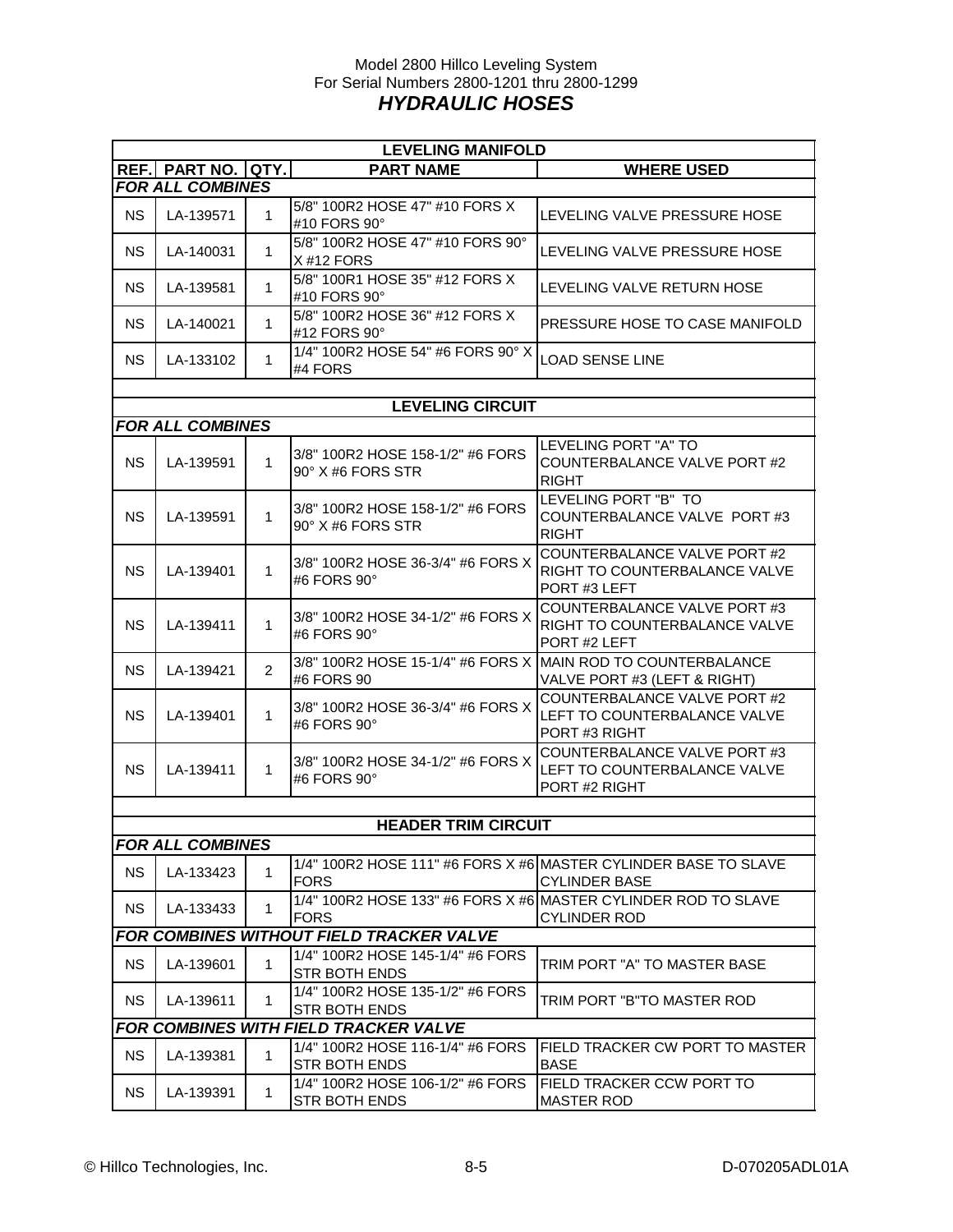#### Model 2800 Hillco Leveling System For Serial Numbers 2800-1201 thru 2800-1299 *HYDRAULIC HOSES (CONTINUED)*

|           | <b>BRAKE</b>            |              |                                                         |                                                                                               |  |  |  |
|-----------|-------------------------|--------------|---------------------------------------------------------|-----------------------------------------------------------------------------------------------|--|--|--|
| REF.      | <b>PART NO.</b>         | QTY.         | <b>PART NAME</b>                                        | <b>WHERE USED</b>                                                                             |  |  |  |
|           | <b>FOR ALL COMBINES</b> |              |                                                         |                                                                                               |  |  |  |
| <b>NS</b> | LA-133471               | 1            | 1/4" HTB HOSE (7000 PSI) 56" #4<br>FORS X #4 FORS       | FOOT-N-INCH VALVE (ATTENUATOR)                                                                |  |  |  |
| <b>NS</b> | LA-133481               | $\mathbf{1}$ | 3/8" 100R2 HOSE 39" #6 FORS 90° X<br>#8 FORS            | <b>RIGHT BRAKE HOSE</b>                                                                       |  |  |  |
| <b>NS</b> | LA-133461               | $\mathbf{1}$ | 3/8" 100R2 HOSE 58" #6 FORS 90° X<br>#6 FORS            | <b>LEFT BRAKE HOSE</b>                                                                        |  |  |  |
| <b>NS</b> | LA-142141               | 1            | #6 FORS 90°                                             | 3/8" 100R2 HOSE 36" #6 FORS 90° X REPLACES STEEL BRAKE LINE LOOP<br><b>ABOVE TRANSMISSION</b> |  |  |  |
|           |                         |              |                                                         |                                                                                               |  |  |  |
|           |                         |              | <b>HYDROSTAT</b>                                        |                                                                                               |  |  |  |
|           | <b>FOR ALL COMBINES</b> |              |                                                         |                                                                                               |  |  |  |
| <b>NS</b> | LA-101809               | 1            | 1" 6000 PSI WP 1" CODE 62<br><b>FLANGE ENDS STR 18"</b> | <b>HYDROSTATIC FORWARD PROPULSION</b><br><b>HOSE EXTENSION</b>                                |  |  |  |
|           |                         |              | FOR SN JJCO047918 THRU JJCO193725                       |                                                                                               |  |  |  |
| <b>NS</b> | LA-102097               | $\mathbf{1}$ | 1" 100R15 HOSE 1" CODE 62<br><b>FLANGE ENDS 44"</b>     | <b>HYDROSTAT FORWARD PROPULSION</b>                                                           |  |  |  |
| <b>NS</b> | LA-102098               | 1            | 1" 100R1 HOSE 46" #16 FORS X #16<br><b>FORS</b>         | <b>CASE DRAIN HOSE</b>                                                                        |  |  |  |
|           |                         |              |                                                         |                                                                                               |  |  |  |
|           |                         |              | <b>GREASE</b>                                           |                                                                                               |  |  |  |
|           | <b>FOR ALL COMBINES</b> |              |                                                         |                                                                                               |  |  |  |
| <b>NS</b> | LA-133322               | $\mathbf{1}$ | 3/16 R1 55" GREASE HOSE 1/8 MPT<br>$X$ 1/8 MPT          | REMOTE GREASE LINE FROM MASTER<br><b>ROD</b>                                                  |  |  |  |
| <b>NS</b> | LA-133331               | $\mathbf{1}$ | 3/16 R1 12" GREASE HOSE 1/8 MPT<br>$X$ 1/8 MPT          | REMOTE GREASE LINE FROM MASTER<br><b>BASE</b>                                                 |  |  |  |
| <b>NS</b> | LA-133341               | $\mathbf{1}$ | 3/16 R1 9-1/2" GREASE HOSE 1/8<br>MPT X 1/8 MPT         | REMOTE GREASE LINE FROM RIGHT<br>LEVELING CYLINDER BASE TO SIDE                               |  |  |  |
| <b>NS</b> | LA-133341               | $\mathbf{1}$ | 3/16 R1 9-1/2" GREASE HOSE 1/8<br>MPT X 1/8 MPT         | REMOTE GREASE LINE FROM LEFT<br>LEVELING CYLINDER BASE TO SIDE                                |  |  |  |
| <b>NS</b> | LA-133351               | $\mathbf{1}$ | 3/16 R1 31-1/2" GREASE HOSE 1/8<br>MPT X 1/8 MPT        | REMOTE GREASE LINE FROM MAIN<br>PIVOT PIN TO SIDE                                             |  |  |  |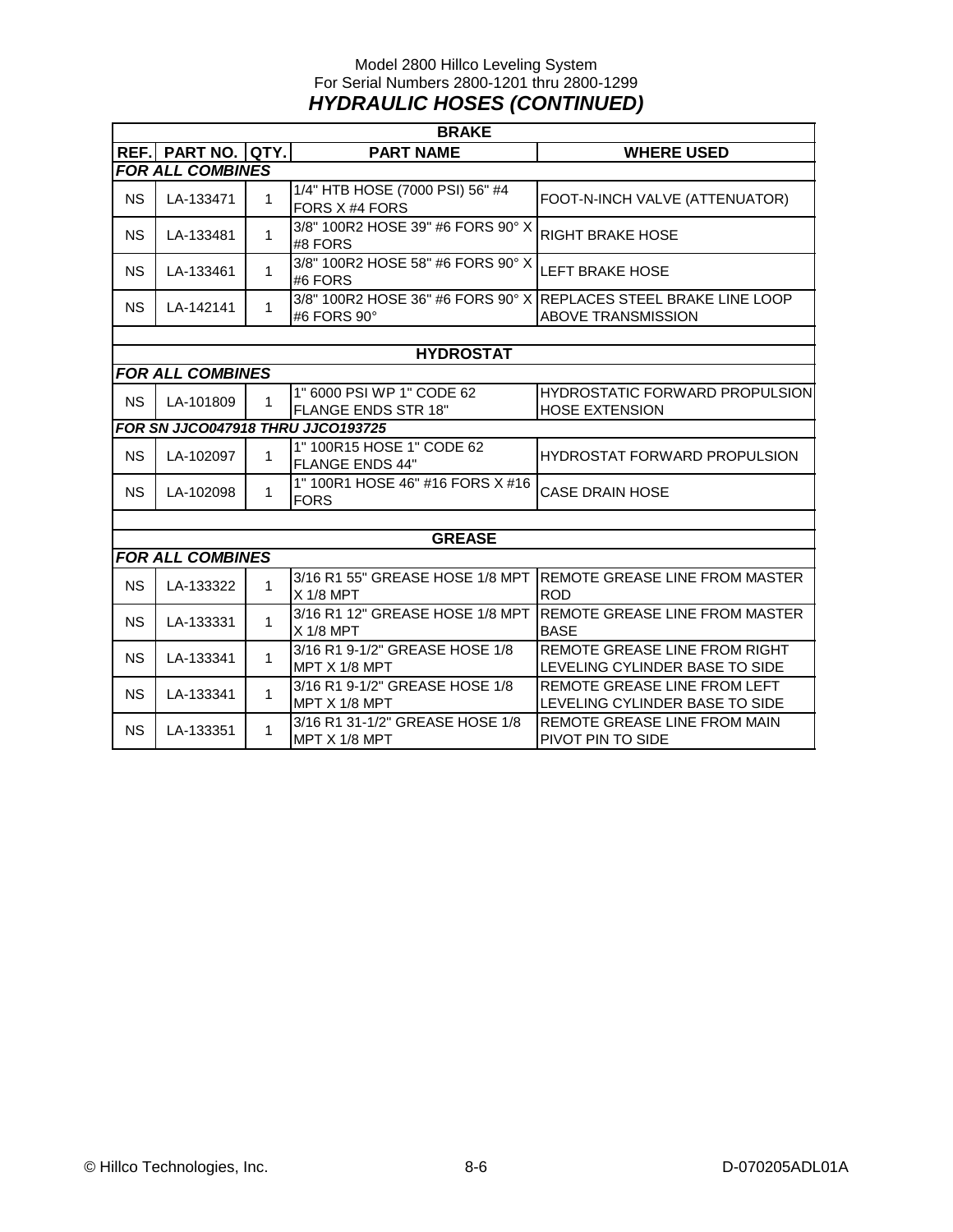#### Model 2800 Hillco Leveling System For Serial Numbers 2800-1201 thru 2800-1299 *HYDRAULIC ADAPTERS*

|                                                          | <b>LEVELING MANIFOLD</b> |                |                                                   |                                                                             |  |  |  |
|----------------------------------------------------------|--------------------------|----------------|---------------------------------------------------|-----------------------------------------------------------------------------|--|--|--|
| REF.                                                     | PART NO.                 | QTY.           | <b>PART NAME</b>                                  | <b>WHERE USED</b>                                                           |  |  |  |
|                                                          | <b>FOR ALL COMBINES</b>  |                |                                                   |                                                                             |  |  |  |
| <b>NS</b>                                                | HA-M-6FF6MF              | 1              | #6 ORS SWIVEL NUT RUN TEE                         | LOAD SENSE LINE AT STEERING                                                 |  |  |  |
|                                                          |                          |                |                                                   | <b>PRIORITY VALVE</b>                                                       |  |  |  |
| <b>NS</b><br>HA-M-10FF10MF                               |                          | 1              | #10 ORS SWIVEL NUT RUN TEE                        | PRESSURE HOSE AT STEERING                                                   |  |  |  |
|                                                          |                          |                |                                                   | <b>PRIORITY VALVE</b>                                                       |  |  |  |
| <b>NS</b>                                                | HA-M-12FF12MF            | 2              | #12 ORS SWIVEL NUT RUN TEE                        | <b>RETURN HOSE AT RETURN BLOCK &amp;</b><br>PRESSURE HOSE AT PRIORITY VALVE |  |  |  |
|                                                          |                          |                | #10 MORB ALLEN HEAD PLUG ZERO                     |                                                                             |  |  |  |
| <b>NS</b>                                                | HA-E-10MO                | 2              | <b>LEAK</b>                                       | "P" & "T" PORTS                                                             |  |  |  |
| <b>NS</b>                                                | HA-L-10MF10MO            | $\overline{2}$ | #10 MORS X #10 MORB 90°                           | "P" & "T" PORTS                                                             |  |  |  |
| <b>NS</b>                                                | HA-S-6MF8MO              | 2              | #6 MORS X #8 MORB STR                             | "A" & "B" LEVELING PORTS                                                    |  |  |  |
| <b>NS</b>                                                | HA-L-16MF12MO            | 1              | #16 MORS X #12 MORB 90°                           | CASE DRAIN ON HYDRO MOTOR                                                   |  |  |  |
|                                                          |                          |                | <b>FOR COMBINES WITHOUT FIELD TRACKER VALVE</b>   |                                                                             |  |  |  |
| <b>NS</b>                                                | HA-S-6MF8MO              | 2              | #6 MORS X #8 MORB STR                             | "A" & "B" TRIM PORTS                                                        |  |  |  |
| <b>NS</b>                                                | HA-T-4MF4MO              | 1              | #4 MORB X #4 MORS STR THREAD<br><b>RUN TEE</b>    | <b>LOAD SENSE SHUTTLE</b>                                                   |  |  |  |
| <b>NS</b>                                                | HA-S-4MF4MO              | 1              | #4 MORB X #4 MORS STR                             | <b>LOAD SENSE SHUTTLE</b>                                                   |  |  |  |
| <b>NS</b>                                                | HC-139901                | $\overline{2}$ | #4 ORS-TF NUT                                     | <b>STEEL LOAD SENSE LINE</b>                                                |  |  |  |
| <b>NS</b>                                                | HC-139911                | $\overline{2}$ | #4 ORS-TF FERRULE                                 | <b>STEEL LOAD SENSE LINE</b>                                                |  |  |  |
| <b>NS</b>                                                | HC-139921                | $\overline{2}$ | #4 ORS-TF SLEEVE                                  | STEEL LOAD SENSE LINE                                                       |  |  |  |
| FOR COMBINES WITH FIELD TRACKER ELECTRONICS BUT NO VALVE |                          |                |                                                   |                                                                             |  |  |  |
| <b>NS</b>                                                | HA-T-4MF4MO              | 1              | #4 MORB X #4 MORS STR THREAD<br><b>RUN TEE</b>    | LOAD SENSE SHUTTLE                                                          |  |  |  |
| <b>NS</b>                                                | HA-S-4MF4MO              | 1              | #4 MORB X #4 MORS STR                             | <b>LOAD SENSE SHUTTLE</b>                                                   |  |  |  |
| <b>NS</b>                                                | HC-139901                | 2              | #4 ORS-TF NUT                                     | STEEL LOAD SENSE LINE                                                       |  |  |  |
| <b>NS</b>                                                | HC-139911                | 2              | #4 ORS-TF FERRULE                                 | STEEL LOAD SENSE LINE                                                       |  |  |  |
| <b>NS</b>                                                | HC-139921                | 2              | #4 ORS-TF SLEEVE                                  | STEEL LOAD SENSE LINE                                                       |  |  |  |
|                                                          |                          |                | <b>FOR COMBINES WITH FIELD TRACKER VALVE</b>      |                                                                             |  |  |  |
| <b>NS</b>                                                | HA-L-4MF4M0              | 1              | #4 MORS X #4 MORB 90°                             | <b>LOAD SENSE SHUTTLE</b>                                                   |  |  |  |
| <b>NS</b>                                                | HA-L-6MF6MO              | $\overline{2}$ | #6 MORS X #6 MORB 90°                             | FIELD TRACKER CW AND CCW PORTS                                              |  |  |  |
|                                                          |                          |                |                                                   |                                                                             |  |  |  |
|                                                          |                          |                | MAIN CYLINDERS AND COUNTERBALANCE VALVE           |                                                                             |  |  |  |
| <b>NS</b>                                                | HA-Q-6MF6MO              | 3              | #6 MORS X #6 MORB STR THREAD<br><b>BRANCH TEE</b> | LEFT & RIGHT COUNTERBALANCE<br>VALVE PORT #3 AND                            |  |  |  |
|                                                          |                          |                |                                                   | COUNTERBALANCE #2 RIGHT                                                     |  |  |  |
|                                                          |                          | $\mathbf{1}$   | #6 MORS X #6 FORS SWIVEL NUT                      | RIGHT COUNTERBALANCE VAVLE                                                  |  |  |  |
| <b>NS</b>                                                | HA-K-6MF6FF              |                | <b>BRANCH TEE</b>                                 | PORT#3                                                                      |  |  |  |
| <b>NS</b>                                                | HA-L-6MF6MO              | 1              | #6 MORS X # 6 MORB 90°                            | LEFT COUNTERBALANCE VALVE PORT<br>#2                                        |  |  |  |
| <b>NS</b>                                                | HA-S-6FO8MO              | $\overline{c}$ | #6 FORB X #8 MORB STR                             | LEFT & RIGHT MAIN CYLINDER BASE                                             |  |  |  |
| <b>NS</b>                                                | HA-L-6MF8MO              | $\overline{c}$ | #6 MORS X #8 MORB 90°                             | LEFT & RIGHT MAIN CYLINDER ROD                                              |  |  |  |
| <b>NS</b>                                                | HA-L-6MO6MO              | 2              | #6 MORB X #6 MORB 90°                             | LEFT & RIGHT COUNTERBALANCE<br>VALVE PORT #1 TO MAIN CYL BASE               |  |  |  |
|                                                          |                          |                |                                                   |                                                                             |  |  |  |
|                                                          |                          |                | <b>MASTER AND SLAVE CYLINDERS</b>                 |                                                                             |  |  |  |
| <b>NS</b>                                                | HA-Q-6MF6MO              | $\overline{c}$ | #6MORS X #6MORB STR THREAD<br><b>BRANCH TEE</b>   | MASTER BASE AND ROD PORTS                                                   |  |  |  |
| <b>NS</b>                                                | HA-L-6MF6MO              | $\overline{c}$ | #6 MORS X #6 MORB 90°                             | SLAVE BASE AND ROD PORTS                                                    |  |  |  |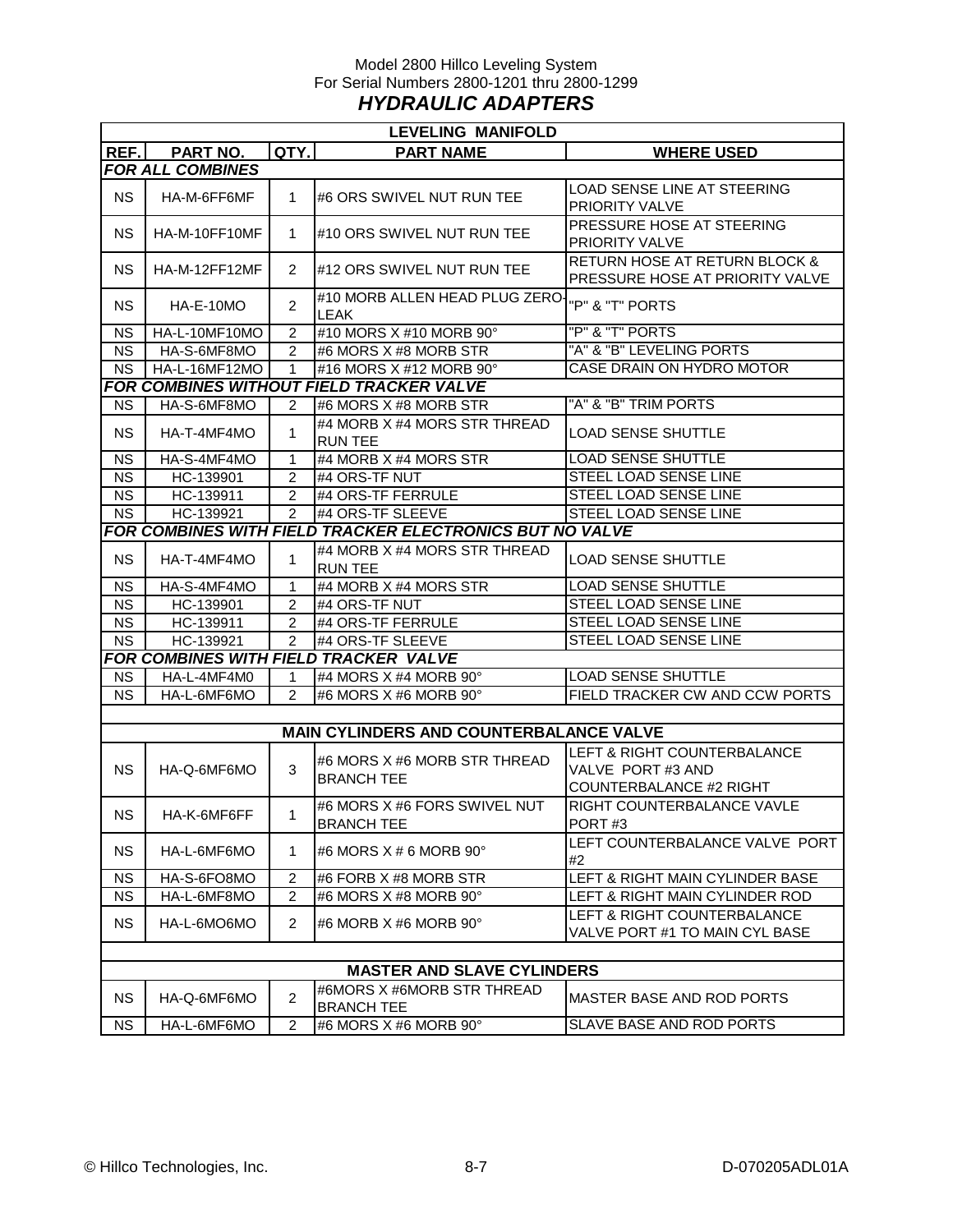#### Model 2800 Hillco Leveling System For Serial Numbers 2800-1201 thru 2800-1299 *HYDRAULIC ADAPTERS (CONTINUED)*

|           | <b>GREASE</b> |      |                                                 |                                  |  |  |  |  |  |
|-----------|---------------|------|-------------------------------------------------|----------------------------------|--|--|--|--|--|
| REF.      | PART NO.      | QTY. | <b>PART NAME</b>                                | <b>WHERE USED</b>                |  |  |  |  |  |
| <b>NS</b> | HC-133891     |      | <b>ZERK, GREASE 1/8 MPT STR</b>                 | <b>TRANSITION MAIN PIVOT PIN</b> |  |  |  |  |  |
| <b>NS</b> | HC-135771     |      | 1/4-28 MALE X 1/8 FPT 90°                       | <b>IMASTER CYLINDER BASE</b>     |  |  |  |  |  |
| <b>NS</b> | HC-135761     | 2    | 1/4-28 MALE X 1/8 FPT 45°                       | <b>ILEVELING CYLINDERS BASE</b>  |  |  |  |  |  |
| <b>NS</b> | HC-138011     | 5    | ZERK, GREASE 1/4-28 STR                         | <b>ALL GREASE HOSES</b>          |  |  |  |  |  |
| <b>NS</b> | HA-NJ-2FN     | 5    | 1/8 NPSM BULKHEAD LOCKNUT                       | <b>BULKHEAD CONNECTORS</b>       |  |  |  |  |  |
| <b>NS</b> | HA-S-2FP2MN   | 5    | 1/8 NPSM X 1/8 FPT BULKHEAD<br><b>CONNECTOR</b> | <b>BULKHEAD CONNECTORS</b>       |  |  |  |  |  |
| <b>NS</b> | HC-135881     |      | 1/4-28 MALE X 1/8 FPT STR                       | <b>IMASTER CYLINDER ROD</b>      |  |  |  |  |  |
| NS.       | HA-L-2FP2MP   |      | 1/8 MPT 90 STREET EL                            | <b>MAIN PIVOT PIN</b>            |  |  |  |  |  |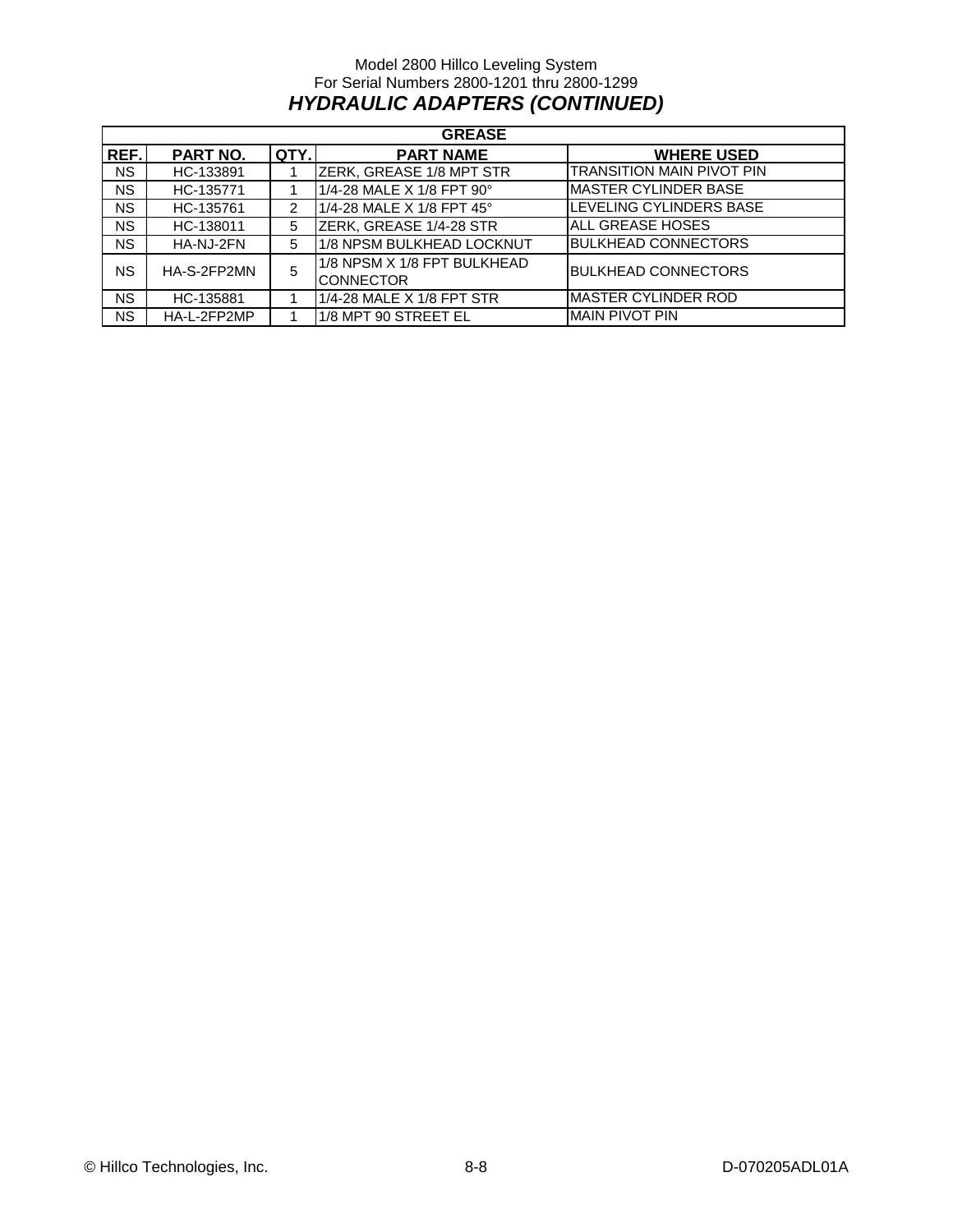## **9** *MISCELLANEOUS*

| <b>DOCUMENTS AND LABELS</b> |                |                |                                                     |                                               |  |  |  |
|-----------------------------|----------------|----------------|-----------------------------------------------------|-----------------------------------------------|--|--|--|
| REF.                        | PART NO.       | QTY.           | <b>PART NAME</b>                                    | <b>NOTES</b>                                  |  |  |  |
| <b>NS</b>                   | LA-141951      | $\overline{2}$ | DECAL, CASE HILLSIDE                                | <b>HILLCO TECHNOLOGIES</b><br><b>HILLSIDE</b> |  |  |  |
| <b>NS</b>                   | LL20-100782    | $\mathbf{1}$   | CAUTION LEVELING SYSTEM CAB                         |                                               |  |  |  |
| <b>NS</b>                   | LL20-100783    | 6              | DANGER CRUSHING HAZARD                              |                                               |  |  |  |
| <b>NS</b>                   | LL20-100784    | $\overline{2}$ | DANGER PINCH POINT                                  |                                               |  |  |  |
| <b>NS</b>                   | LL20-100785    | 1              | CAUTION MOVING STEP                                 |                                               |  |  |  |
| <b>NS</b>                   | LL20-100786    | 1              | <b>WARNING ELECTRONIC CRUSHING</b><br><b>HAZARD</b> | FRONT OF CONTROL BOX                          |  |  |  |
| <b>NS</b>                   | LL20-100787    | $\overline{2}$ | CAUTION LEVELING SYSTEM<br><b>HAZARD</b>            |                                               |  |  |  |
| <b>NS</b>                   | LL20-101868    | 1              | PLATE, CONSOLE SWITCH                               |                                               |  |  |  |
| <b>NS</b>                   | LL20-101869    | 1              | PLATE, MAXIMUM LEVEL                                |                                               |  |  |  |
| <b>NS</b>                   | LL20-100788    | 3              | DANGER HYDRAULIC HAZARD                             |                                               |  |  |  |
| <b>NS</b>                   | LL-133731      | 1              | LABEL, GREASE 10 HRS                                | <b>REAR AXLE</b>                              |  |  |  |
| <b>NS</b>                   | LL-133731      | 1              | LABEL, GREASE 10 HRS                                | RH OVERCARRIAGE                               |  |  |  |
| <b>NS</b>                   | LL-133731      | 1              | LABEL, GREASE 10 HRS                                | LH OVERCARRIAGE                               |  |  |  |
| <b>NS</b>                   | LL-133731      | 1              | LABEL, GREASE 10 HRS                                | <b>TT PVT PIN</b>                             |  |  |  |
| <b>NS</b>                   | LL-133731      | 1              | LABEL, GREASE 10 HRS                                | RH TRANS SIDE PLT                             |  |  |  |
| <b>NS</b>                   | LL-133731      | $\mathbf{1}$   | LABEL, GREASE 10 HRS                                | HDR LIFT CYL MNT (MAIN<br>PVT PIN)            |  |  |  |
| <b>NS</b>                   | LL-133731      | $\overline{2}$ | LABEL, GREASE 10 HRS                                | MAIN LEV CYL BOTTOM<br>(RH & LH)              |  |  |  |
| <b>NS</b>                   | LL-143381      | 1              | LABEL, LEVELING SWITCH                              |                                               |  |  |  |
| <b>NS</b>                   | LL-143391      | 1              | LABEL, AUTO-OFF-MANUAL<br><b>SWITCH</b>             |                                               |  |  |  |
| <b>NS</b>                   | LA-255941      | $\mathbf{1}$   | TAG, SERIAL NUMBER, 2800                            | SEE PAGE 1-3 FOR<br>PLACEMENT                 |  |  |  |
| <b>NS</b>                   | D-010223DJC01  | 1              | MANUAL, OPERATOR'S                                  |                                               |  |  |  |
| NS.                         | D-010310DJC08  | 1              | MANUAL, DEALER INSTALLATION                         |                                               |  |  |  |
| <b>NS</b>                   | D-060609ADL01A | 1              | <b>MANUAL, PARTS</b>                                |                                               |  |  |  |
|                             |                |                |                                                     |                                               |  |  |  |
|                             |                |                | <b>HOSE CLAMPS AND FASTENERS</b>                    |                                               |  |  |  |
| REF.                        | PART NO.       | QTY.           | <b>PART NAME</b>                                    | <b>WHERE USED</b>                             |  |  |  |
| <b>NS</b>                   | MC-101342      | $\overline{2}$ | CLAMP R/C 1/4H 1-1/2T                               | <b>AXLE FRONT CORNER</b><br><b>GUSSET</b>     |  |  |  |
| <b>NS</b>                   | MC-101343      | $1 \quad$      | CLAMP R/C 1/4H 2-7/16T                              | <b>LEFT SIDE</b><br>OVERCARRIAGE              |  |  |  |
| NS.                         | F-HC5-04C12    | 3              | HC5 1/4-20 X 3/4                                    | <b>HOSE CLAMPS</b>                            |  |  |  |
| <b>NS</b>                   | F-HNF-04C      | 3              | <b>HN 1/4-20, FLNG, SERR</b>                        | <b>HOSE CLAMPS</b>                            |  |  |  |
| <b>NS</b>                   | <b>F-FW-04</b> | 3              | FW 1/4                                              | <b>HOSE CLAMPS</b>                            |  |  |  |
| <b>NS</b>                   | MC-101342      | 1              | CLAMP R/C 1/4H 1-1/2T                               | <b>TRANSITION RIGHT</b><br>UP-RIGHT           |  |  |  |
| <b>NS</b>                   | F-HNF-04C      | 1              | HN 1/4-20, FLNG, SERR                               | <b>HOSE CLAMP NUT</b>                         |  |  |  |
| <b>NS</b>                   | F-HC5-04C16    | 1              | HC5 1/4-20 X 1                                      | <b>HOSE CLAMP BOLT</b>                        |  |  |  |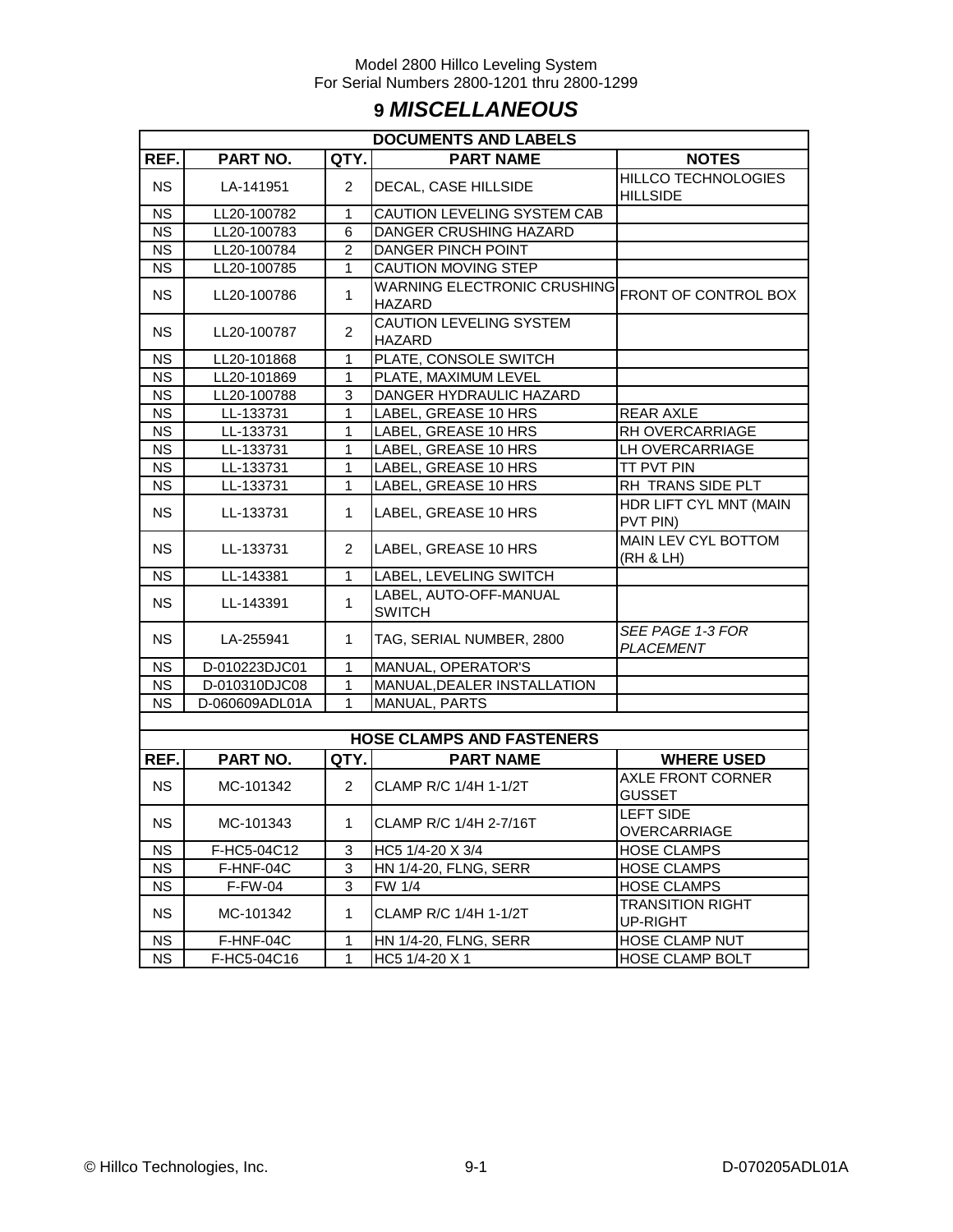## **10** *PART NUMBER INDEX*

| NUMBER<br>PART                     | <b>NUMBER</b><br>PAGE | <b>NUMBER</b><br>PART      | <b>PAGE<br/>NUMBER</b> | NUMBER<br>PART             | <b>NUMBER</b><br>PAGE | <b>NUMBER</b><br>PART  | PAGE<br>NUMBER     |
|------------------------------------|-----------------------|----------------------------|------------------------|----------------------------|-----------------------|------------------------|--------------------|
| D-010223DJC01                      | $9 - 1$               | F-HC5-08C176               | $2 - 4$                | F-MB-14NR40                | $2 - 6$               | HC-138011              | $8 - 8$            |
| D-010310DJC08                      | $9 - 1$               | F-HC5-08C20                | $2-6, 6-2$             | F-MB-18NR18                | $7 - 1$               | HC-138851              | $8 - 4$            |
| D-060609ADL01A                     | $9 - 1$               | F-HC5-08C32                | $2-6, 6-2$             | F-MB-18NR24                | $4 - 2$               | HC-138861              | $8 - 4$            |
| EC-100008<br>EC-100009             | $7 - 4$<br>$7 - 2$    | F-HC5-08C48<br>F-HC5-12C88 | $6 - 2$<br>$5 - 2$     | F-PCL-10X24<br>F-PCT-02X16 | $2 - 6$<br>$2 - 6$    | HC-138881<br>HC-138891 | $8 - 4$<br>$8 - 4$ |
| EC-100010                          | $7 - 2$               | F-HC8-06C16                | $2 - 6$                | F-PCT-05X48                | $2 - 4$               | HC-138901              | $3-2, 8-2$         |
| EC-100164                          | $7 - 4$               | F-HC8-07C44                | $8 - 2$                | F-PHM-#10C08               | $7 - 6$               | HC-139161              | $8 - 2$            |
| EC-100165                          | $7 - 4$               | F-HC8-07C88                | $8 - 2$                | F-PHM-#10C16               | $7 - 1$               | HC-139171              | $8 - 2$            |
| EC-100557                          | $7 - 2$               | F-HC8-08C36                | $4 - 2$                | F-PHM-#10C28               | $7 - 1$               | HC-139431              | $3 - 2$            |
| EC-100692                          | $7 - 2$               | F-HC8-08C44                | $2 - 6$                | F-PHM-#6C06                | $7 - 1$               | HC-139451              | $3 - 2$            |
| EC-100693                          | $7 - 4$               | F-HC8-08C48                | $4 - 2$                | F-PHM-04C24                | $7 - 1$               | HC-139461              | $3 - 2$            |
| EC-101874                          | $7 - 2$               | F-HC8-08F20                | $2 - 4$                | F-PHM-04C36                | $7 - 1$               | HC-139471              | $3 - 2$            |
| EC-101876                          | $7 - 2$               | F-HC8-10C24                | $3 - 4$                | F-PHMS-06C32               | $6 - 2$               | HC-139481              | $3-2$              |
| EC-101877                          | $7 - 2$               | F-HC8-10C32                | $2-6, 3-4$             | F-SHC-#10C52               | $8 - 3$               | HC-139501              | $3 - 2$            |
| EC-138731                          | $7 - 2$               | F-HC8-10C36                | $3 - 4$                | F-SHC-20M065E              | $3 - 4$               | HC-139511              | $3 - 2$            |
| EC-138781                          | $7 - 2$               | F-HC8-10C80                | $2 - 6$                | F-SSS-04F04                | $8 - 2$               | HC-139871              | $8 - 3$            |
| EC-139301                          | $7 - 4$               | F-HC8-12C112               | $5 - 2$                | F-SSS-06C08                | $2 - 4, 2 - 6$        | HC-139881              | $8 - 4$            |
| EC-139311                          | $7 - 4$               | F-HC8-12C120               | $5 - 2$                | F-THC-#10C08               | $7 - 1$               | HC-139901              | $8 - 7$            |
| EC-139321                          | $7 - 4$               | F-HC8-12C136               | $5 - 2$                | F-THM-06C16                | $2 - 6$               | HC-139911              | $8 - 7$            |
| EC-139331                          | $7 - 4$               | F-HC8-12C144               | $5 - 2$                | <b>F-THMS-04C08</b>        | $2 - 6$               | HC-139921              | $8 - 7$            |
| EC-141741                          | $7 - 4$               | F-HC8-12C160               | $5 - 2$                | F-THMS-05C16               | $2 - 6$               | HC-140011              | $8 - 2$            |
| EC-141751                          | $7 - 4$               | F-HC8-12C56                | $5 - 2$                | F-UDS-#7X06                | $3 - 4$               | HC-140291              | $8 - 4$            |
| EC-141761                          | $7 - 4$               | F-HC8-12C72                | $5 - 2$                | HA-A-10MO                  | $8 - 7$               | HC-140361              | $8 - 2$            |
| EC-141771                          | $7 - 4$               | F-HC8-12C88                | $5-2$                  | HA-K-6MF6FF                | $8 - 7$               | HC-140411              | $8 - 4$            |
| EC-141781                          | $7 - 4$               | F-HC8-12C96                | $5 - 2$                | HA-L-10MF10MO              | $8 - 7$               | HC-142151              | $3 - 2$            |
| EC-141791                          | $7 - 4$               | F-HC8-16C44                | $4 - 2$                | HA-L-16MF12MO              | $8 - 7$               | HC-142731              | $8 - 4$            |
| EC-141801                          | $7 - 4$               | F-HC8-16C72                | $4 - 2$                | HA-L-2FP2MP                | $8 - 8$               | HC-142761              | $8 - 4$            |
| EC-141811                          | $7 - 4$               | F-HC8-20C40                | $2 - 4$                | HA-L-4MF4M0                | $8 - 7$               | HC-143951              | $8 - 4$            |
| EC-141821                          | $7 - 4$               | F-HN-#10C                  | $7 - 1$                | HA-L-6MF6MO                | $8 - 7$               | HC-143961              | $8 - 4$            |
| EC-141831                          | $7 - 2$               | F-HN5-04C                  | $2 - 6$                | HA-L-6MF8MO                | $8 - 7$               | HC-143971              | $8 - 4$            |
| EC-141891                          | $7 - 2$               | F-HN5-06C                  | $2 - 6$                | HA-L-6MO6MO                | $8 - 7$               | LA-101809              | $8-6$              |
| EC-141901                          | $7 - 2$               | F-HN5-08C                  | $2 - 6$                | HA-M-10FF10MF              | $8 - 7$               | LA-102097              | $8 - 6$            |
| EC-142121                          | $7 - 2$               | F-HN8-07C                  | $8 - 2$                | HA-M-12FF12MF              | $8 - 7$               | LA-102098              | $8 - 6$            |
| EC-143401                          | $7 - 2$               | F-HN8-12C                  | $5 - 2$                | HA-M-6FF6MF                | $8 - 7$               | LA-133102              | $8 - 5$            |
| EC-143411                          | $7 - 2$               | F-HNF-#10C                 | $7-1, 7-6$             | HA-NJ-2FN                  | $8 - 8$               | LA-133322              | $8 - 6$            |
| ET-QC-20                           | $7 - 4$<br>$7 - 4$    | F-HNF-04C                  | $2-6, 7-1, 9-1$        | HA-Q-6MF6MO                | $8 - 7$               | LA-133331              | $8-6$              |
| <b>ET-SP-16</b><br><b>ET-SP-20</b> | $7 - 4$               | F-HNF-05C<br>F-HNF-06C     | 2-6, 6-2, 7-1, 8-3     | HA-S-2FP2MN                | $8 - 8$               | LA-133341<br>LA-133351 | $8-6$<br>$8-6$     |
| ET-ST-20#10                        | $7 - 4$               | F-HNF-12C                  | $2-6, 6-2$<br>$5 - 2$  | HA-S-4MF4MO<br>HA-S-6FO8MO | $8 - 7$<br>$8 - 7$    | LA-133423              | $8 - 5$            |
| ET-ST-20#6                         | $7 - 4$               | F-HNJ-05C                  | $6 - 2$                | HA-S-6MF8MO                | $8 - 7$               | LA-133433              | $8 - 5$            |
| ET-ST-2004                         | 7-4                   | F-HNN-10C                  | 2-6                    | HA-T-4MF4MO                | $8 - 7$               | LA-133461              | 8-6                |
| F-CB-06C20                         | 2-6                   | F-HNN-12C                  | 2-6                    | HC-100706                  | $2-2, 8-2$            | LA-133471              | 8-6                |
| F-CB-10C40                         | $2 - 6$               | F-HNS-05F                  | 2-2, 2-6               | HC-101021                  | 8-4                   | LA-133481              | 8-6                |
| F-EB-04C20                         | $2 - 6$               | F-HNS-06C                  | $2 - 6$                | HC-101022                  | $8 - 4$               | LA-139381              | $8-5$              |
| F-FHS-05F10                        | $2 - 6$               | F-HNS-08C                  | $2-4, 4-2, 6-2$        | HC-101264                  | $8 - 4$               | LA-139391              | 8-5                |
| F-FHS-05F20                        | $2-2, 2-6$            | F-HNS-10C                  | $2-6, 3-4$             | HC-101842                  | $3-2, 8-2$            | LA-139401              | $8-5$              |
| F-FW-04                            | $9 - 1$               | F-HNS-16C                  | 4-2                    | HC-101843                  | $8 - 2$               | LA-139411              | 8-5                |
| F-FW-12                            | $5 - 2$               | F-HNS-20C                  | $2 - 4$                | HC-102082                  | $8 - 4$               | LA-139421              | 8-5                |
| F-FWH-06                           | $2 - 6$               | F-HNSF-08C                 | 2-6                    | HC-103227                  | $3-2, 8-2$            | LA-139571              | $8-5$              |
| F-FWH-10                           | $2-6, 3-4$            | F-LW-#10                   | 8-3                    | HC-133112                  | $3 - 2$               | LA-139581              | 8-5                |
| F-FWH-12                           | $2-6, 5-2$            | F-LW-04                    | $2-6, 7-1$             | HC-133541                  | $3 - 2$               | LA-139591              | $8 - 5$            |
| F-HC-20M065E                       | $3 - 4$               | F-LW-05                    | $6 - 2$                | HC-133891                  | $8 - 8$               | LA-139601              | 8-5                |
| F-HC5-04C12                        | $7-1, 9-1$            | F-LW-06                    | $2-6, 3-4$             | HC-134191                  | $2-2, 8-2$            | LA-139611              | $8-5$              |
| F-HC5-04C16                        | $9-1$<br>$2 - 6$      | F-LW-07<br>F-LW-08         | $8 - 2$<br>$2-6, 3-4$  | HC-134201                  | $3-2, 8-2$            | LA-140021              | 8-5<br>$8-5$       |
| F-HC5-04C20<br>F-HC5-05C12         | $6-2, 7-1$            | <b>F-LW-12A</b>            | $5 - 2$                | HC-134251<br>HC-134911     | $3-2, 8-2$<br>$8 - 2$ | LA-140031<br>LA-141951 | 9-1                |
| F-HC5-06C12                        | $2 - 6$               | F-LWE-04                   | 7-1                    | HC-135761                  | 8-8                   | LA-142141              | 8-6                |
| F-HC5-06C14                        | $3 - 4$               | F-LWH-07                   | $8 - 2$                | HC-135771                  | 8-8                   | LA-143381              | 7-2                |
| F-HC5-06C20                        | $2-6, 6-2$            | F-LWH-08                   | $2 - 4$                | HC-135881                  | $8 - 8$               | LA-143391              | $7 - 2$            |
| F-HC5-08C104                       | $2 - 4$               | F-LWH-20M                  | $3 - 4$                | HC-137891                  | $8 - 2$               | LA-217692              | $3-2$              |
| F-HC5-08C16                        | $3 - 4$               | F-MB-12WR18                | $2 - 6$                | HC-137901                  | $8 - 2$               | LA-220631              | 2-4                |

| 띥<br>۲<br>.<br>∡F<br>≃<br>Δ. | ≃<br>ш<br>ш<br>হৈ<br>≃<br>Δ. |
|------------------------------|------------------------------|
| HC-138011                    | $8 - 8$                      |
| HC-138851                    | $8 - 4$                      |
| HC-138861                    | $8 - 4$                      |
| HC-138881                    | $8 - 4$                      |
| НC<br>-138891                | $8 - 4$                      |
| HC-138901                    | $3-2, 8-2$                   |
| HC-139161                    | $8 - 2$                      |
| HC-139171                    | $8 - 2$                      |
| HC-139431                    | $3 - 2$                      |
| HC-139451                    | 3-2                          |
| HC-139461                    | $3 - 2$                      |
| HC-139471                    | $3-2$                        |
| HC-139481                    | $3-2$                        |
| HC-139501                    | $3-2$                        |
| HC-139511                    | 3-2                          |
| HC-139871                    | $8 - 3$                      |
| HC-139881                    | 8-4                          |
| HC-139901                    | $8 - 7$                      |
| HC-139911                    | $8 - 7$                      |
| HC-139921                    | 8-7                          |
| HC-140011                    | $8 - 2$                      |
| HC-140291                    | $8 - 4$                      |
| HC-140361                    | $8 - 2$                      |
| HC-140411                    | $8 - 4$                      |
| HC-142151                    | $3 - 2$                      |
| HC-142731                    | 8-4                          |
| HC-142761                    | $8 - 4$                      |
| HC-143951                    | 8-4                          |
| HC-143961                    | $8 - 4$                      |
| HC-143971                    | 8-4                          |
| LA-101809                    | 8-6                          |
| LA-102097                    | 8-6                          |
| LA-102098                    | 8-6                          |
| LA-133102                    | $8 - 5$                      |
| LA-133322                    | $8 - 6$                      |
| LA-133331                    | 8-6                          |
| LA-133341                    | 8-6                          |
| LA-133351                    | 8-6                          |
| LA-133423                    | $8 - 5$                      |
| LA-133433                    | 8-5                          |
| LA-133461                    | 8-6                          |
| LA-133471                    | 8-6                          |
| LA-133481                    | 8-6                          |
| LA-139381                    | 8-5                          |
| A-139391<br>L                | 8-5                          |
| LA-139401                    | 8-5                          |
| LA-139411                    | 8-5                          |
| LA-139421                    | 8-5                          |
| LA-139571                    | $8 - 5$                      |
| LA-139581                    | $8 - 5$                      |
| LA-139591                    | $8 - 5$                      |
| LA-139601                    | 8-5                          |
| LA-139611                    | $8 - 5$<br>8-5               |
| LA-140021<br>LA-140031       | $8 - 5$                      |
| LA-141951                    | $9-1$                        |
| LA-142141                    | 8-6                          |
| LA-143381                    | $7-2$                        |
| LA-143391                    | 7-2                          |
| LA-217692<br>LA-220631       | $3-2$<br>$2 - 4$             |
|                              |                              |

© Hillco Technologies, Inc. 10-1 10-1 D-070205ADL01A